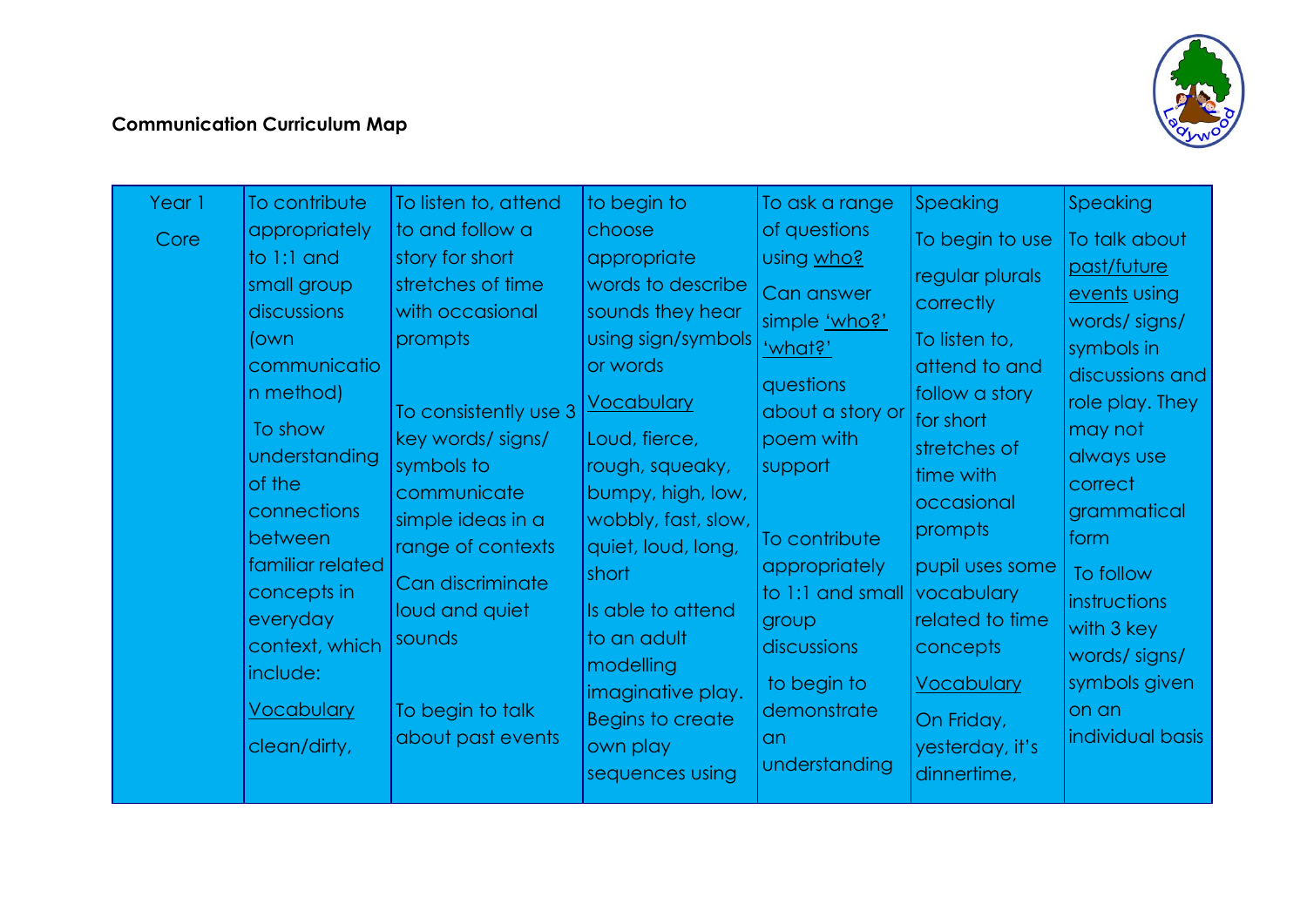| hot/cold<br>long/short,<br>up/down<br>To produce<br>contrasts in<br>speed and<br>loudness in<br>response to a<br>prompt<br>Pupil can<br>identify similar<br>sounds from a<br>choice of 2<br>To start to<br>understand a<br>greater<br>amount of<br>words/signs/<br>symbols<br>including verbs<br>All verb | with greater<br>accuracy<br>To understand a<br>range of nouns -<br>continue and<br>extend<br>To categorise<br>objects and sort<br>familiar sets in to<br>subsets when given<br>a verbal instruction<br>(no more than 2<br>sets) Animals: zoo/<br>farm<br>Food: fruit/ not fruit<br><b>Vocabulary</b><br>farm animals/pets,<br>Clothing, family and<br>people, food and<br>drink, toys, body<br>parts | small world<br>equipment or<br>when in the<br>outdoor area<br>Begins to show<br>understanding of<br>time related<br>concepts - On<br>Friday, yesterday,<br>it's dinnertime,<br>when are we<br>going home?<br>To begin to talk<br>about future<br>events with<br>greater accuracy | of a range of<br>comparatives<br><b>Vocabulary</b><br>bigger, longer,<br>smaller<br>To begin to<br>respond to and<br>use an<br>increasing<br>number of<br>words/ signs/<br>symbols<br>including<br>complex<br>prepositions<br>Vocabulary:<br>Next to<br>In front of<br><b>Behind</b><br>Down<br>Off | answer simple<br>'which?' and<br>'where?'<br>questions<br>about a story or<br>poem with<br>support | by a familiar<br>adult<br>When telling<br>familiar stories<br>pupil begins to<br>use words such<br>as 'a' and<br>'the' to add<br>detail to a<br>sentence<br>To<br>demonstrate<br>understanding<br>of a range of<br>more complex<br>prepositions<br>with<br>symbol/gestur<br>al support<br>Vocabulary |
|-----------------------------------------------------------------------------------------------------------------------------------------------------------------------------------------------------------------------------------------------------------------------------------------------------------|------------------------------------------------------------------------------------------------------------------------------------------------------------------------------------------------------------------------------------------------------------------------------------------------------------------------------------------------------------------------------------------------------|----------------------------------------------------------------------------------------------------------------------------------------------------------------------------------------------------------------------------------------------------------------------------------|-----------------------------------------------------------------------------------------------------------------------------------------------------------------------------------------------------------------------------------------------------------------------------------------------------|----------------------------------------------------------------------------------------------------|------------------------------------------------------------------------------------------------------------------------------------------------------------------------------------------------------------------------------------------------------------------------------------------------------|
|-----------------------------------------------------------------------------------------------------------------------------------------------------------------------------------------------------------------------------------------------------------------------------------------------------------|------------------------------------------------------------------------------------------------------------------------------------------------------------------------------------------------------------------------------------------------------------------------------------------------------------------------------------------------------------------------------------------------------|----------------------------------------------------------------------------------------------------------------------------------------------------------------------------------------------------------------------------------------------------------------------------------|-----------------------------------------------------------------------------------------------------------------------------------------------------------------------------------------------------------------------------------------------------------------------------------------------------|----------------------------------------------------------------------------------------------------|------------------------------------------------------------------------------------------------------------------------------------------------------------------------------------------------------------------------------------------------------------------------------------------------------|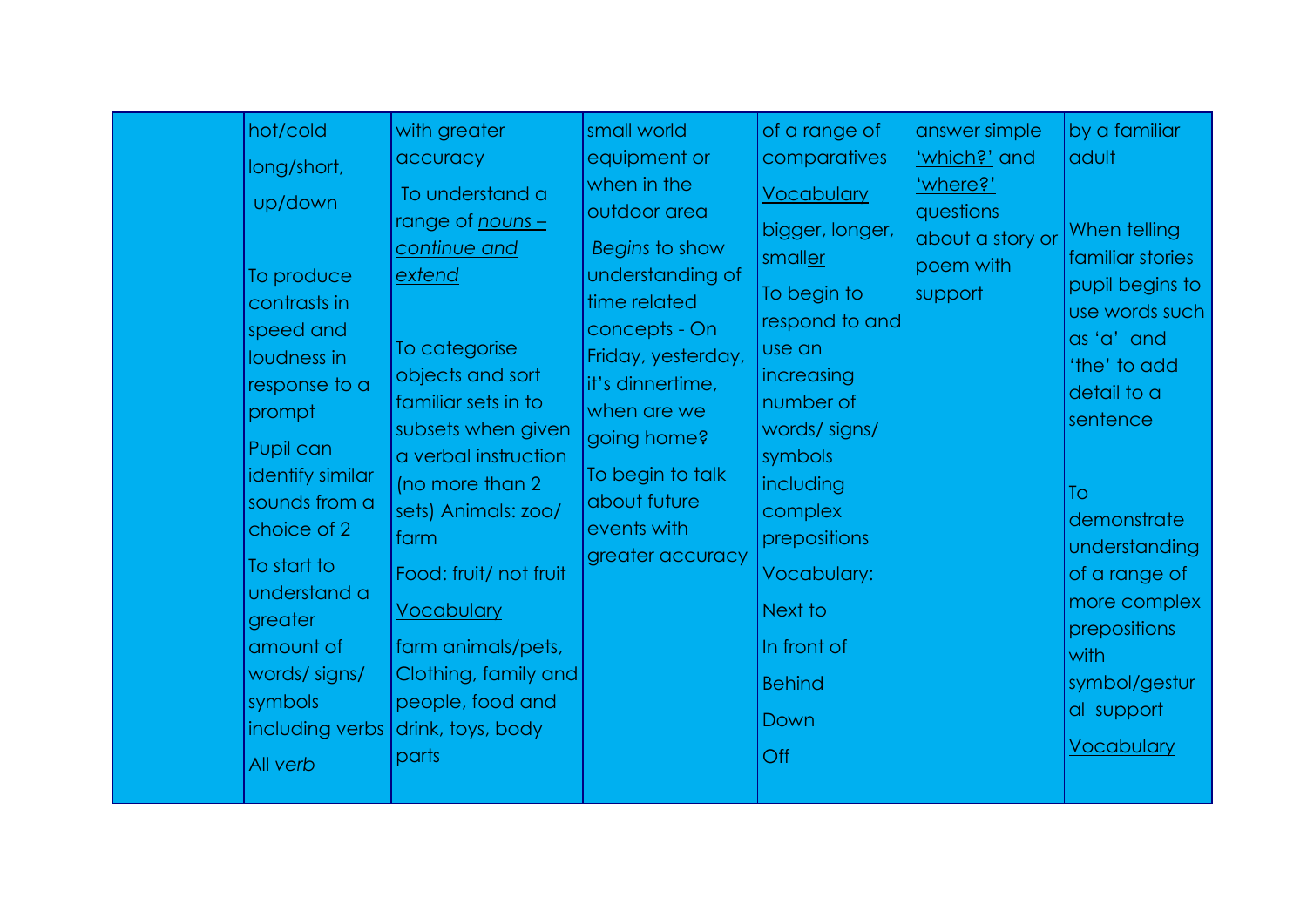|                   | vocabulary up<br>to P8 (see<br>specifically<br>P4/5) plus:<br>Cry, cut, Fall,<br>Give, Go, Hug,<br>Kiss, Put,<br>Splash, Stop,<br>Throw, Tickle,<br>Pull, Push<br>To<br>demonstrate<br>understanding<br>of an<br>instruction<br>containing 3<br>key words by a<br>less familiar<br>adult. | Transport, everyday<br>objects, home<br>outside        |                        | <b>There</b><br>Up                    |                                           | Next to, in-<br>front, behind<br>To begin to link<br>4 words/ signs/<br>symbols using<br>a range of<br>simple<br>structures<br>when<br>communicatin<br>g about their<br>own<br>experiences or<br>telling a<br>familiar story<br>both in groups<br>and $1:1$<br>situations |
|-------------------|-------------------------------------------------------------------------------------------------------------------------------------------------------------------------------------------------------------------------------------------------------------------------------------------|--------------------------------------------------------|------------------------|---------------------------------------|-------------------------------------------|---------------------------------------------------------------------------------------------------------------------------------------------------------------------------------------------------------------------------------------------------------------------------|
| Y1 Functional use | vocabulary<br>that starts to                                                                                                                                                                                                                                                              | To use vocabulary<br>that starts to<br>include a wider | To<br>use/understand a | Respond<br>appropriately<br>to simple | To relate<br>spontaneous<br>play to other | To select basic<br>objects by<br>function                                                                                                                                                                                                                                 |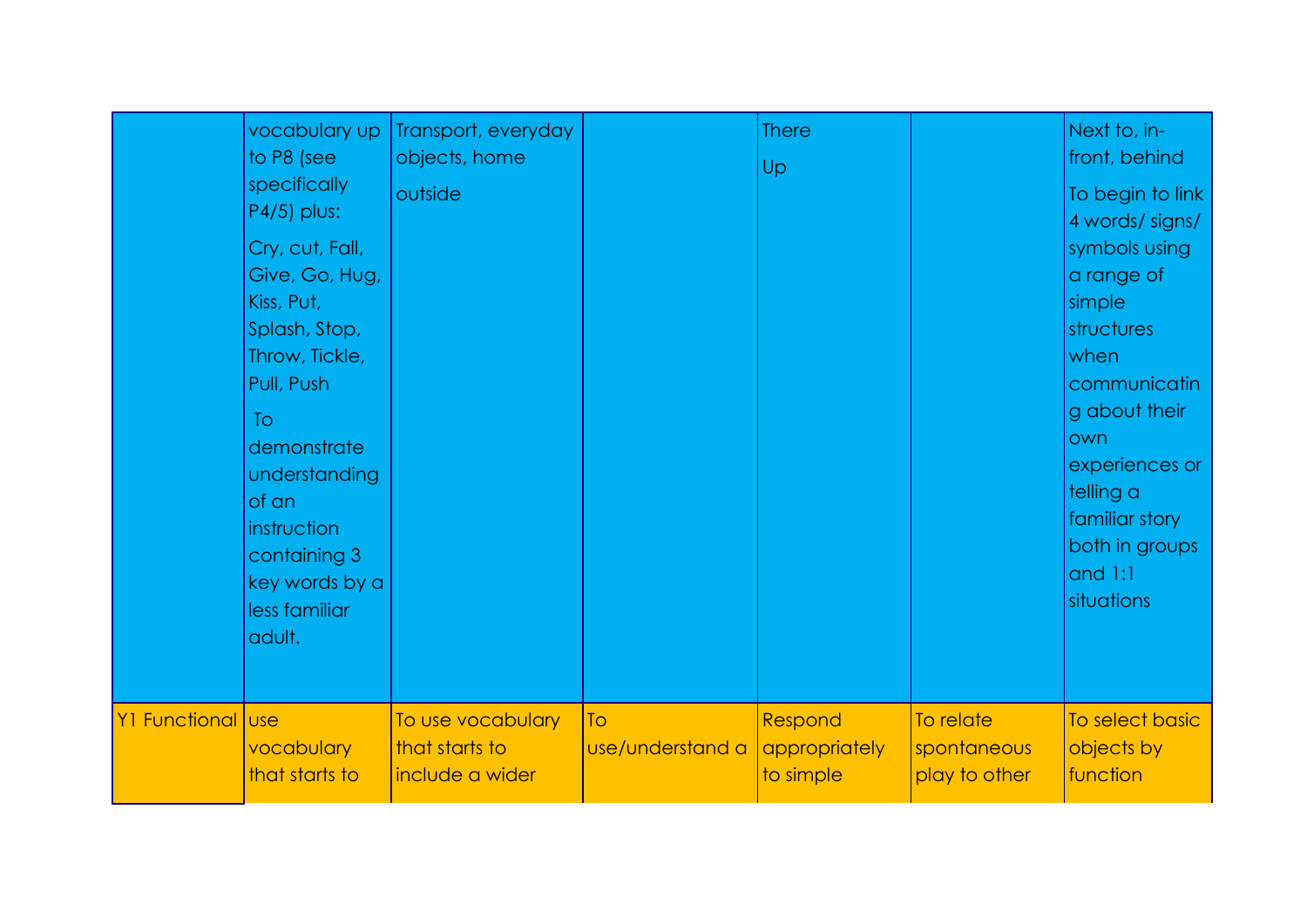| include a<br>wider range of<br>simple nouns<br><b>TO CONTINUE</b><br><b>TO SUPPORT</b><br><b>ACROSS ALL</b><br><b>CURRICULUM</b><br><b>AREAS AND</b><br><b>TERMS)</b><br><b>Vocabulary/</b><br><b>Categories</b><br>farm<br>animals/pets<br>clothing<br>family and<br>people<br>food and drink<br>toys<br>body parts<br>transport | range of simple<br>verbs<br><b>Vocabulary list:</b><br>basic verbs<br>including -<br>Sit, Drink, Wash,<br>Clap, Wave, Brush,<br>Eat<br><b>To Understand</b><br>requests and<br>instructions<br>containing two key<br>words/signs/symbols verbal or visual<br>(noun + verb)<br>Begins to use simple<br><u>'who?</u> ' questions<br>To follow instructions<br>with 2/3 key words<br>given on an<br>individual basis | wider range of<br>simple adjectives<br><b>Vocabulary list:</b><br><b>basic adjectives</b><br>including-<br>Hot, Cold, Dirty,<br><b>Nice</b><br>to start and stop<br>playing an<br>instrument or<br>doing an activity<br>when given a<br>signal Responds<br>appropriately to<br>who/what/where/<br>Which? questions<br>asked by a<br>familiar adult that<br>relate to the here<br>and now. (Blank<br>L1) symbol<br>support | questions<br>about familiar<br>or immediate<br>events or<br>experiences.<br>For example,<br>"Are you<br>ready?" "Is that  <br>your coat?"<br>To discriminate<br>and reproduce<br>loud and quiet,<br>fast and slow<br>sounds in<br>imitation<br>begin to use 2<br>word negative<br>phrases<br><b>Vocabulary List</b><br>No milk, no<br>coat, ball<br>gone, no sit | people and<br>objects (vary<br>experiences)<br><b>Begins to</b><br>combine 2<br>words/signs/<br>symbols*<br>(noun/ noun) in<br>simple phrases<br><i>*Use colourful</i><br>semantics to<br>support<br><b>Vocabulary List</b><br>Dolly chair,<br>daddy car,<br>teddy shoes<br>to follow simple<br>context<br>embedded<br>instructions<br>given to a small<br>group | <b>Begins to</b><br>combine 2<br>words/signs/<br>symbols (noun/<br>verb) in simple<br>phrases<br><b>Vocabulary List</b><br>Dolly sit, boy<br>eat, dad run<br>To combine 2<br>words/signs/<br>symbols in a<br>simple two<br>way<br>conversation<br>Begins to show<br>an awareness<br>of adverbs<br><b>Vocabulary</b><br>Fast, slow,<br>quiet, loud<br>(extend) |
|-----------------------------------------------------------------------------------------------------------------------------------------------------------------------------------------------------------------------------------------------------------------------------------------------------------------------------------|-------------------------------------------------------------------------------------------------------------------------------------------------------------------------------------------------------------------------------------------------------------------------------------------------------------------------------------------------------------------------------------------------------------------|---------------------------------------------------------------------------------------------------------------------------------------------------------------------------------------------------------------------------------------------------------------------------------------------------------------------------------------------------------------------------------------------------------------------------|------------------------------------------------------------------------------------------------------------------------------------------------------------------------------------------------------------------------------------------------------------------------------------------------------------------------------------------------------------------|------------------------------------------------------------------------------------------------------------------------------------------------------------------------------------------------------------------------------------------------------------------------------------------------------------------------------------------------------------------|---------------------------------------------------------------------------------------------------------------------------------------------------------------------------------------------------------------------------------------------------------------------------------------------------------------------------------------------------------------|
|-----------------------------------------------------------------------------------------------------------------------------------------------------------------------------------------------------------------------------------------------------------------------------------------------------------------------------------|-------------------------------------------------------------------------------------------------------------------------------------------------------------------------------------------------------------------------------------------------------------------------------------------------------------------------------------------------------------------------------------------------------------------|---------------------------------------------------------------------------------------------------------------------------------------------------------------------------------------------------------------------------------------------------------------------------------------------------------------------------------------------------------------------------------------------------------------------------|------------------------------------------------------------------------------------------------------------------------------------------------------------------------------------------------------------------------------------------------------------------------------------------------------------------------------------------------------------------|------------------------------------------------------------------------------------------------------------------------------------------------------------------------------------------------------------------------------------------------------------------------------------------------------------------------------------------------------------------|---------------------------------------------------------------------------------------------------------------------------------------------------------------------------------------------------------------------------------------------------------------------------------------------------------------------------------------------------------------|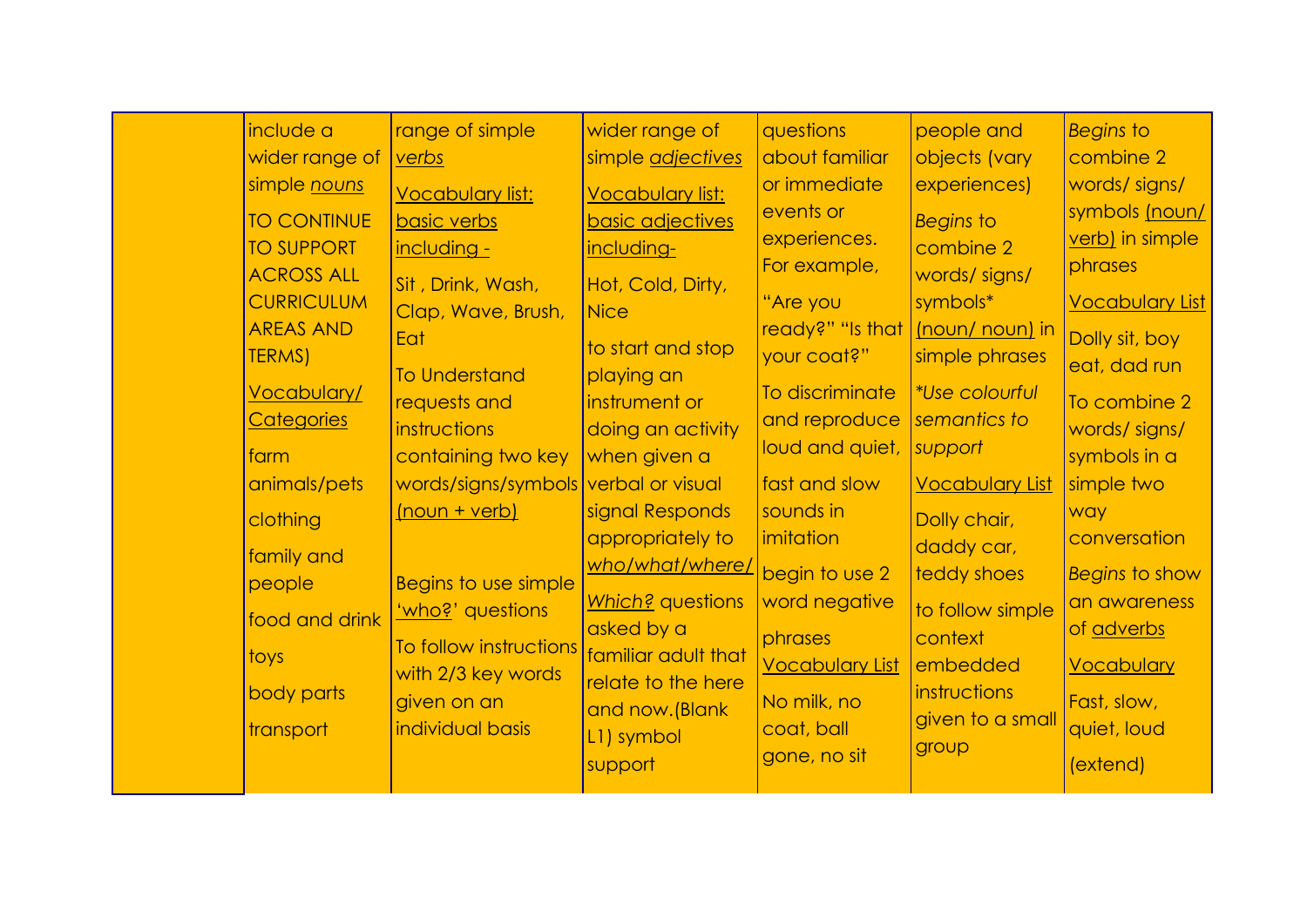| everyday<br>objects<br>vocabulary list<br><b>To Understand</b><br>requests and<br>instructions<br>containing two<br>key<br>words/signs/sy<br>mbols (noun +<br>noun)<br><b>Phase 1</b><br>$phonics -$<br>To listen<br>$\bullet$<br>to and<br>respond<br>$\frac{1}{2}$<br>sound<br>To<br>$\bullet$<br>identify | including 'big' and<br><u>'little'</u><br>Please also see   Io begin to use<br>sounds<br>imaginatively to<br>represent a story<br>character<br>To begin to use a<br>range of simple 3<br>word phrases to<br>make requests or<br>make simple<br>comments<br><b>Vocabulary</b><br>"I want drink/cup"<br>"Dad gone home"<br>"Going on bike" | <b>Begins to use</b><br>some simple<br>prepositions<br>To follow<br>instructions with<br>2/3 key words<br>given on an<br>individual basis<br>that include<br>simple<br>prepositions<br>(extend)<br>In a small group<br>pupil can follow<br>familiar<br>instructions when<br>addressed<br>individually by<br>name<br>Pupil begins to<br>use some | To demonstrate<br>understanding<br>of simple<br>negative forms<br>Begins to use a<br>range of<br>pronouns,<br>nouns and<br>verbs in simple<br>3 word phrases*<br>(preferred<br>communication<br>method)<br>*use colourful<br>semantics<br><b>Vocabulary</b><br>"Boy eating<br>banana"<br>"I want cup" " | Begins to use a<br>range of simple<br>3 word phrases<br>using pronouns,<br>nouns and<br>adjectives to<br>make requests<br>or comments*<br>(preferred<br>communication   Vocabulary<br>method)<br>*use colourful<br>semantics<br><b>Vocabulary</b><br>"I want red<br>drink" "I see<br>spotty cup"<br>"My red car" | Begins to use a<br>range of<br>simple 3 word<br>phrases using<br>nouns and<br>prepositions<br>To remember<br>and repeat a<br>simple rhythm<br>in, on, under<br>"Monkey<br>under bed"<br>to use 3 words/<br>signs/symbols<br>to<br>communicate<br>meaning in |
|--------------------------------------------------------------------------------------------------------------------------------------------------------------------------------------------------------------------------------------------------------------------------------------------------------------|------------------------------------------------------------------------------------------------------------------------------------------------------------------------------------------------------------------------------------------------------------------------------------------------------------------------------------------|-------------------------------------------------------------------------------------------------------------------------------------------------------------------------------------------------------------------------------------------------------------------------------------------------------------------------------------------------|---------------------------------------------------------------------------------------------------------------------------------------------------------------------------------------------------------------------------------------------------------------------------------------------------------|------------------------------------------------------------------------------------------------------------------------------------------------------------------------------------------------------------------------------------------------------------------------------------------------------------------|-------------------------------------------------------------------------------------------------------------------------------------------------------------------------------------------------------------------------------------------------------------|
| and<br>imitate<br>sounds                                                                                                                                                                                                                                                                                     |                                                                                                                                                                                                                                                                                                                                          | pronouns in<br>response to<br>picture cards                                                                                                                                                                                                                                                                                                     | To begin to use<br>some adverbs                                                                                                                                                                                                                                                                         |                                                                                                                                                                                                                                                                                                                  | familiar                                                                                                                                                                                                                                                    |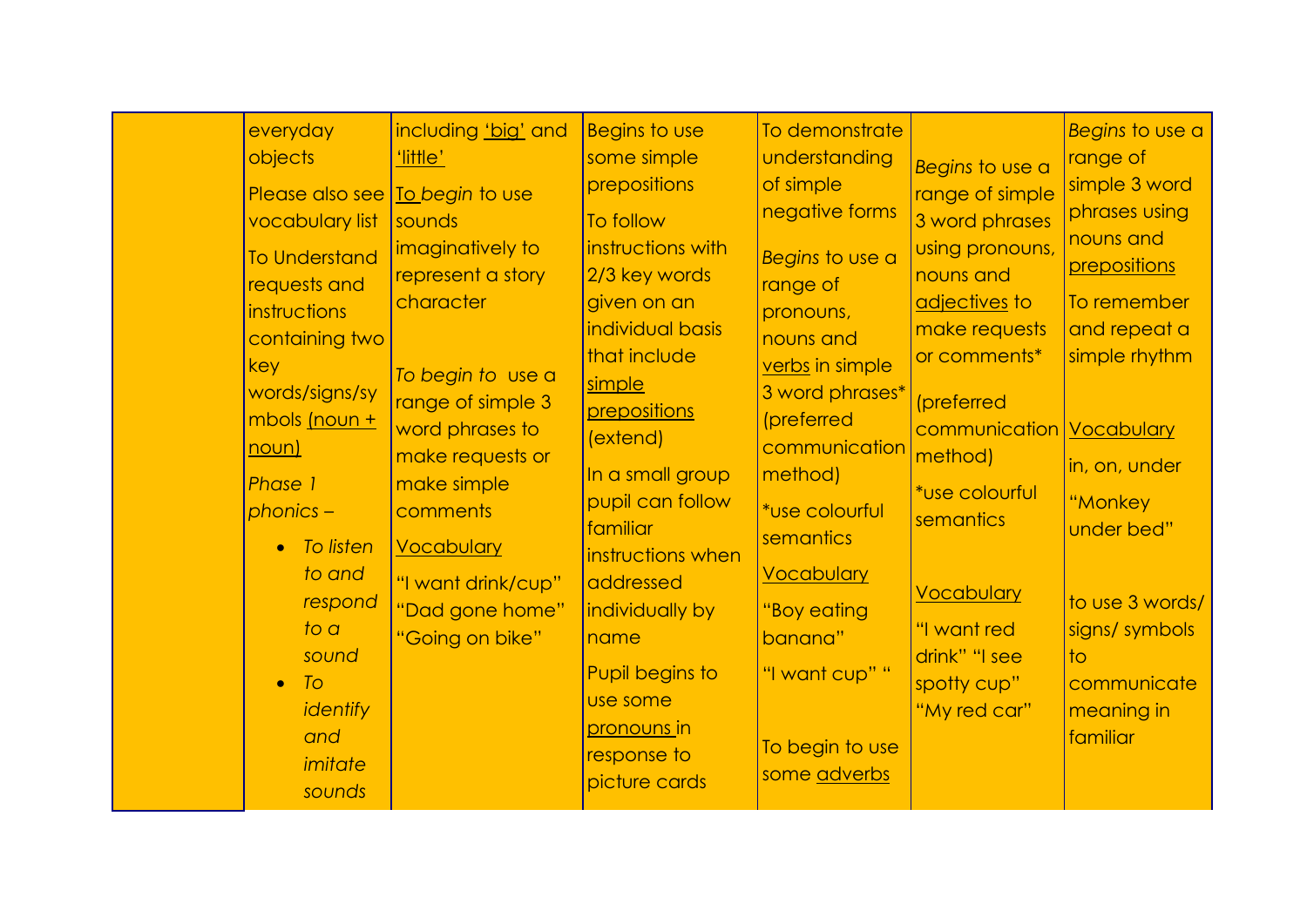| • To copy<br>$\alpha$<br>pattern<br>of sound<br>To initiate using<br>speech/sign/<br>symbol<br>Starts to use<br>simple 'what?'<br>questions |  | <b>Vocabulary</b><br>Me, it, I, he, she<br>to follow simple<br>rules such as<br>taking turns in<br>small group<br>situations with<br>minimal adult<br>prompts<br>to start to use<br>simple 'where?'<br>questions but<br>child may infer a<br>question by<br>intonation<br>Vocabulary<br>"Where's dog?"<br>Infer "dog's<br>gone?" | in 3 word<br>phrases<br><b>Vocabulary</b><br>"Boy run fast"<br>"That very big" |  | situations (vary<br>experiences) |
|---------------------------------------------------------------------------------------------------------------------------------------------|--|----------------------------------------------------------------------------------------------------------------------------------------------------------------------------------------------------------------------------------------------------------------------------------------------------------------------------------|--------------------------------------------------------------------------------|--|----------------------------------|
|---------------------------------------------------------------------------------------------------------------------------------------------|--|----------------------------------------------------------------------------------------------------------------------------------------------------------------------------------------------------------------------------------------------------------------------------------------------------------------------------------|--------------------------------------------------------------------------------|--|----------------------------------|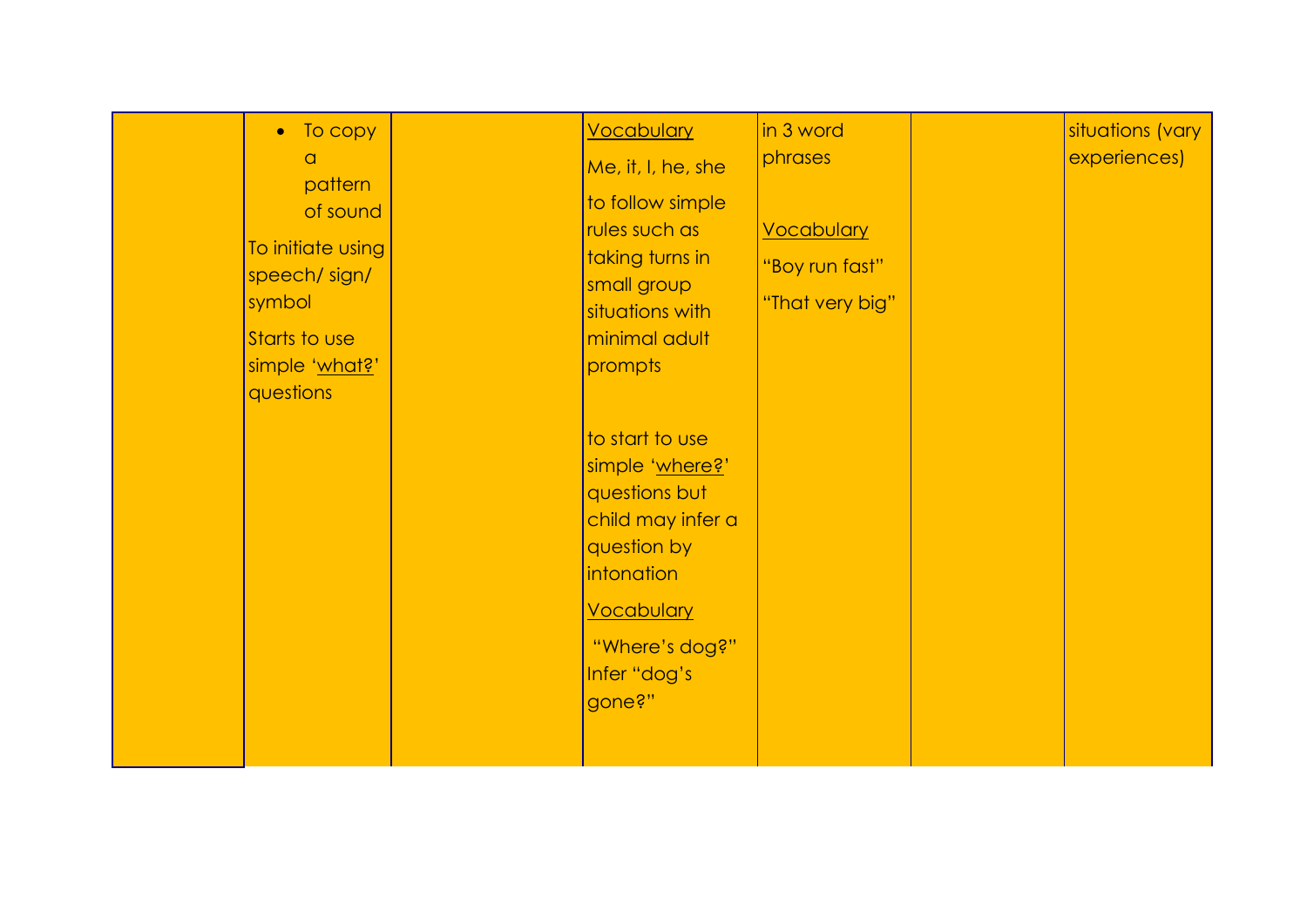## **Exploratory**

## **Use flexibly and with an individualised approach across all year groups**

**Vocabulary**: to be threaded through the entire term - To imitate or repeat between 10 and 50 single words signs or symbols

See suggested vocabulary list below. Vocabulary also to be determined by child's interests

Own name, mum, dad

Social: hello, bye-bye, no, more, all gone

Animals: cat, dog, cow, duck, fish

Dressing: coat, dress, hat, trousers, shoes

Every day: cup, spoon, keys, telephone, brush

Food/ Drinks: apple, banana, biscuit, drink, dinner, juice, milk

Body Parts: tummy, hair, hands, feet, eyes, nose, mouth, ears

Play: bubbles, balloon, bricks, doll, teddy, ball

Transport: boat, bus, car, plane, tractor, train

| <b>Exploratory</b><br>Use flexibly<br>and with an<br>individualised<br>approach | To direct<br>n towards<br>adult to gain<br>attention and<br>for physical<br><i>contact</i> | To make choices<br>communicatio and will request<br>preferred activity<br>by vocalising or<br>indicating towards<br>preferred object | To participate in<br>shared activities<br>Begin to explore<br><b>objects</b><br>To remember<br>learnt responses<br>over more | To begin to<br>know that a<br>familiar object<br>signifies an<br>event or<br>activity | To explore<br>materials in<br><i>increasingly</i><br>complex ways<br>To demonstrate time.<br>an awareness | <b>To sustain</b><br> concentration <br>for short<br>periods of<br>To be able to<br>make choices |
|---------------------------------------------------------------------------------|--------------------------------------------------------------------------------------------|--------------------------------------------------------------------------------------------------------------------------------------|------------------------------------------------------------------------------------------------------------------------------|---------------------------------------------------------------------------------------|-----------------------------------------------------------------------------------------------------------|--------------------------------------------------------------------------------------------------|
|---------------------------------------------------------------------------------|--------------------------------------------------------------------------------------------|--------------------------------------------------------------------------------------------------------------------------------------|------------------------------------------------------------------------------------------------------------------------------|---------------------------------------------------------------------------------------|-----------------------------------------------------------------------------------------------------------|--------------------------------------------------------------------------------------------------|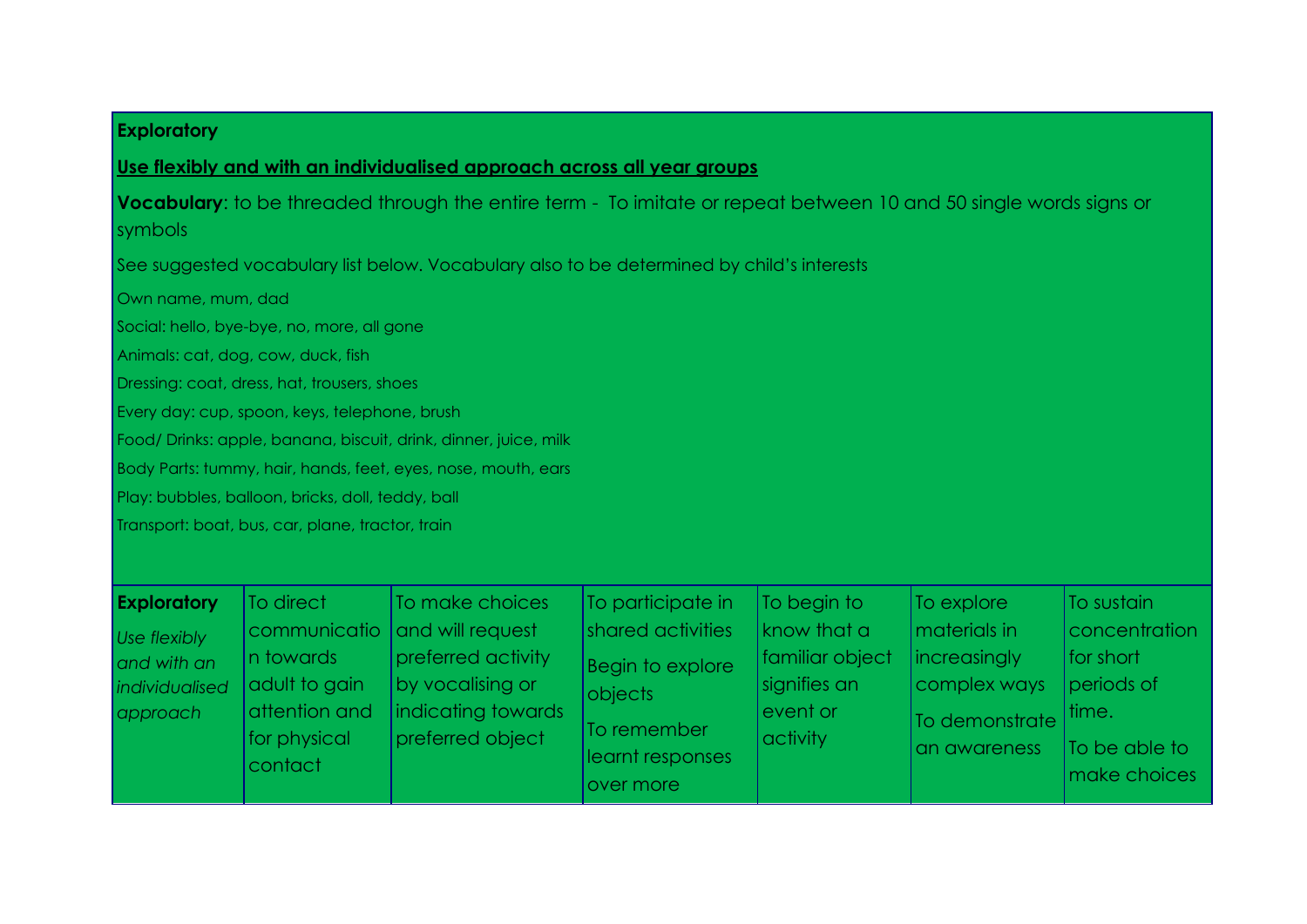| To participate<br>with support in<br>shared<br>activities for<br>short periods of<br>time<br>To<br>communicate<br>spontaneously<br>and<br>intentionally<br>through facial<br>expression,<br>gesture or<br>emerging<br>vocalisation1<br>To experience<br>and develop<br>awareness of<br>sounds<br>To use a single<br>word, sign or | To demonstrate<br>awareness of non-<br>speech sounds<br>To begin to initiate<br>interactions and<br>activities with<br>known people<br>To greet people in<br>order to show that<br>they are aware that communicate<br>people are different their wants and<br>to objects<br>To use a single<br>word, sign or<br>symbol to<br>communicate their<br>wants and needs,<br>likes and dislikes of<br>a familiar object | extended periods   To begin to<br>of time<br>to begin to<br>explore objects<br>To take turns in<br>familiar activities<br>with support<br>To use a single<br>word, sign or<br>symbol to<br>needs, likes and<br>dislikes of a<br>familiar object | show<br>awareness of<br>environment<br>and events<br>To anticipate<br>events from<br>sounds or visual<br>cues<br><b>Demonstrates</b><br>anticipation<br>when given<br>tactile, visual or<br>verbal cues.<br>To use a single<br>word, sign or<br>symbol to<br>communicate<br>their wants and<br>dislikes of a<br>familiar object | of cause and<br>effect<br>To anticipate<br>events<br>demonstrating<br>emerging<br>response to<br>objects of<br>reference<br>To share and<br>explore an<br>activity with<br>another person<br>for five minutes<br>or more<br>To use a single<br>word, sign or<br>symbol to<br><i>communicate</i><br>needs, likes and their wants and<br>needs, likes and | in familiar<br>activities<br>To share and<br>explore an<br>activity with<br>another person<br>for five minutes<br>or longer<br>To use a single<br>word, sign or<br>symbol to<br>communicate<br>their wants<br>and needs,<br>likes and<br>dislikes of a<br>familiar object |
|-----------------------------------------------------------------------------------------------------------------------------------------------------------------------------------------------------------------------------------------------------------------------------------------------------------------------------------|------------------------------------------------------------------------------------------------------------------------------------------------------------------------------------------------------------------------------------------------------------------------------------------------------------------------------------------------------------------------------------------------------------------|-------------------------------------------------------------------------------------------------------------------------------------------------------------------------------------------------------------------------------------------------|---------------------------------------------------------------------------------------------------------------------------------------------------------------------------------------------------------------------------------------------------------------------------------------------------------------------------------|---------------------------------------------------------------------------------------------------------------------------------------------------------------------------------------------------------------------------------------------------------------------------------------------------------------------------------------------------------|---------------------------------------------------------------------------------------------------------------------------------------------------------------------------------------------------------------------------------------------------------------------------|
|-----------------------------------------------------------------------------------------------------------------------------------------------------------------------------------------------------------------------------------------------------------------------------------------------------------------------------------|------------------------------------------------------------------------------------------------------------------------------------------------------------------------------------------------------------------------------------------------------------------------------------------------------------------------------------------------------------------------------------------------------------------|-------------------------------------------------------------------------------------------------------------------------------------------------------------------------------------------------------------------------------------------------|---------------------------------------------------------------------------------------------------------------------------------------------------------------------------------------------------------------------------------------------------------------------------------------------------------------------------------|---------------------------------------------------------------------------------------------------------------------------------------------------------------------------------------------------------------------------------------------------------------------------------------------------------------------------------------------------------|---------------------------------------------------------------------------------------------------------------------------------------------------------------------------------------------------------------------------------------------------------------------------|

 $\overline{a}$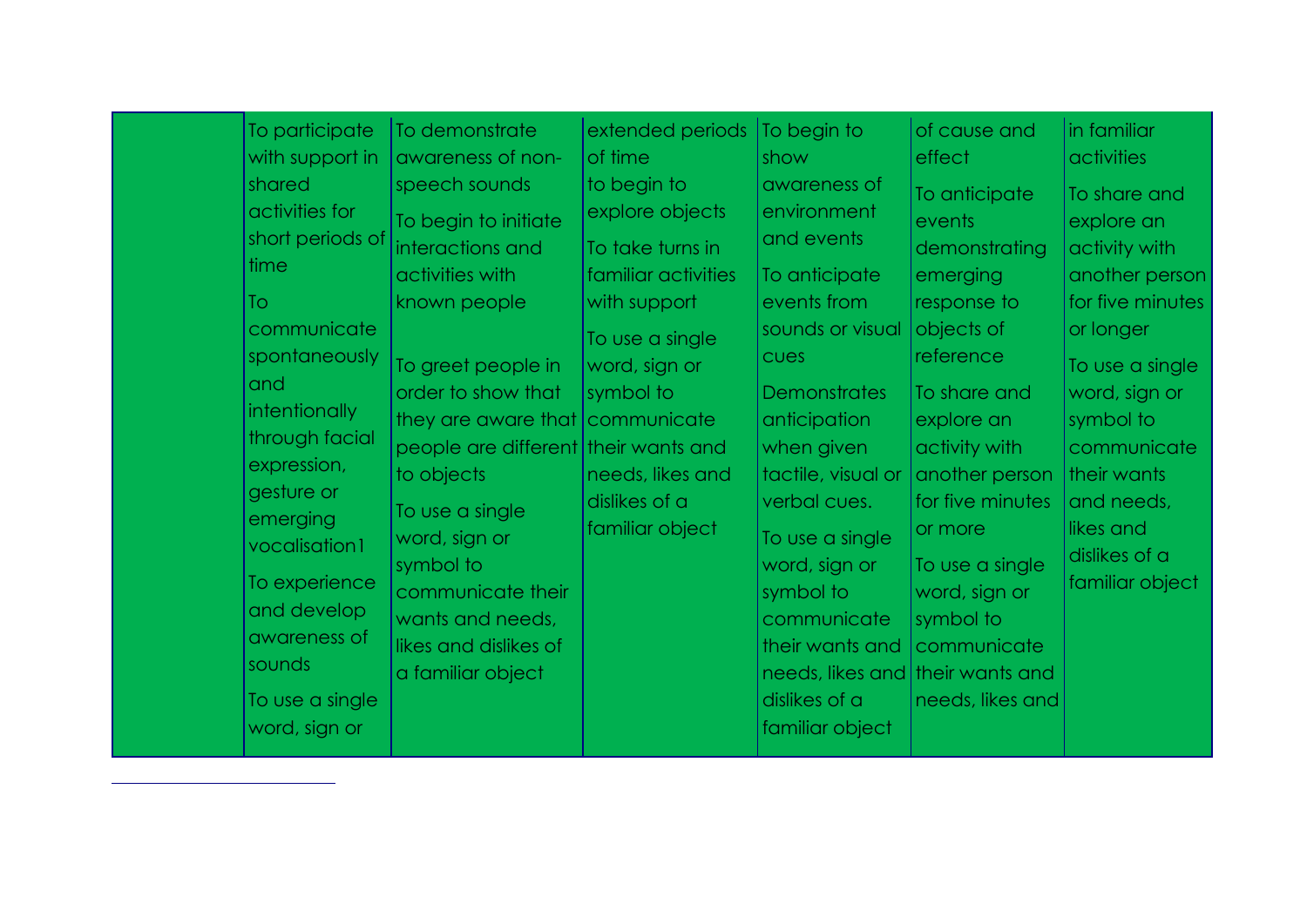|            | symbol to<br>communicate<br>their wants<br>and needs,<br>likes and<br>dislikes of a<br>familiar object                                                                                                                                                                                |                                                                                                                                                                                                                                                                                                                      |                                                                                                                                                                                                                  |                                                                                                                                                                                                | dislikes of a<br>familiar object                                                                                                                                                                                                       |                                                                                                                                                                                                                     |
|------------|---------------------------------------------------------------------------------------------------------------------------------------------------------------------------------------------------------------------------------------------------------------------------------------|----------------------------------------------------------------------------------------------------------------------------------------------------------------------------------------------------------------------------------------------------------------------------------------------------------------------|------------------------------------------------------------------------------------------------------------------------------------------------------------------------------------------------------------------|------------------------------------------------------------------------------------------------------------------------------------------------------------------------------------------------|----------------------------------------------------------------------------------------------------------------------------------------------------------------------------------------------------------------------------------------|---------------------------------------------------------------------------------------------------------------------------------------------------------------------------------------------------------------------|
| Y2<br>Core | To contribute<br>appropriately<br>role play<br>to identify similar<br>sounds<br>To extend<br>understanding of<br>the connections<br>between familiar<br>related concepts<br>in everyday<br>context. eg<br>Find the missing jigsaw<br>piece in 'opposites'<br>game<br>Begins to follow | To attend to a story to begin to<br>for short stretches of choose<br>time with<br>minimal/no prompts words to describe<br>To consistently use 3<br>key words/ signs/<br>symbols to<br>communicate<br>simple ideas in a<br>range of contexts<br><i>l</i> increase<br>vocabulary)<br>To understand a<br>range of nouns | appropriate<br>sounds they hear<br>using sign/symbols<br>or words-BUIILD<br>ON VOCABULARY<br><b>FROM Y1</b><br><b>Vocabulary</b><br>Loud, fierce,<br>rough, squeaky,<br>bumpy, high, low,<br>wobbly, fast, slow, | Can answer<br>simple 'who?'<br>and 'what?'<br>questions<br>about a story<br>or poem with<br>minimum<br>support<br>To ask a<br>range of<br>questions<br>using when?<br>To have an<br>increasing | To contribute<br>appropriately<br>role play with<br>more<br>independence<br>To understand<br>a range of<br>prepositions<br><b>Vocabulary:</b><br>Next to, In front,<br>Behind, Down,<br>Off, There, Up<br>To answer<br>simple 'which?' | To use<br>conjunctions<br>that suggest<br>cause<br><b>Vocabulary</b><br>and, because<br>(COS)<br><b>Follows</b><br>instructions<br>with 3 key<br>words/signs/<br>symbols given<br>on an<br>individual<br>basis by a |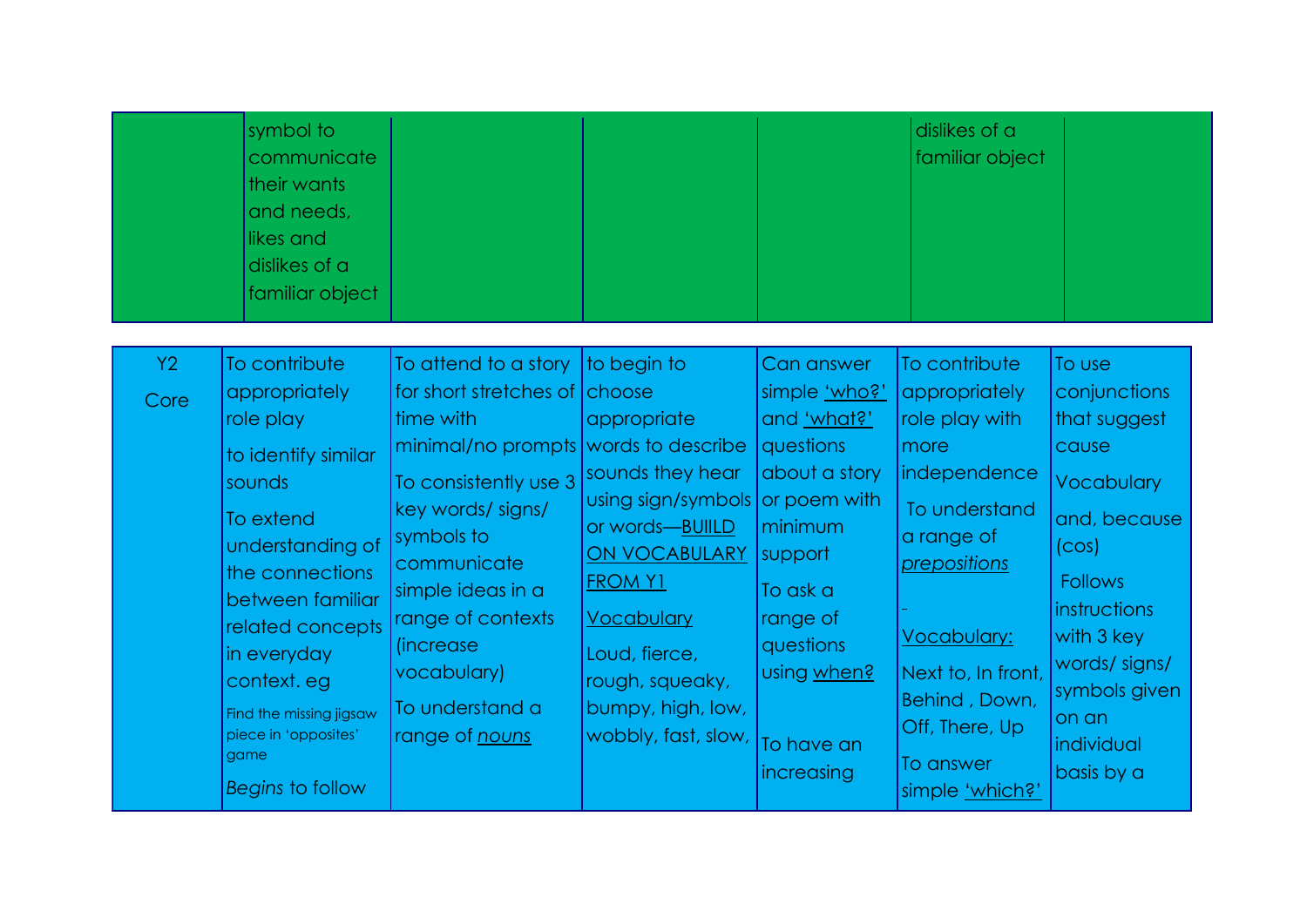| <b>requests</b><br>containing 4 key<br>words/signs/<br>symbols from a<br>familiar adult.<br>To talk about<br>past/future<br>events using<br>words/signs/<br>symbols in<br>discussions and<br>role play. They<br>may not always<br>use correct<br>grammatical<br>form<br>To listen<br>attentively with<br>few prompts for<br>more than 5<br>minutes<br>To begin to show<br>regular verb | continue and<br>extend<br>To use conjunction<br>'and' although this<br>may be overused<br>and use may not<br>necessarily be<br>accurate<br>To understand a<br>range of verbs<br><b>Build on verb vocab</b><br>To categorise<br>objects and sort<br>familiar sets in to<br>subsets (no more<br>than 2 sets) eg<br>Animals: zoo/ farm<br>Food: fruit/ not fruit<br>Vocabulary/ | quiet, loud, long,<br>short<br>to play<br>imaginatively<br>when using small<br>world equipment<br>or when in the<br>outdoor area<br>shows<br>understanding to<br>time related<br>concepts<br><b>Vocabulary</b><br>On Friday,<br>yesterday, it's<br>dinnertime, when<br>are we going<br>home?<br>To have an<br>increasing<br>number of words/<br>signs/symbols<br>including | number of<br>words/signs/<br>symbols<br>including<br>complex<br>prepositions<br><b>Review and</b><br>build vocab<br>Can answer<br>simple 'who?'<br>and 'what?'<br>questions<br>about a story<br>or poem with<br>minimum<br>support<br>(continue to<br>extend<br>opportunities)<br>$\overline{\mathsf{1}}$<br>demonstrate<br>an<br>understanding | and 'where?'<br>questions<br>about a story or extend<br>poem with<br>minimal support<br>continue to<br>extend<br>opportunities<br>To link 4 words/<br>signs/ symbols<br>using a range<br>of simple<br>structures when<br>communicating<br>about their own<br>experiences or<br>telling a familiar To use an<br>story both in<br>groups and 1:1<br>situations<br>To follow a<br>range of<br>instructions<br>containing 2 | range of<br>$adults -$<br>experiences<br>To<br>demonstrate<br>understanding<br>of a range of<br>more<br>complex<br>prepositions<br><b>Vocabulary</b><br>Next to, in-<br>front, behind<br>extensive<br>vocabulary to<br>convey<br>meaning<br>(ongoing<br>throughout |
|----------------------------------------------------------------------------------------------------------------------------------------------------------------------------------------------------------------------------------------------------------------------------------------------------------------------------------------------------------------------------------------|------------------------------------------------------------------------------------------------------------------------------------------------------------------------------------------------------------------------------------------------------------------------------------------------------------------------------------------------------------------------------|----------------------------------------------------------------------------------------------------------------------------------------------------------------------------------------------------------------------------------------------------------------------------------------------------------------------------------------------------------------------------|-------------------------------------------------------------------------------------------------------------------------------------------------------------------------------------------------------------------------------------------------------------------------------------------------------------------------------------------------|-------------------------------------------------------------------------------------------------------------------------------------------------------------------------------------------------------------------------------------------------------------------------------------------------------------------------------------------------------------------------------------------------------------------------|--------------------------------------------------------------------------------------------------------------------------------------------------------------------------------------------------------------------------------------------------------------------|
|----------------------------------------------------------------------------------------------------------------------------------------------------------------------------------------------------------------------------------------------------------------------------------------------------------------------------------------------------------------------------------------|------------------------------------------------------------------------------------------------------------------------------------------------------------------------------------------------------------------------------------------------------------------------------------------------------------------------------------------------------------------------------|----------------------------------------------------------------------------------------------------------------------------------------------------------------------------------------------------------------------------------------------------------------------------------------------------------------------------------------------------------------------------|-------------------------------------------------------------------------------------------------------------------------------------------------------------------------------------------------------------------------------------------------------------------------------------------------------------------------------------------------|-------------------------------------------------------------------------------------------------------------------------------------------------------------------------------------------------------------------------------------------------------------------------------------------------------------------------------------------------------------------------------------------------------------------------|--------------------------------------------------------------------------------------------------------------------------------------------------------------------------------------------------------------------------------------------------------------------|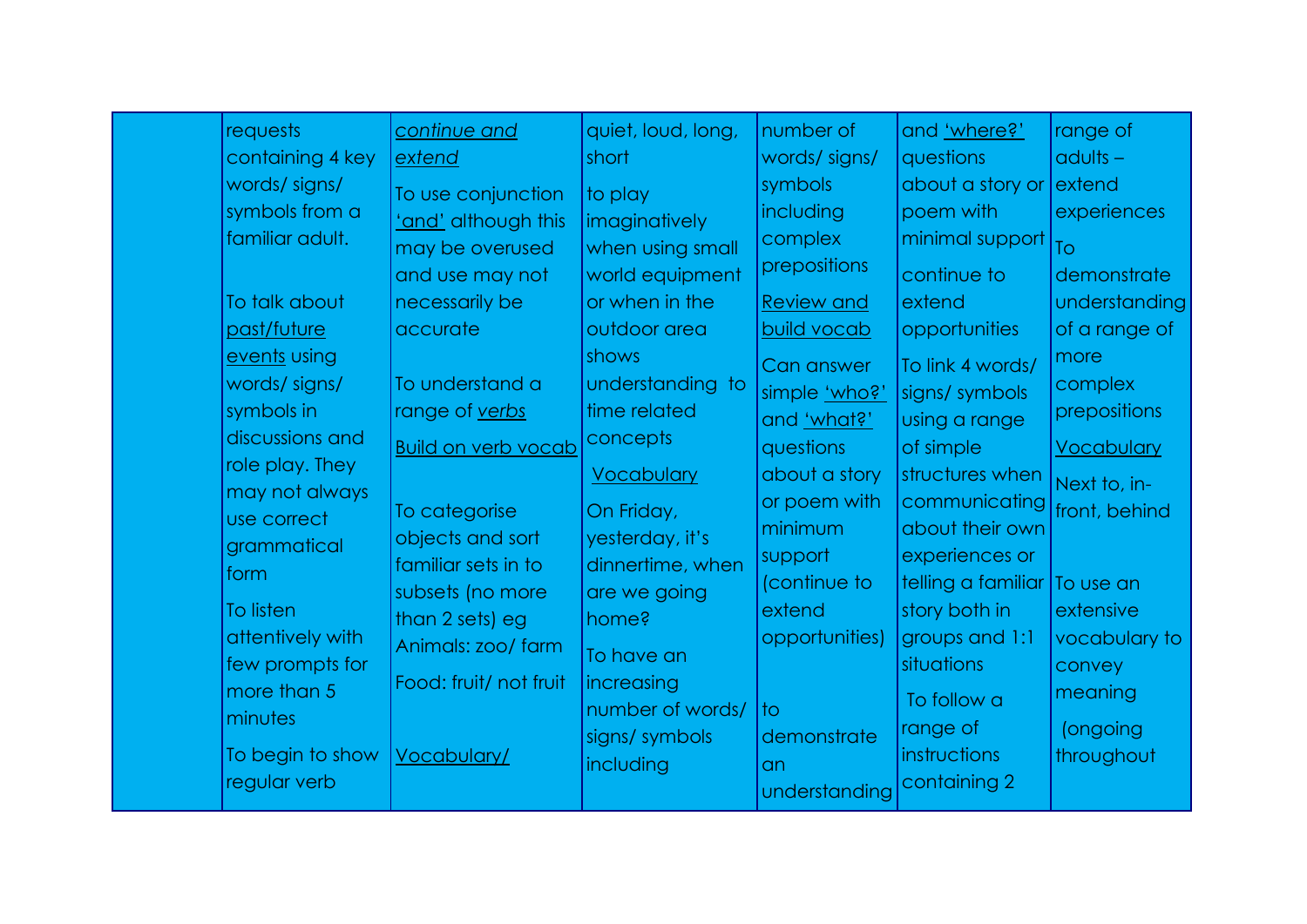|  | endings when<br>using past tense -<br>'ed' | Categories<br>farm animals/pets,<br>Clothing, family and<br>people, food and<br>drink, toys, body<br>parts<br>Transport, everyday<br>objects, home<br>outside | pronouns<br>Vocabulary<br>he, she, it, his,<br>hers, mine<br>To categorise<br>objects and sort<br>familiar sets in to<br>subsets when<br>given a verbal<br>instruction (no<br>more than 2 sets)<br><b>Vocabulary</b><br>Clothing<br>Food<br><b>Animals</b><br>Everyday items | of a range of<br>comparatives<br><b>Vocabulary</b><br>bigger,<br>longer, smaller<br><u>- extend</u><br>To understand<br>a range of<br><u>adjectives</u><br><b>Vocabulary:</b><br>All adjective<br>vocabulary<br>up to P8 (see<br>specifically<br>P4/5) plus:<br>Good, Happy,<br>Naughty,<br>Hungry, Bad,<br>Pretty, Silly,<br>Cross,<br>Frightened, | elements within<br>the classroom<br>environment<br>"Get your<br>pencil case<br>and sit at the<br>table" | curriculum)<br>To begin to<br>understand<br>questions<br>addressed to<br>them<br>regarding<br>past/future<br>events related<br>to their own<br>experience. |
|--|--------------------------------------------|---------------------------------------------------------------------------------------------------------------------------------------------------------------|------------------------------------------------------------------------------------------------------------------------------------------------------------------------------------------------------------------------------------------------------------------------------|-----------------------------------------------------------------------------------------------------------------------------------------------------------------------------------------------------------------------------------------------------------------------------------------------------------------------------------------------------|---------------------------------------------------------------------------------------------------------|------------------------------------------------------------------------------------------------------------------------------------------------------------|
|--|--------------------------------------------|---------------------------------------------------------------------------------------------------------------------------------------------------------------|------------------------------------------------------------------------------------------------------------------------------------------------------------------------------------------------------------------------------------------------------------------------------|-----------------------------------------------------------------------------------------------------------------------------------------------------------------------------------------------------------------------------------------------------------------------------------------------------------------------------------------------------|---------------------------------------------------------------------------------------------------------|------------------------------------------------------------------------------------------------------------------------------------------------------------|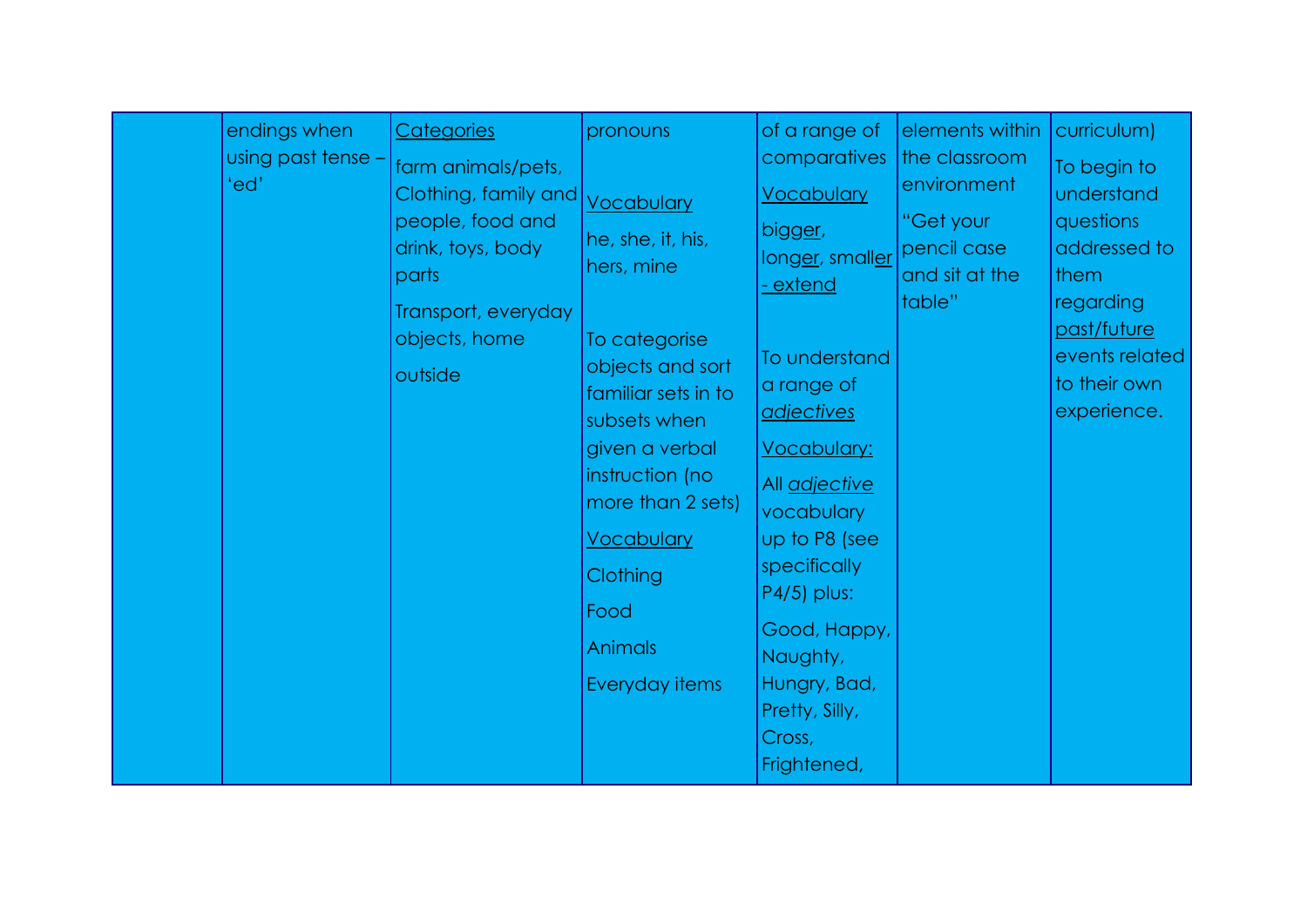|                  |                                                                                                                                                                                                         |                                                                                                                                                                                                                                             |                                                                                                                                                                                 | <b>Kind</b><br>Thirsty, Clever,<br>excited,<br>Pleased                                                                                                       |                                                                                                                                                                                |                                                                                                                           |
|------------------|---------------------------------------------------------------------------------------------------------------------------------------------------------------------------------------------------------|---------------------------------------------------------------------------------------------------------------------------------------------------------------------------------------------------------------------------------------------|---------------------------------------------------------------------------------------------------------------------------------------------------------------------------------|--------------------------------------------------------------------------------------------------------------------------------------------------------------|--------------------------------------------------------------------------------------------------------------------------------------------------------------------------------|---------------------------------------------------------------------------------------------------------------------------|
| Y2<br>Functional | use/understand<br>a wider range of<br>simple nouns -<br>extend<br>vocabulary<br><b>(TO CONTINUE</b><br><b>TO SUPPORT</b><br><b>ACROSS ALL</b><br><b>CURRICULUM</b><br><b>AREAS AND</b><br><b>TERMS)</b> | To use/understand<br>a wider range of<br>simple verbs -<br>extend vocabulary<br><b>ITO CONTINUE TO</b><br><b>SUPPORT ACROSS</b><br><b>ALL CURRICULUM</b><br><b>AREAS AND TERMS)</b><br><b>To Understand</b><br>requests and<br>instructions | To<br>use/understand<br>a wider range of<br>simple adjectives<br>-extend<br>vocabulary<br>to start and stop<br>playing an<br>instrument or<br>doing an activity<br>when given a | Respond<br>appropriately<br>to simple<br>questions<br>about familiar<br>or immediate<br>events or<br>experiences.<br>For example,<br>"Are you<br>ready?" "Is | To relate<br>spontaneous<br>play to other<br>people and<br>objects (vary<br>experiences)<br><b>Combines 2</b><br>words/signs/<br>*symbols<br>(noun/ verb) in<br>simple phrases | <b>Extend</b><br>previous<br>vocabulary as<br>required<br>To select<br>basic objects<br>by function<br>To<br>discriminate |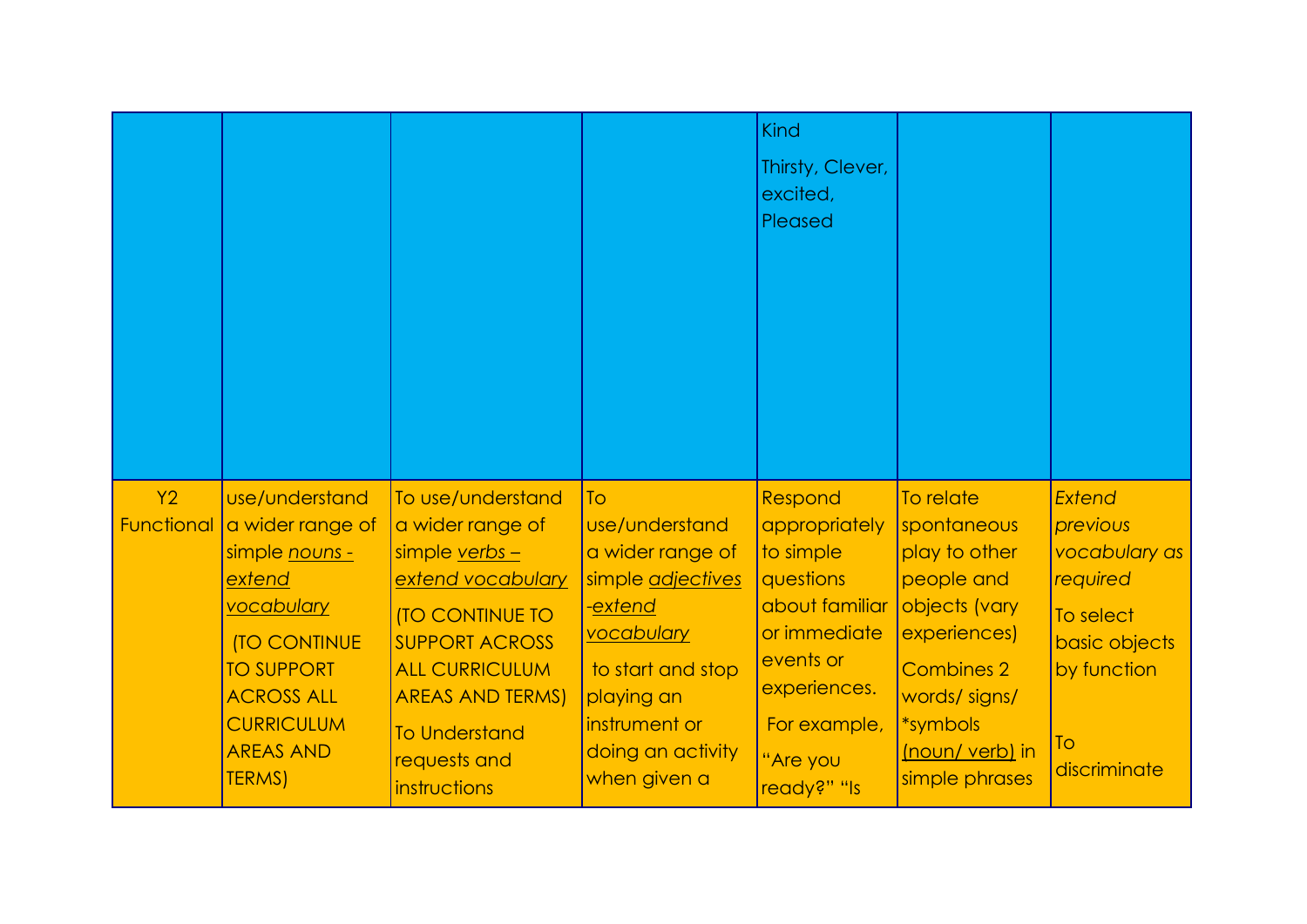| farm<br>toys<br>key | <b>Vocabulary/</b><br><b>Categories</b><br>animals/pets<br>clothing<br>family and<br>people<br>food and drink<br>body parts<br>transport<br>everyday objects<br>Please also see<br>vocabulary list P4<br><b>To Understand</b><br>requests and<br>instructions<br>containing two<br>words/signs/symb<br>ols (noun + noun) | containing two key<br>words/signs/symbols signal<br>(noun + verb)<br>To follow instructions<br>with 2/3 key words<br>given on an<br>individual basis<br>including 'big' and<br>'little'<br>To use a range of<br>simple 'who?'<br>questions<br>accurately<br>To use a range of<br>simple 3 word<br>phrases to make<br>requests or make<br>simple comments in<br>a range of settings<br><b>Vocabulary</b><br>"I want drink/cup"<br>"Dad gone home"<br>"Going on bike" | verbal or visual<br><b>Responds</b><br>appropriately to<br>who/what/where/<br>Which? questions<br>asked by a<br>familiar adult that<br>relate to the here<br>and now. (Blank<br>L1) symbol<br>support<br>In a small group<br>pupil can follow<br>familiar<br>instructions when<br>addressed<br>individually by<br>name<br>Pupil uses some<br>pronouns in<br>response to<br>picture cards | that your<br>coat?"<br><b>Combines 2</b><br>words/signs/<br>symbols<br><u>*[noun/ noun)</u><br>in a range of<br>simple phrases<br><i>*Use colourful</i><br>semantics to<br>support<br><b>Begins to use</b><br>some simple<br>prepositions<br>To follow<br><i>instructions</i><br>with 2/3 key<br>words given<br>on an<br>individual<br>basis that<br>include simple | <i>*Use colourful</i><br>semantics to<br>support<br>to follow simple<br>context<br>embedded<br>instructions<br>given to a small<br>group<br>uses a range of<br>simple 3 word<br>phrases using<br>pronouns,<br>nouns and<br>adjectives to<br>make requests<br>or comments*<br>(preferred<br>communication To<br>method) | and<br>reproduce<br>loud and<br>quiet,<br>fast and slow<br>sounds in<br>imitation<br>Use 2 word<br>negative<br>phrases<br>To combine 2<br>words/signs/<br>symbols in a<br>simple two<br>way<br>conversation<br>in different<br>settings<br>demonstrate<br>understanding<br>of simple |
|---------------------|--------------------------------------------------------------------------------------------------------------------------------------------------------------------------------------------------------------------------------------------------------------------------------------------------------------------------|---------------------------------------------------------------------------------------------------------------------------------------------------------------------------------------------------------------------------------------------------------------------------------------------------------------------------------------------------------------------------------------------------------------------------------------------------------------------|------------------------------------------------------------------------------------------------------------------------------------------------------------------------------------------------------------------------------------------------------------------------------------------------------------------------------------------------------------------------------------------|---------------------------------------------------------------------------------------------------------------------------------------------------------------------------------------------------------------------------------------------------------------------------------------------------------------------------------------------------------------------|------------------------------------------------------------------------------------------------------------------------------------------------------------------------------------------------------------------------------------------------------------------------------------------------------------------------|--------------------------------------------------------------------------------------------------------------------------------------------------------------------------------------------------------------------------------------------------------------------------------------|
|---------------------|--------------------------------------------------------------------------------------------------------------------------------------------------------------------------------------------------------------------------------------------------------------------------------------------------------------------------|---------------------------------------------------------------------------------------------------------------------------------------------------------------------------------------------------------------------------------------------------------------------------------------------------------------------------------------------------------------------------------------------------------------------------------------------------------------------|------------------------------------------------------------------------------------------------------------------------------------------------------------------------------------------------------------------------------------------------------------------------------------------------------------------------------------------------------------------------------------------|---------------------------------------------------------------------------------------------------------------------------------------------------------------------------------------------------------------------------------------------------------------------------------------------------------------------------------------------------------------------|------------------------------------------------------------------------------------------------------------------------------------------------------------------------------------------------------------------------------------------------------------------------------------------------------------------------|--------------------------------------------------------------------------------------------------------------------------------------------------------------------------------------------------------------------------------------------------------------------------------------|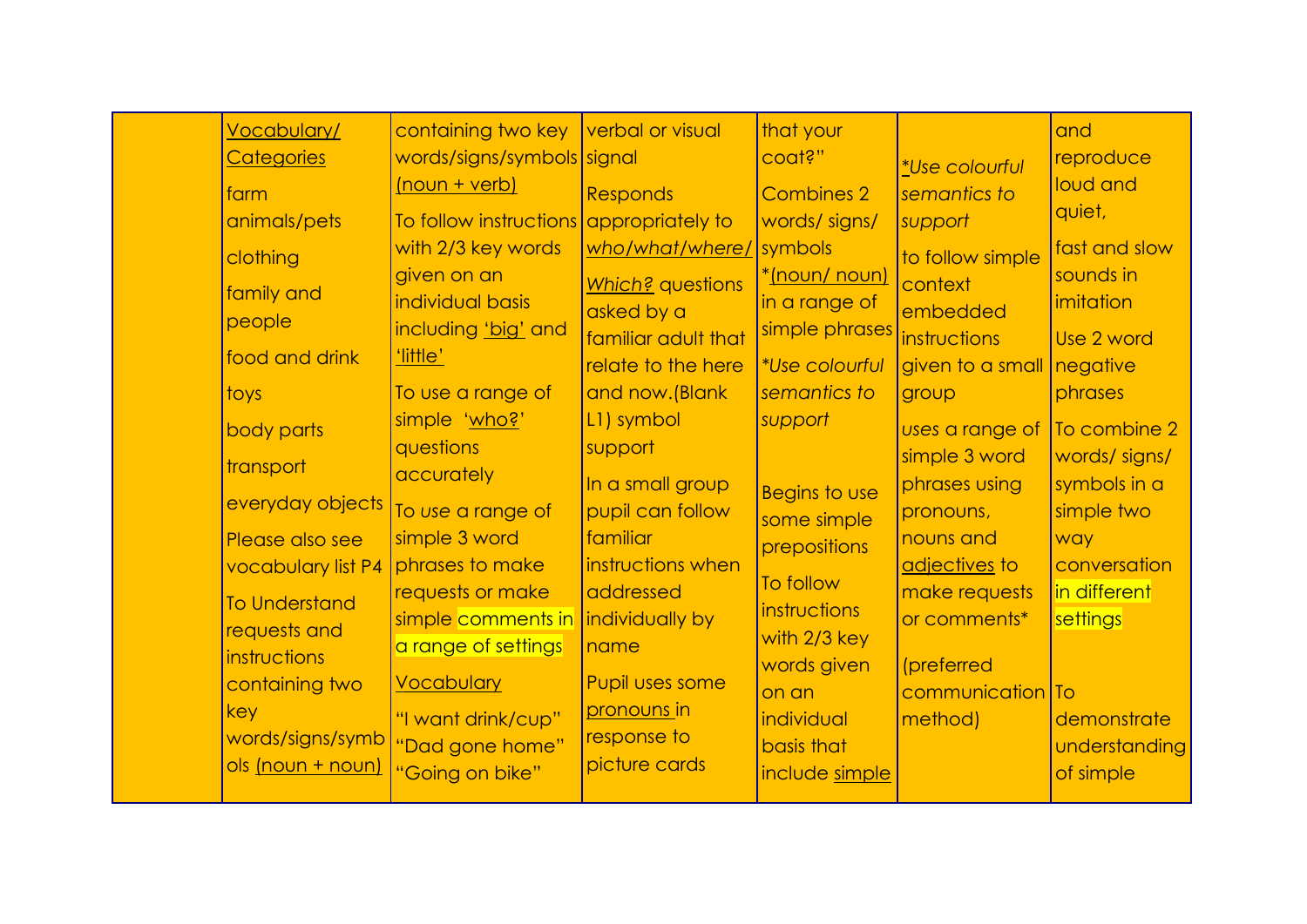|  | Phase 1 phonics<br>To listen to<br>and<br>respond to<br>a sound<br>To identify<br>and<br>imitate<br>sounds<br>To copy a<br>pattern of<br>sound<br>To initiate and<br>maintain short<br>conversation<br>uses simple<br>' <u>what?</u> ' questions<br>accurately |  | to follow simple<br>rules such as<br>taking turns in<br>small group<br>situations with<br>minimal adult<br>prompts<br>Use sounds<br>imaginatively to<br>represent a range<br>of story<br>characters<br>Uses a range of<br>simple 'where?'<br>questions | prepositions<br>(extend)<br><b>Vocabulary</b><br>in, on, under<br>uses a range<br>of pronouns,<br>nouns and<br>verbs in simple "My red car"<br>3 word<br>phrases*<br>*use colourful<br>semantics<br>uses adverbs<br>in 3 word<br>phrases<br><b>Vocabulary</b><br>"Boy run fast" | *use colourful<br>semantics<br><b>Vocabulary</b><br>"I want red<br>drink" "I see<br>spotty cup" | negative<br>forms<br><b>Begins to</b><br>show an<br>awareness of<br>adverbs<br><b>Vocabulary</b><br>Fast, slow,<br>quiet, loud<br>(extend)<br>use a range<br>of simple 3<br>word phrases<br>using nouns<br>and<br>prepositions<br><b>Vocabulary</b><br>in, on, under |
|--|----------------------------------------------------------------------------------------------------------------------------------------------------------------------------------------------------------------------------------------------------------------|--|--------------------------------------------------------------------------------------------------------------------------------------------------------------------------------------------------------------------------------------------------------|---------------------------------------------------------------------------------------------------------------------------------------------------------------------------------------------------------------------------------------------------------------------------------|-------------------------------------------------------------------------------------------------|----------------------------------------------------------------------------------------------------------------------------------------------------------------------------------------------------------------------------------------------------------------------|
|--|----------------------------------------------------------------------------------------------------------------------------------------------------------------------------------------------------------------------------------------------------------------|--|--------------------------------------------------------------------------------------------------------------------------------------------------------------------------------------------------------------------------------------------------------|---------------------------------------------------------------------------------------------------------------------------------------------------------------------------------------------------------------------------------------------------------------------------------|-------------------------------------------------------------------------------------------------|----------------------------------------------------------------------------------------------------------------------------------------------------------------------------------------------------------------------------------------------------------------------|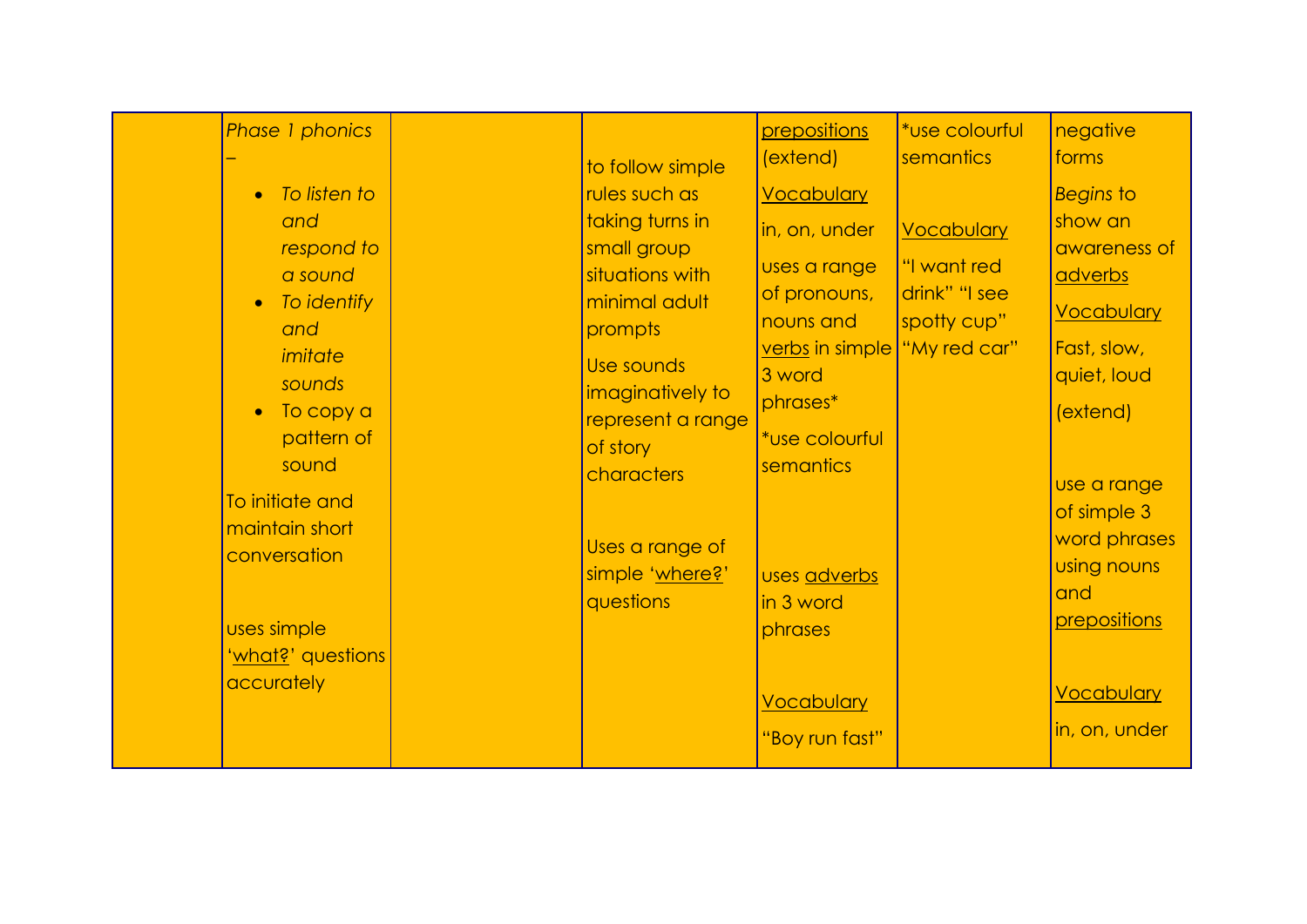|  | "That very<br>big" | "Monkey<br>under bed"                                                                                                                            |
|--|--------------------|--------------------------------------------------------------------------------------------------------------------------------------------------|
|  |                    | $\sqrt{\frac{1}{10}}$ use 3<br>words/signs/<br>symbols to<br>communicate<br>meaning in<br>familiar<br>situations<br><i>(vary</i><br>experiences) |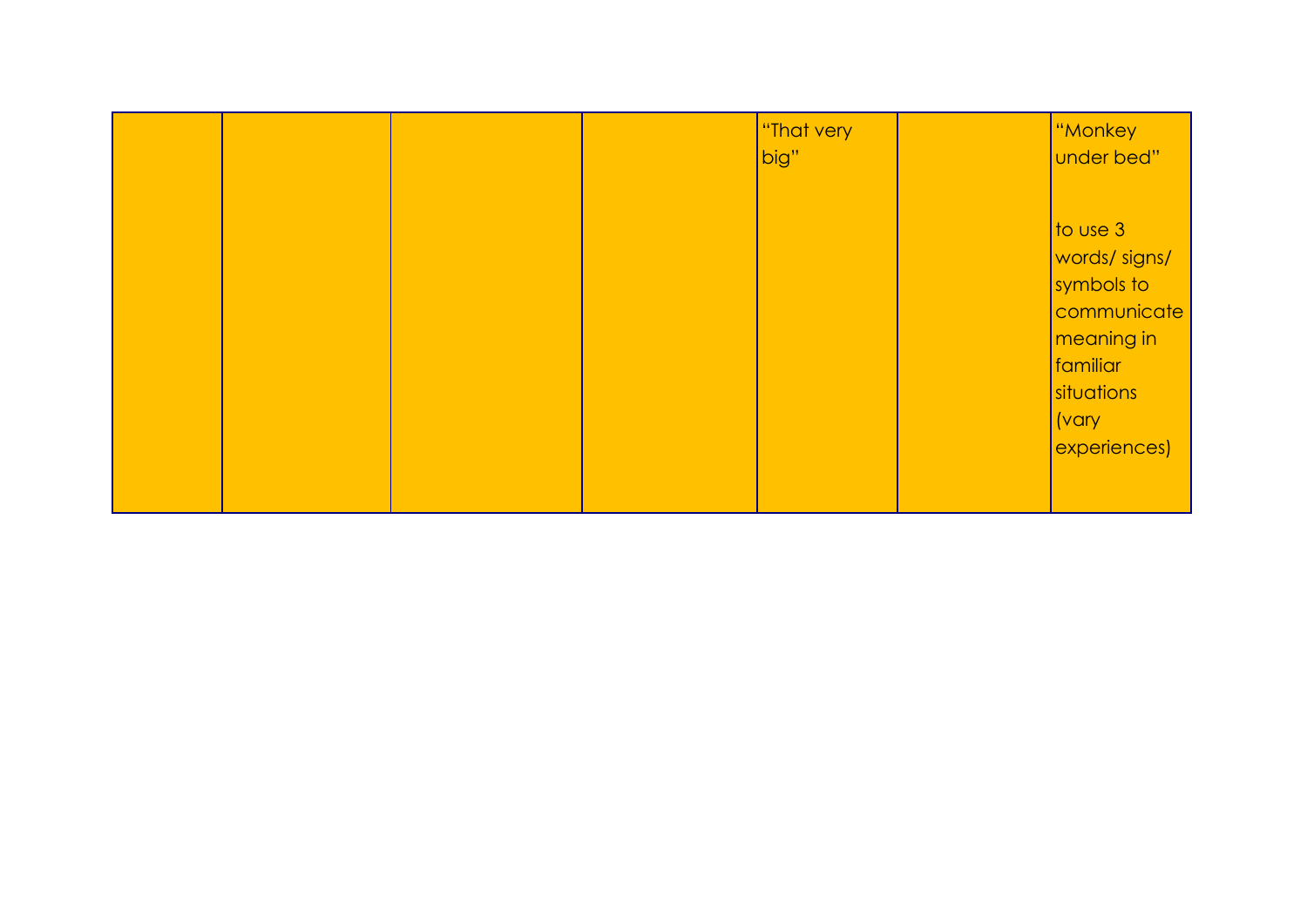| Y <sub>3</sub> | Speaking: To         | To speak clearly and     | to make a        | To experience              | To retell a   | To talk about    |
|----------------|----------------------|--------------------------|------------------|----------------------------|---------------|------------------|
| Core           | communicate in       | confidently in front of  | comment In a     | the roles of               | well known    | past events      |
|                | an intelligible way  | others in class          | small group      | speaker and                | story with    | related to their |
|                | to familiar others   | To begin to use          | relevant to      | listener in a pair   some  |               | own              |
|                |                      | contractions in          | what is being    | To use a                   | support       | experiences      |
|                | <b>To</b><br>combine | speech                   | discussed        | conjunctions to            | To elaborate  | with support     |
|                | past and             |                          |                  | link ideas and             | when          | To talk about    |
|                | present              | <b>Vocabulary</b>        | To begin to ask  | add                        | answering     | future events    |
|                | tenses but           | 'she's', 'he's',         | a range of       | information.               | questions by  | related to their |
|                | may still            | 'wouldn't', 'couldn't'   | questions using  |                            | responding    | own              |
|                | uses some<br>over    | To describe              | who?, when?      | <b>Vocabulary</b>          | to structured | experiences      |
|                | generalisat          | similarities/differences | and where?       | "and",                     | questions in  | with support     |
|                | ions                 | between objects or       |                  | "because",                 | order to give | To keep to the   |
|                |                      | pictures with symbol     | <b>To listen</b> | "where" and                | additional    | main topic       |
|                |                      | support                  | carefully to the | "when"                     | details.      | when we are      |
|                | To keep to the main  |                          | things other     | To begin to ask To start a |               | talking in a     |
|                | topic when we are    | To report back           | people have to   | questions in               | conversation  | group            |
|                | talking in a group,  | information from a       | say in a group   | order to get               | with an adult | To listen in     |
|                | with some prompts    | group discussion to      | To show some     | more                       | I know well   | group situations |
|                | To join in with role | the whole class, with    | awareness of     | information                | and with my   | and begin to     |
|                | play, with some      | prompts                  | the listener by  | (prompts)                  | friends       | make relevant    |
|                | support              | To respond to            | making           | given)                     | To add detail | contributions,   |
|                |                      | prompts to use           | changes to       | To                         | to sustain    | with prompts     |
|                |                      | appropriate              | language and     | communicate                | listener's    |                  |
|                |                      |                          |                  |                            |               |                  |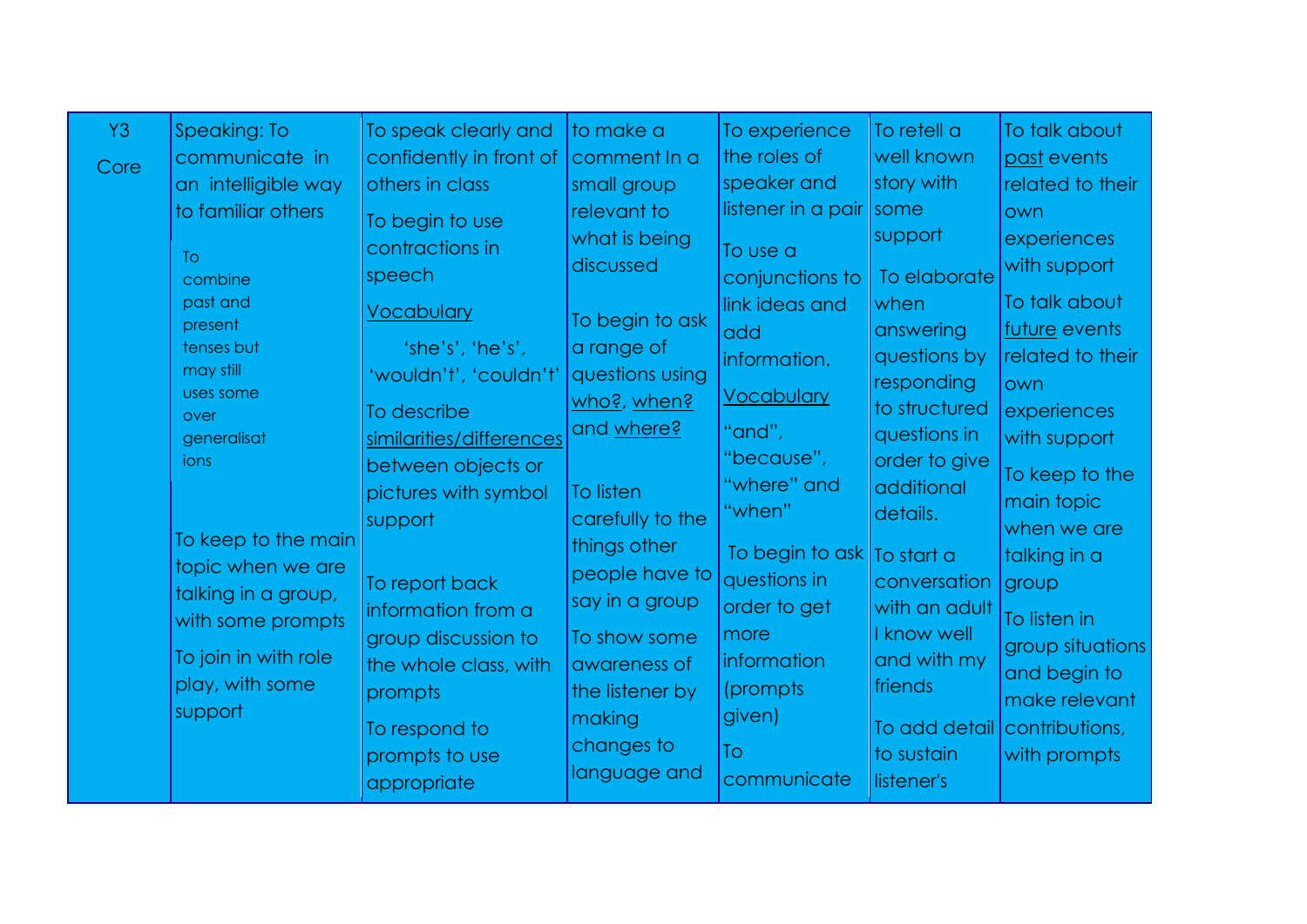| To use different<br>tenses with few<br>errors<br>Is beginning to<br>make specific<br>vocabulary choices<br>that show<br>awareness of<br>different purposes                                                       | intonation when<br>reading and reciting<br><b>texts</b><br>To communicate with<br>less familiar people<br>on a range of topics<br>Is aware that formal<br>and informal                                                                        | non-verbal<br>features, with<br>prompts<br>To begin to use<br>imaginative<br>and<br>adventurous                                                                                    | with less<br>familiar people<br>on a range of<br>topics<br>To decide<br>when I need to<br>use specific                                                                                                         | interest when<br> recounting<br>an event,<br>with prompts<br>To begin to<br><b>USe</b><br>language to<br>explain<br>reasons for                                  | To explain their<br>views to others<br>in a small<br>group, with<br>some support<br>To work<br>effectively in a<br>group (gradual<br>support)          |
|------------------------------------------------------------------------------------------------------------------------------------------------------------------------------------------------------------------|-----------------------------------------------------------------------------------------------------------------------------------------------------------------------------------------------------------------------------------------------|------------------------------------------------------------------------------------------------------------------------------------------------------------------------------------|----------------------------------------------------------------------------------------------------------------------------------------------------------------------------------------------------------------|------------------------------------------------------------------------------------------------------------------------------------------------------------------|--------------------------------------------------------------------------------------------------------------------------------------------------------|
| Listening:<br>To begin to<br>understand<br>questions<br>addressed to them<br>regarding<br>past/present /future<br>events related to<br>their own<br>experience<br>To understand a<br>message<br>containing 4 key | situations require<br>different language<br>(beginning)<br>Listening<br>To direct attention to<br>the relevant<br>information in a small<br>group situation.<br>To begin to answer<br>'how?' and 'why?'<br>questions about a<br>story or poem | language<br>Listening<br>To maintain<br>attention and<br>respond<br>appropriately<br>in a small<br>group activity<br>To direct<br>attention to the<br>relevant<br>information in a | vocabulary<br>Listening<br>to understand<br>and respond to<br>the rules and<br>routines of the<br>classroom<br>when talking or<br>answering<br>questions<br>To follow a<br>range of<br>complex<br>instructions | their<br>emotions<br>Listening<br>To order up<br>to 3 pictures<br>depicting a<br>sequence of<br>events.<br>To re-enact<br>up to 3 main<br>parts of a<br>story or | Listening<br>Pupil is<br>beginning to<br>identify the<br>odd one out in<br>a set of objects<br>from the same<br>category.<br>Vocabulary/<br>Categories |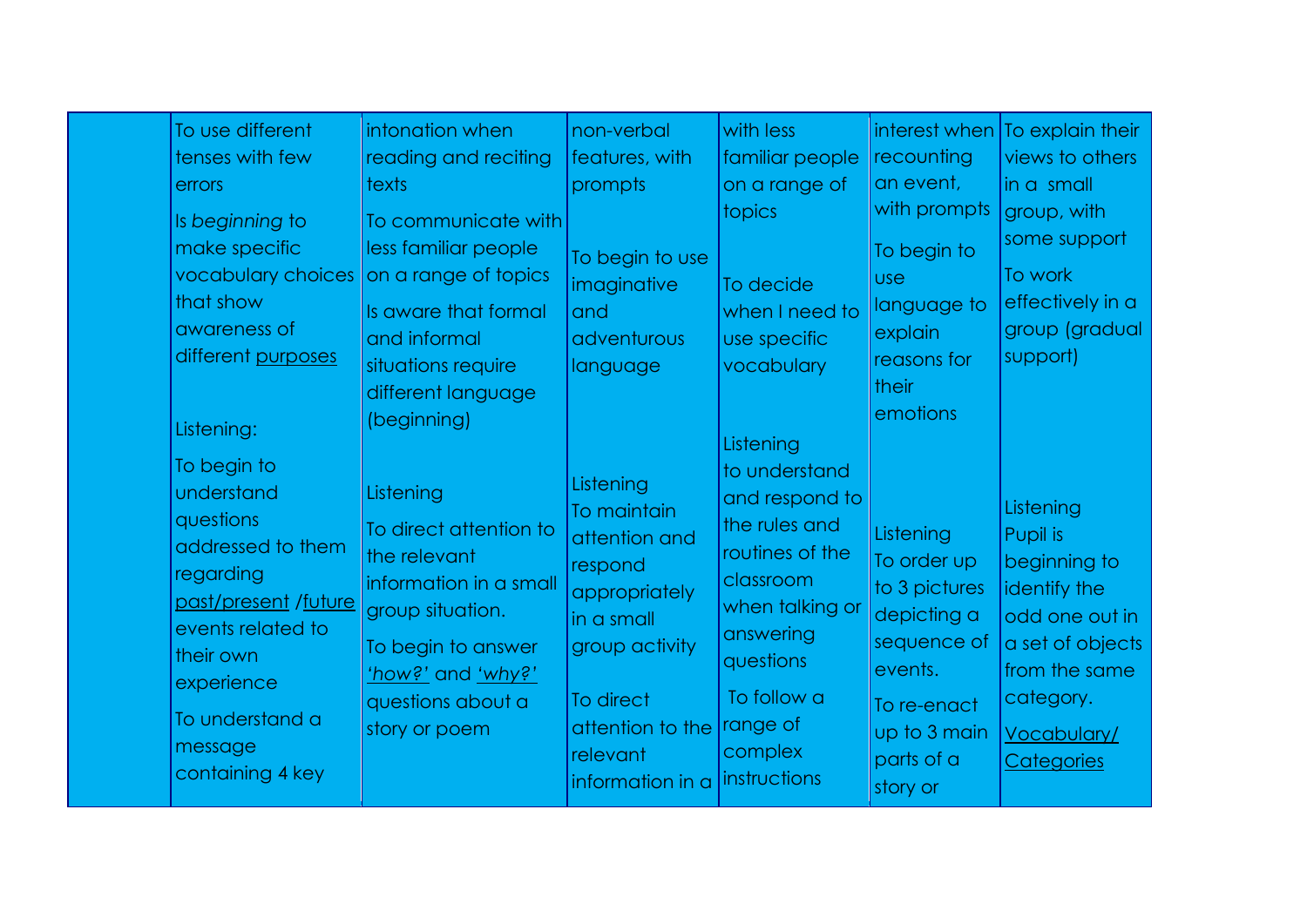| words/signs/<br>symbols from a less<br>familiar adult                                                                                                                                                                                                                                               | To begin to make<br>sub-categories with<br>more than 3 sets                                                                                                                                                                                         | small group<br>situation.                                                                                                                                                                                                                                                                         | containing<br>more than 2<br>elements within                                                                                                                                                                                                                                           | event in<br>sequence<br>during role                                                                                                                                                                                      | <u>may include:</u><br>farm<br>animals/pets                                                                                                                                                                                                  |
|-----------------------------------------------------------------------------------------------------------------------------------------------------------------------------------------------------------------------------------------------------------------------------------------------------|-----------------------------------------------------------------------------------------------------------------------------------------------------------------------------------------------------------------------------------------------------|---------------------------------------------------------------------------------------------------------------------------------------------------------------------------------------------------------------------------------------------------------------------------------------------------|----------------------------------------------------------------------------------------------------------------------------------------------------------------------------------------------------------------------------------------------------------------------------------------|--------------------------------------------------------------------------------------------------------------------------------------------------------------------------------------------------------------------------|----------------------------------------------------------------------------------------------------------------------------------------------------------------------------------------------------------------------------------------------|
| To show<br>understanding of a<br>wide range of<br>words including<br><b>National Curriculum</b><br>Year 2 topic<br>vocabulary<br>(review and<br>extend)<br>To play a group<br>game<br>independently<br>To use a wide<br>range of<br>vocabulary and<br>know that words<br>can be grouped<br>together | To make conceptual<br>links.<br><b>Vocabulary Word</b><br>Maps/Venn<br>Diagrams (refer to<br>ELKLAN)<br>To apply previously<br>learnt information<br>into a new situation.<br>To listen to talk by an<br>adult and remember<br>some specific points | To orders up to<br>3 pictures<br>depicting a<br>sequence of<br>events.<br>Listening: To<br>listen to tapes<br>or videos and<br>express views<br>about how a<br>story or<br>information has<br>been<br>presented<br>Is able to<br>answer some<br>problem<br>solving<br>questions<br>Teacher set up | the classroom<br>environment<br>To make sub-<br>categories with<br>more than 4<br>sets.<br>To distinguish<br>between<br>humour and<br>serious<br>discussion<br>To recognise<br>sarcasm when<br>a familiar adult<br>teases them or<br>another person<br>To listen and<br>respond to the | play<br>to maintain<br>attention in a<br>familiar large<br>group<br>activity.<br><b>Begins to</b><br>develop their<br>prediction<br><b>skills</b><br>To begin to<br>listen to the<br>speaker and<br>respond by<br>making | clothing<br>family and<br>people<br>food and drink<br>toys<br>body parts<br>transport<br>to follow<br>instructions with<br>up to 2<br>elements in it in<br>a range of<br>settings with<br>few prompts<br>Is able to work<br>with others in a |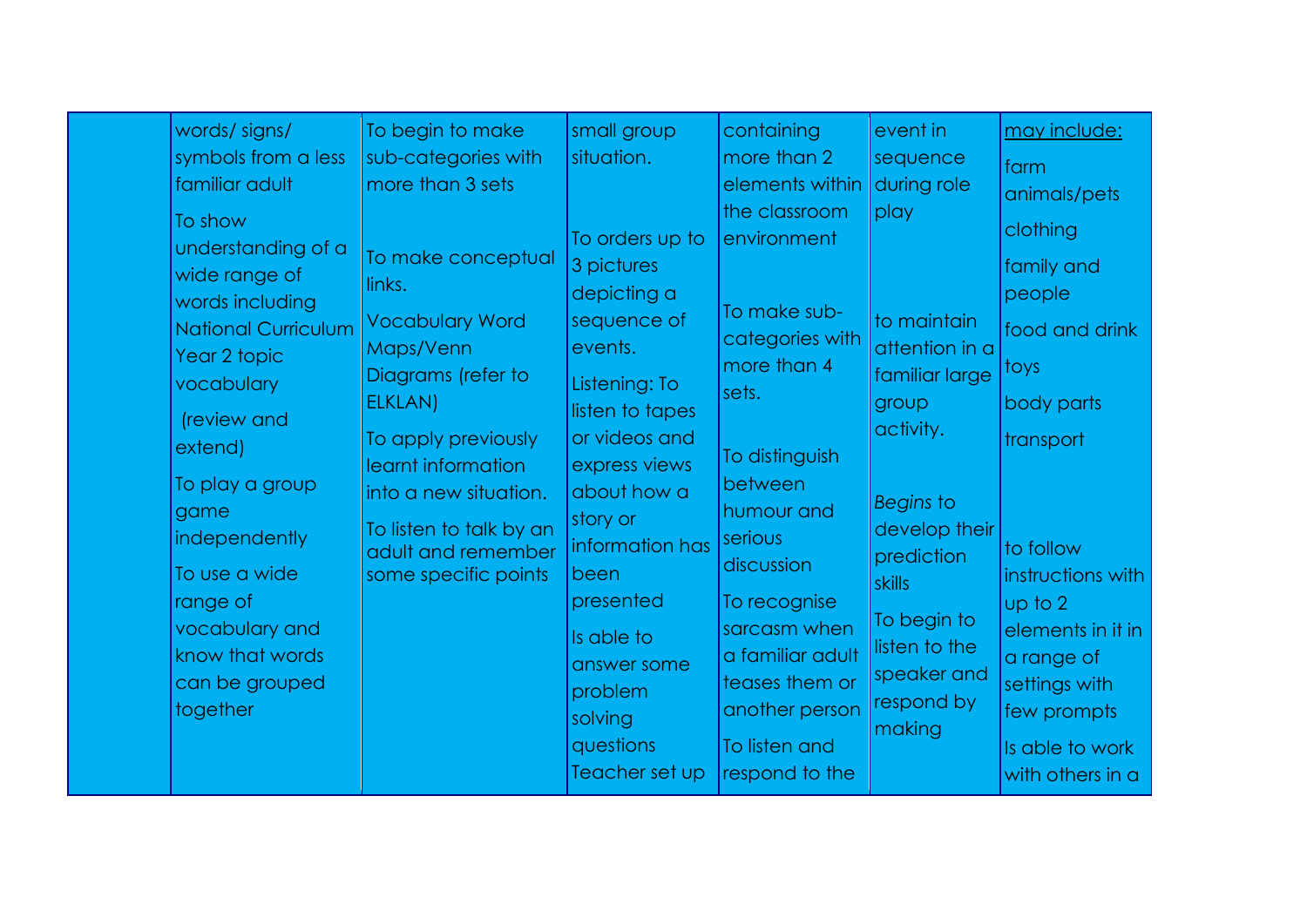| To make sub-<br>categories with<br>more than 6 sets | situations and<br>ask pupil to<br>explain the<br>mistakes)<br>To understand | speaker,<br>making simple<br>comments and<br>suggestions<br>with | simple<br>comments                                                                           | range of<br>settings with<br>few prompts                                                                                  |
|-----------------------------------------------------|-----------------------------------------------------------------------------|------------------------------------------------------------------|----------------------------------------------------------------------------------------------|---------------------------------------------------------------------------------------------------------------------------|
|                                                     | facial<br>expression,<br>intonation and<br>non-verbal<br>cues               | confidence                                                       | To answer<br>questions<br>about<br>familiar<br>stories,<br>including<br>why? and<br>pows     | To demonstrate<br>that they were<br>listening during<br>a sustained<br>listening<br>activity by<br>answering<br>questions |
|                                                     |                                                                             |                                                                  | To answer<br>questions<br>about an<br>unfamiliar<br>passage<br>they have<br>read or<br>heard | To demonstrate<br>that they were<br>listening during<br>a sustained<br>listening<br>activity by<br>answering<br>questions |
|                                                     |                                                                             |                                                                  | To respond<br>$\overline{1}$<br>by                                                           | To complete a<br>closed<br>presentations sentence using                                                                   |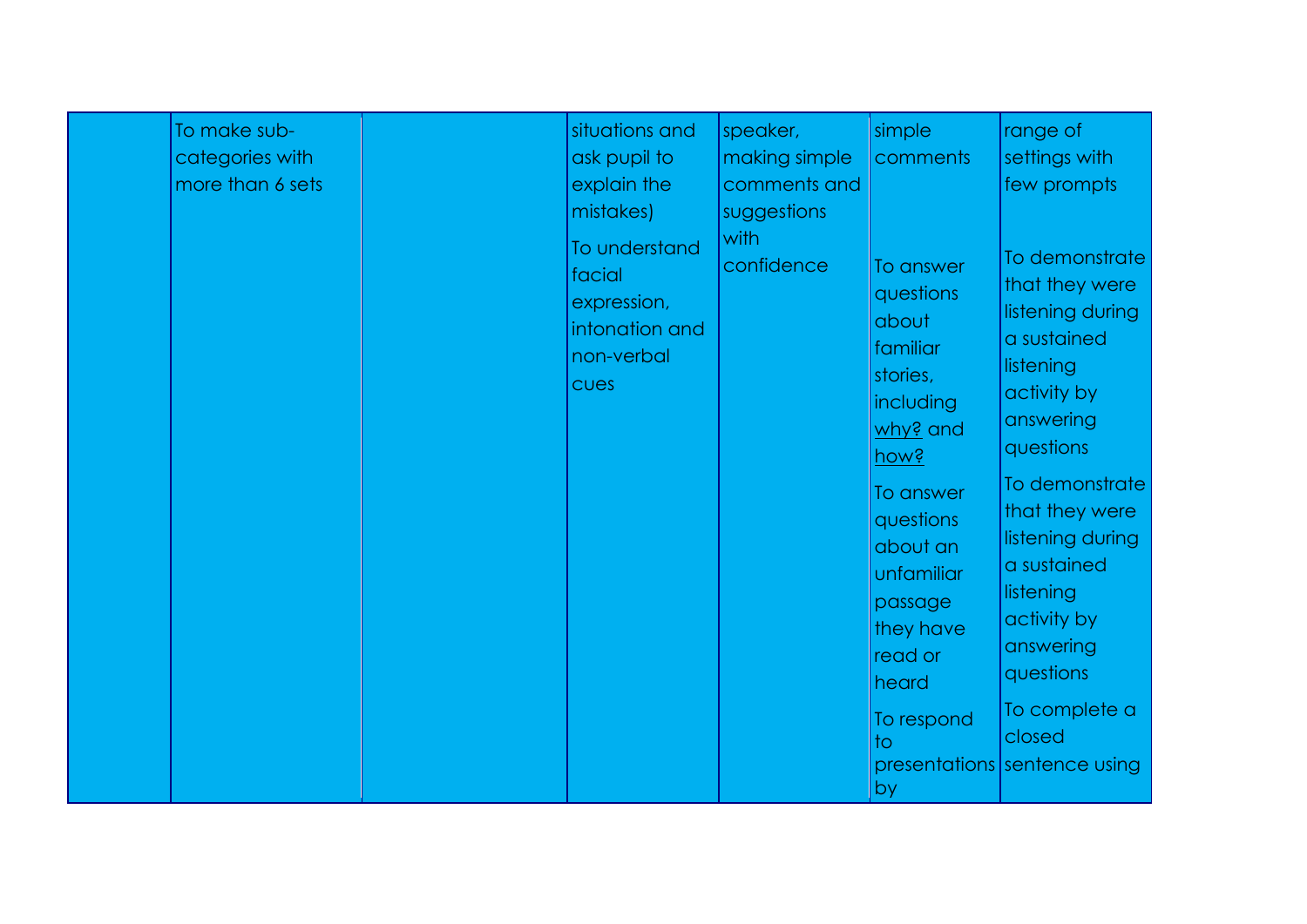|  |  |  |  |  | describing<br>characters<br> and<br>repeating<br>some<br>highlights<br>To apply<br>previously<br>learnt<br>information<br>into a new<br>situation. | a wide range<br>of vocabulary<br>To understand<br>facial<br>expression,<br>intonation and<br>non-verbal<br><b>CUPS</b><br>To make a<br>prediction with<br>accuracy<br>To listen to<br>each other's<br>views and<br>preferences |
|--|--|--|--|--|----------------------------------------------------------------------------------------------------------------------------------------------------|--------------------------------------------------------------------------------------------------------------------------------------------------------------------------------------------------------------------------------|
|--|--|--|--|--|----------------------------------------------------------------------------------------------------------------------------------------------------|--------------------------------------------------------------------------------------------------------------------------------------------------------------------------------------------------------------------------------|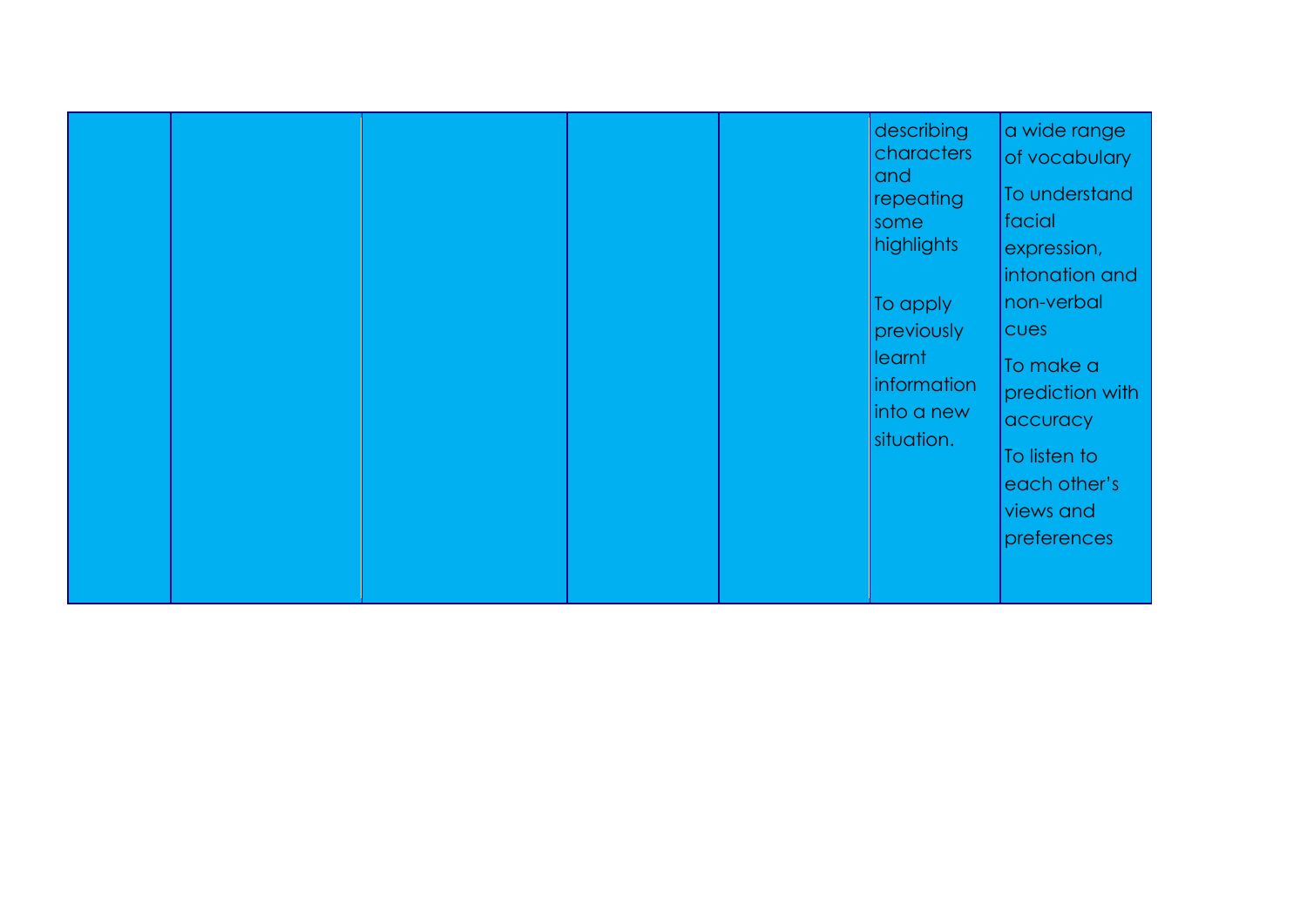| Y <sub>3</sub> | Uses a vocabulary              | To use/understand a                       | To                           | To discriminate         | <b>Combines 2</b> | <b>Begins to</b>  |
|----------------|--------------------------------|-------------------------------------------|------------------------------|-------------------------|-------------------|-------------------|
| Functional     | of over 50 nouns               | wider range of simple                     | use/understand and reproduce |                         | words/signs/      | combine 2         |
|                | <b>Vocabulary/</b>             | verbs                                     | a wider range                | loud and quiet,         | symbols           | words/signs/      |
|                | <b>Categories</b>              | <b>Vocabulary list: basic</b>             | of simple                    | fast and slow           | *Inoun/           | symbols (noun/    |
|                | farm animals/pets              | verbs including -                         | adjectives                   | sounds in               | noun) in a        | verb) in simple   |
|                | clothing                       | Sit, Drink, Wash,                         | <b>Vocabulary list</b>       | imitation               | range of          | phrases           |
|                | family and people              | Clap, Wave, Brush,                        | <b>(vocabulary up</b>        | <b>Begins to</b>        | simple            | Is able to follow |
|                |                                | Eat (extend                               | to P8)): basic               | use/understand          | phrases           | simple rules      |
|                | food and drink                 | throughout - all verb                     | adjectives                   | some simple             | To follow         | such as taking    |
|                | toys                           | vocabulary up to P8)                      | including-                   | prepositions            | instructions      | turns in small    |
|                | body parts                     | To demonstrate                            | Hot, Cold, Dirty,            | (extend to              | with 2/3 key      | group situations  |
|                | transport                      | understanding of                          | <b>Nice</b>                  | more complex)           | words             | with minimal      |
|                | everyday objects               | simple negative                           | To identify and              | Uses a range of         | (extend           | adult prompts     |
|                | Please also see                | forms                                     | imitate sounds               | pronouns,               | where             | (repeat in        |
|                | vocabulary list P4             |                                           |                              | nouns and               | appropriate       | range of          |
|                | <b>Relates</b>                 | <b>Begins to</b>                          | Starts to                    | verbs in simple         | and to<br>include | settings)         |
|                | spontaneous play               | use/respond to                            | use/respond to<br>simple     | 3 word                  | prepositions)     | Is able to follow |
|                | to other people<br>and objects | simple 'who?'<br>questions                | 'where?'                     | phrases*                |                   | simple context    |
|                |                                |                                           | questions but                | *use colourful          | *Use              | embedded          |
|                | Starts to use simple           | to play imaginatively                     | child may infer              | semantics               | colourful         | instructions      |
|                | 'what?' questions              | when using small                          | a question by                |                         | semantics to      | given to a small  |
|                | to begin to use                | world equipment or<br>when in the outdoor | intonation                   | To show                 | support           | group             |
|                | some pronouns in               |                                           |                              | understanding<br>of the |                   | <b>Begins to</b>  |
|                |                                | area, with support                        |                              |                         |                   | use/understand    |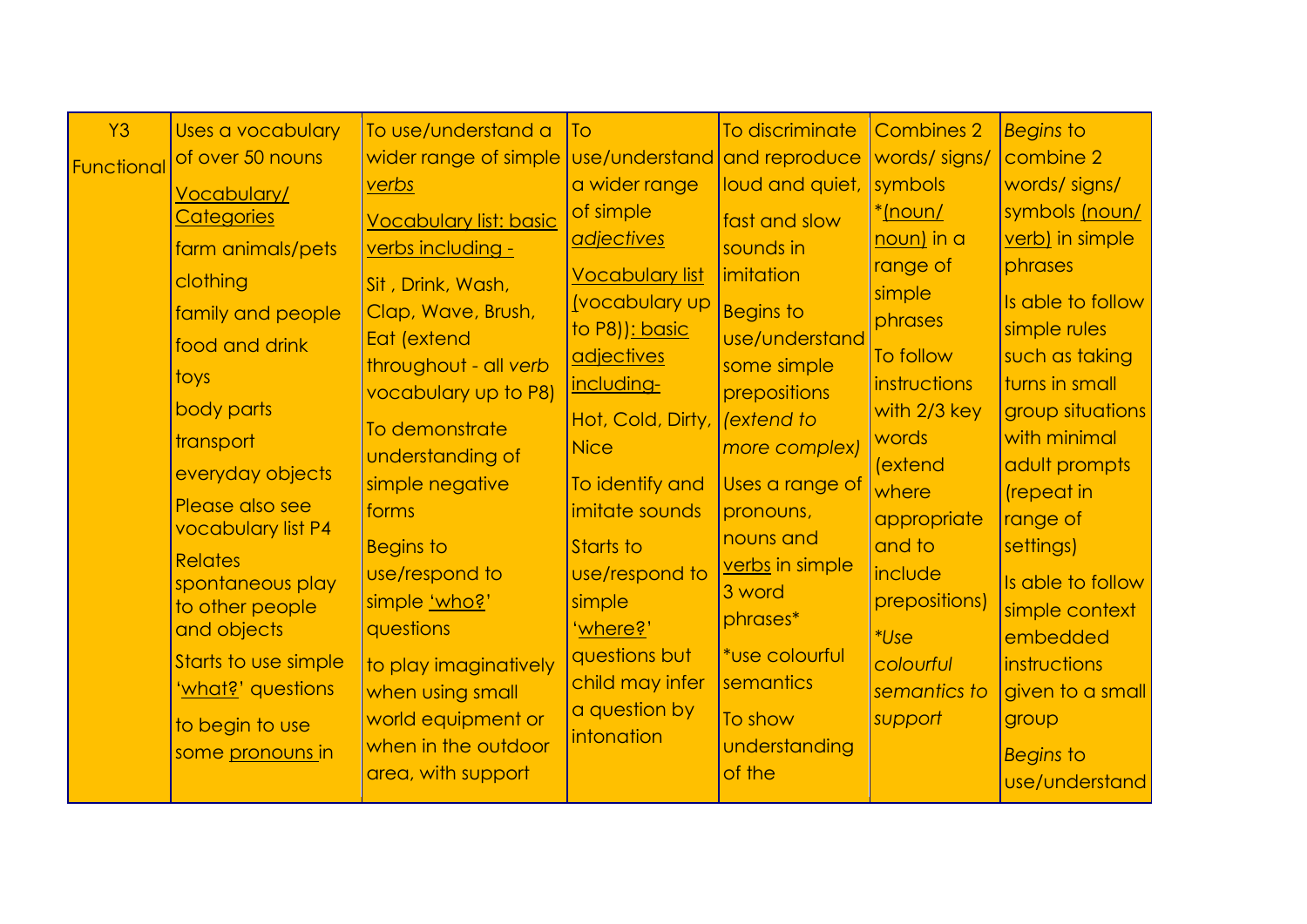|  | response to picture<br>cards<br><b>Vocabulary</b><br>Me, it, I, he, she<br>to understand<br>requests and<br>instructions<br>containing two key<br>words/signs/symbols<br>$($ <sub>n</sub> oun +<br>noun/noun+verb))<br>Pupil<br>uses/understands<br>some vocabulary<br>related to time<br>concepts<br><b>Vocabulary</b><br>On Friday,<br>yesterday, it's<br>dinnertime, when | To contribute<br>appropriately to 1:1<br>and small group<br>discussions and role<br>play<br>Begins to use a<br>range of simple 3<br>word phrases to<br>make requests or<br>make simple<br>comments<br>to follow instructions<br>with 3 key words/<br>signs/symbols<br>To talk about<br>past/future plans<br>using words/ signs/<br>symbols<br><i>(grammatical</i><br>inaccuracies) | Is able to follow<br>simple rules<br>such as taking<br>turns in small<br>group situations (opposites) in<br>with minimal<br>adult prompts<br>To categorise<br>objects and<br>sort familiar sets<br>in to subsets<br>when given a<br>verbal<br>instruction (no<br>more than 2<br>sets)<br>egAnimals:<br>zoo/ farm<br>Food: fruit/ not<br>fruit | connections<br>between<br>familiar related<br>concepts<br>everyday<br>context, which<br>include:<br><b>Vocabulary</b><br>clean/dirty,<br>hot/cold<br>To link 4 words/<br>signs/ symbols<br>To begin to<br>answer/<br>understand<br>'how?' and<br>'why?'<br>questions | To select<br>by function<br>To initiate<br>and<br>maintain<br>short<br>conversation<br>To begin to<br>choose<br>appropriate<br>words to<br>describe<br>sounds they<br>hear using<br>sign/symbols<br>or words<br><b>Vocabulary</b><br>Loud, fierce,<br>rough,<br>squeaky,<br>bumpy, high,<br>low, wobbly,<br>fast, slow, | a range of<br>basic objects simple 3 word<br>phrases using<br>nouns and<br>prepositions<br><b>Vocabulary</b><br>in, on, under<br>"Monkey under<br>bed"<br>To contribute<br>appropriately<br>to 1:1 and small<br>group<br>discussions and<br>role play<br>To ask/<br>understands a<br>range of<br>questions using<br>who? and<br>when?<br>questions |
|--|------------------------------------------------------------------------------------------------------------------------------------------------------------------------------------------------------------------------------------------------------------------------------------------------------------------------------------------------------------------------------|------------------------------------------------------------------------------------------------------------------------------------------------------------------------------------------------------------------------------------------------------------------------------------------------------------------------------------------------------------------------------------|-----------------------------------------------------------------------------------------------------------------------------------------------------------------------------------------------------------------------------------------------------------------------------------------------------------------------------------------------|----------------------------------------------------------------------------------------------------------------------------------------------------------------------------------------------------------------------------------------------------------------------|-------------------------------------------------------------------------------------------------------------------------------------------------------------------------------------------------------------------------------------------------------------------------------------------------------------------------|----------------------------------------------------------------------------------------------------------------------------------------------------------------------------------------------------------------------------------------------------------------------------------------------------------------------------------------------------|
|--|------------------------------------------------------------------------------------------------------------------------------------------------------------------------------------------------------------------------------------------------------------------------------------------------------------------------------------------------------------------------------|------------------------------------------------------------------------------------------------------------------------------------------------------------------------------------------------------------------------------------------------------------------------------------------------------------------------------------------------------------------------------------|-----------------------------------------------------------------------------------------------------------------------------------------------------------------------------------------------------------------------------------------------------------------------------------------------------------------------------------------------|----------------------------------------------------------------------------------------------------------------------------------------------------------------------------------------------------------------------------------------------------------------------|-------------------------------------------------------------------------------------------------------------------------------------------------------------------------------------------------------------------------------------------------------------------------------------------------------------------------|----------------------------------------------------------------------------------------------------------------------------------------------------------------------------------------------------------------------------------------------------------------------------------------------------------------------------------------------------|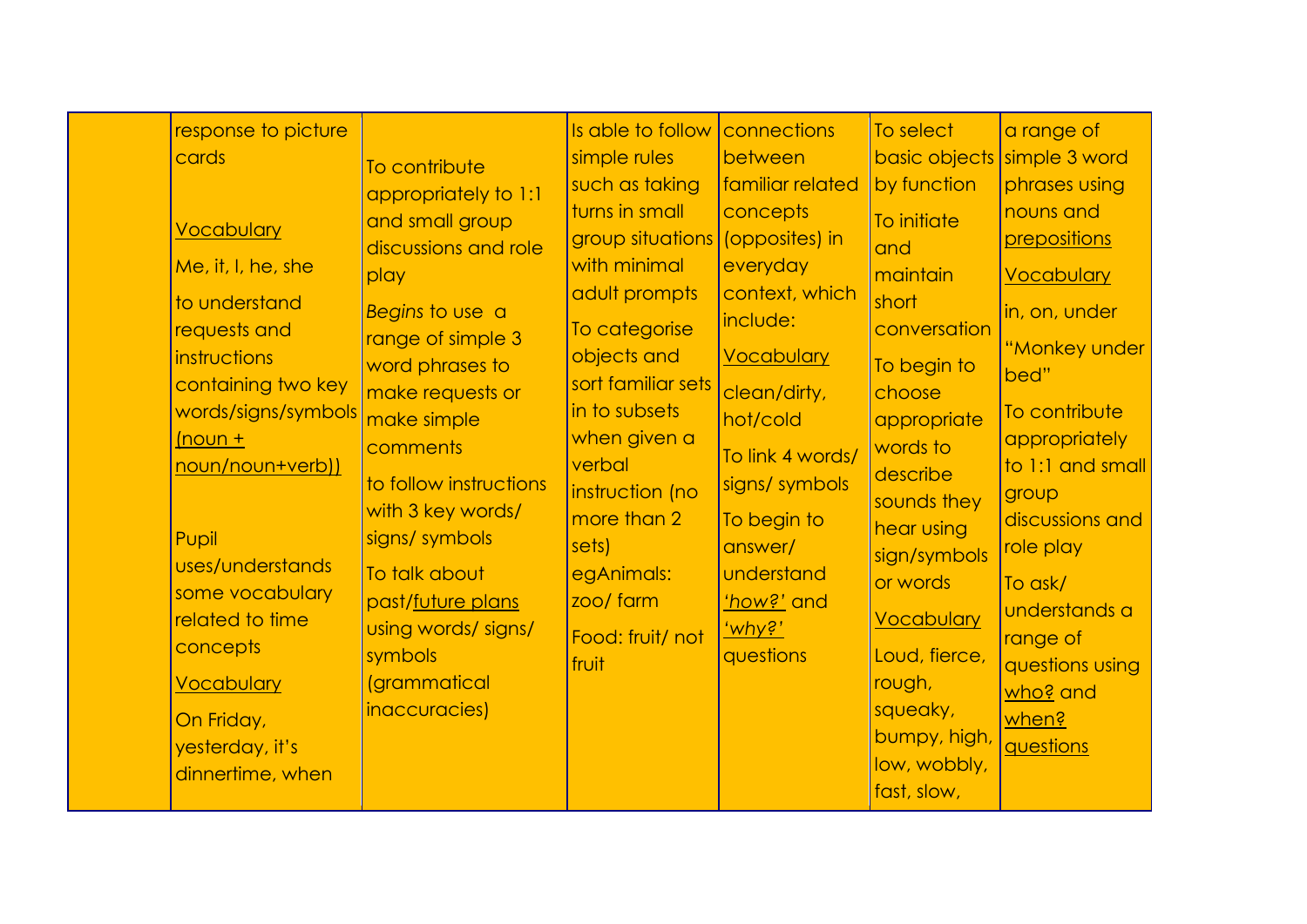| are we going<br>home? |  |  |  | quiet, loud,<br>long, short<br><b>Pupil is</b><br>beginning to<br>Use some<br>adverbs in 3<br>word phrases | To use an<br>extensive<br>vocabulary to<br><b>CONVEY</b><br>meaning |
|-----------------------|--|--|--|------------------------------------------------------------------------------------------------------------|---------------------------------------------------------------------|
|-----------------------|--|--|--|------------------------------------------------------------------------------------------------------------|---------------------------------------------------------------------|

| Y4   | ΙO                                 | To speak clearly $ $ to               |                                | To show                      | <b>To retell a well</b>                       | To talk about    |
|------|------------------------------------|---------------------------------------|--------------------------------|------------------------------|-----------------------------------------------|------------------|
| Core |                                    | communicat and confidently contribute |                                |                              | understanding   known story and   past events |                  |
|      | $e$ in an $\overline{\phantom{a}}$ | in front of other                     | <i><u><b>Irelevant</b></u></i> | of the roles of remember the |                                               | related to their |
|      | <i>intelligible</i>                | groups                                | comments                       | speaker and                  | I main characters                             |                  |
|      |                                    |                                       |                                | listener by                  |                                               |                  |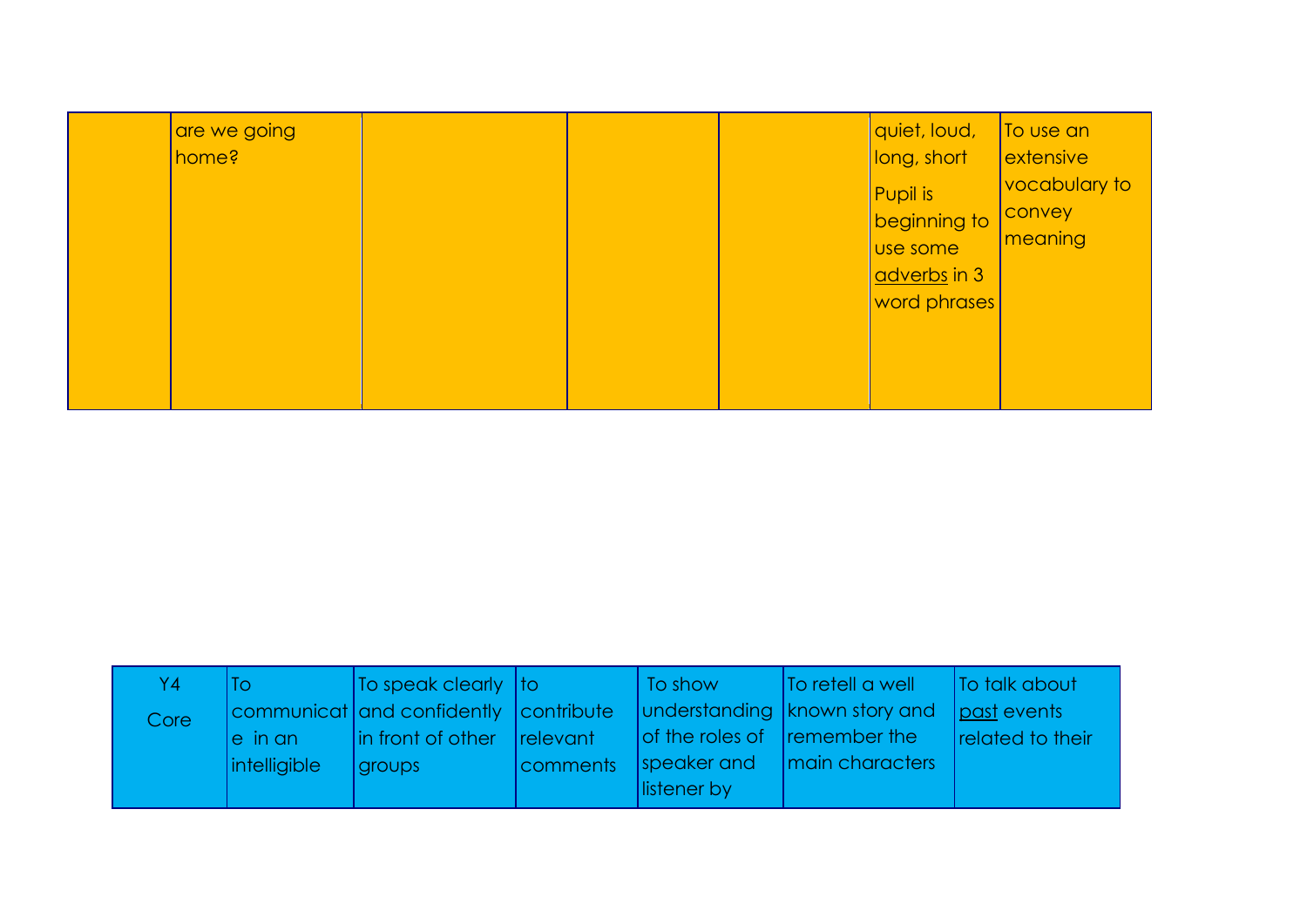| way to a     | To use              | in a small    | taking turns in   | To elaborate       | own experiences    |
|--------------|---------------------|---------------|-------------------|--------------------|--------------------|
| range of     | contractions        | group         | conversation      | when answering     | with accuracy      |
| groups       | accurately in       |               | within a small    | questions in order | To talk about      |
| To combine   | speech              | To ask a      | group             | to give additional | future events      |
| past and     | (extend)            | range of      |                   | details            | related to their   |
| present      |                     | questions     | To use a          |                    |                    |
|              | To describe         | using who?,   | conjunctions      | (pupil extends     | own experiences    |
| tenses       | similarities/differ | when? and     | to link ideas     | their answers      | with accuracy      |
| To keep to   | ences between       | where?        | and add           | independently/re   | To keep to the     |
| the main     | objects or          |               | information.      | spond to prompts   | main topic when    |
| topic when   | pictures            | (extend       | <b>Extend</b>     | to add detail)     | we talking in a    |
| we are       | To report back      | experiences   | <b>Vocabulary</b> | To start a         | group              |
| talking in a | information from    |               | and increase      | conversation with  |                    |
| group        |                     |               | accuracy          | an unfamiliar      | To explain their   |
|              | a group             |               |                   | adult and with     | views to others in |
| To join in   | discussion to the   |               | To ask            | my peers           | a small group,     |
| with role    | whole class         | To maintain   | questions in      |                    |                    |
| play, with   |                     | attention     | order to get      | To add detail to   |                    |
| some         | To use              | and           | more              | sustain listener's |                    |
| support      |                     | respond       | information       | interest when      | Listening          |
|              | appropriate         | appropriate   | (prompts)         | recounting an      | Pupil is able to   |
|              | intonation when     | ly in a small | reduced)          | event,             |                    |
| To use       | reading and         | group         | To                |                    | identify the odd   |
| different    | reciting texts      | activity      |                   | To begin to use    | one out in a set   |
| tenses with  |                     |               | communicate       | language to        | of objects from    |
| few errors   |                     |               | with less         |                    | the same           |
|              |                     |               | familiar people   |                    |                    |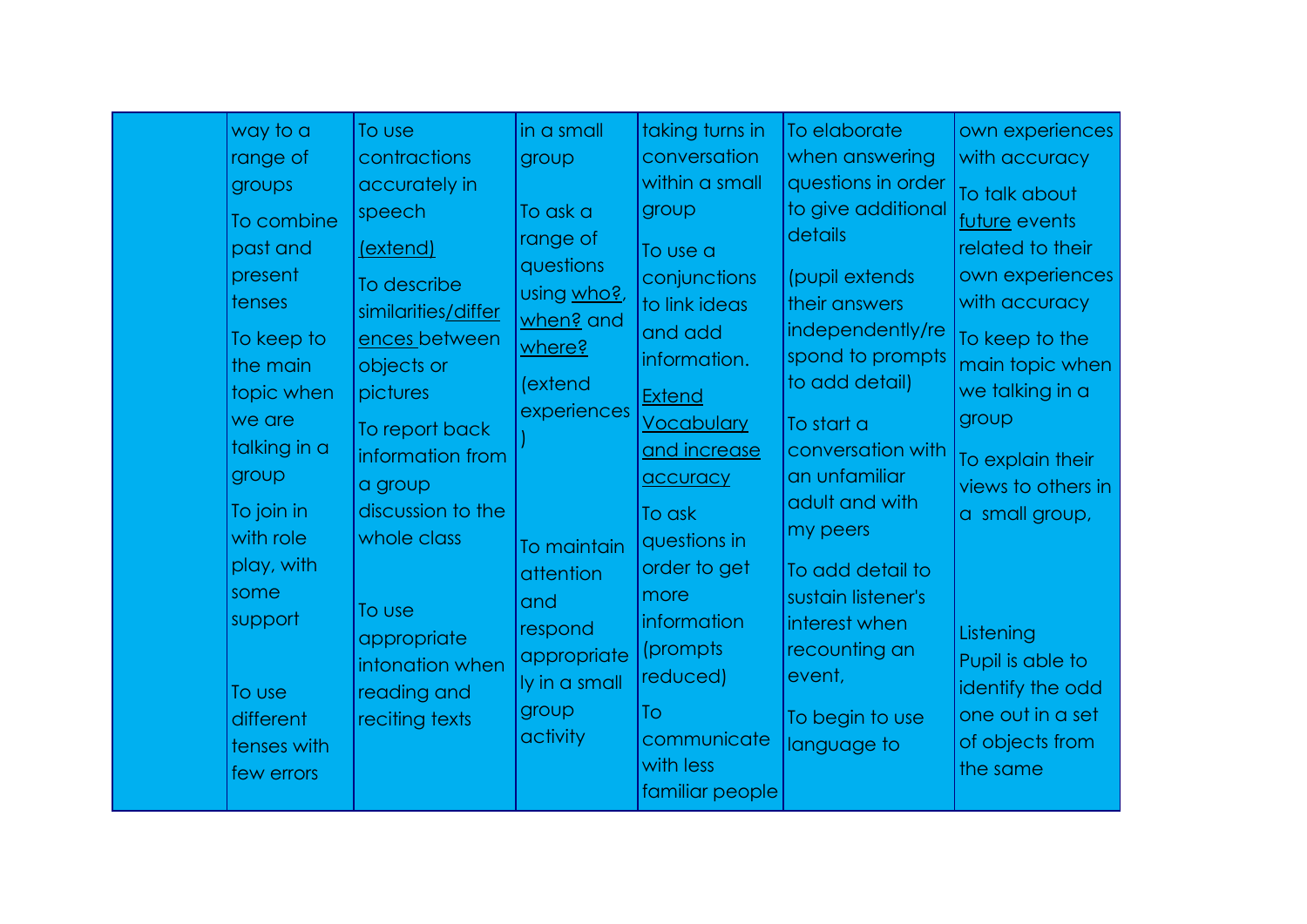| to make<br>specific<br>vocabulary<br>choices that<br>show<br>awareness<br>of different<br>purposes                                                      | Is aware that<br>formal and<br>informal<br>situations require<br>different<br>language<br>(beginning)                                                                                       | To listen<br>carefully to<br>the things<br>other<br>people<br>have to say<br>in a group                                                               | on a range of<br>topics and<br>add<br>appropriate<br>information for<br>the listener<br>Listening<br>to understand                                                                                  | explain reasons<br>for their emotions<br>(extend<br>emotional<br>vocbab)<br>Listening<br>To order up to 3<br>pictures<br>depicting a                                                                   | category.<br><b>Extend</b><br><b>Vocabulary/</b><br><b>Categories</b><br>to follow<br>instructions with<br>up to 2 elements<br>in it in a range of                                                        |
|---------------------------------------------------------------------------------------------------------------------------------------------------------|---------------------------------------------------------------------------------------------------------------------------------------------------------------------------------------------|-------------------------------------------------------------------------------------------------------------------------------------------------------|-----------------------------------------------------------------------------------------------------------------------------------------------------------------------------------------------------|--------------------------------------------------------------------------------------------------------------------------------------------------------------------------------------------------------|-----------------------------------------------------------------------------------------------------------------------------------------------------------------------------------------------------------|
| Listening:<br><b>To</b><br>understand<br>questions<br>addressed<br>to them<br>regarding<br>past/present<br>/future<br>events<br>related to<br>their own | Listening<br>To direct<br>attention to the<br>relevant<br>information in a<br>small group<br>situation.<br>To begin to<br>answer 'how?'<br>and 'why?'<br>questions about<br>a story or poem | (extend<br>experiences<br>To show<br>some<br>awareness<br>of the<br>listener by<br>making<br>changes to<br>language<br>and non-<br>verbal<br>features | and respond<br>to the rules<br>and routines of<br>the classroom<br>when talking<br>or answering<br>questions<br>To work co-<br>operatively<br>and<br>collaboratively<br>as part of a<br>small group | sequence of<br>events.<br>(vary<br>experiences)<br>To re-enact up to<br>3 main parts of a<br>story or event in<br>sequence during<br>role play<br>Without prompts<br>pupil maintains<br>attention in a | settings with few<br>prompts<br>Is able to work<br>with others in a<br>range of settings<br>with few prompts<br>To demonstrate<br>that they were<br>listening during a<br>sustained<br>listening activity |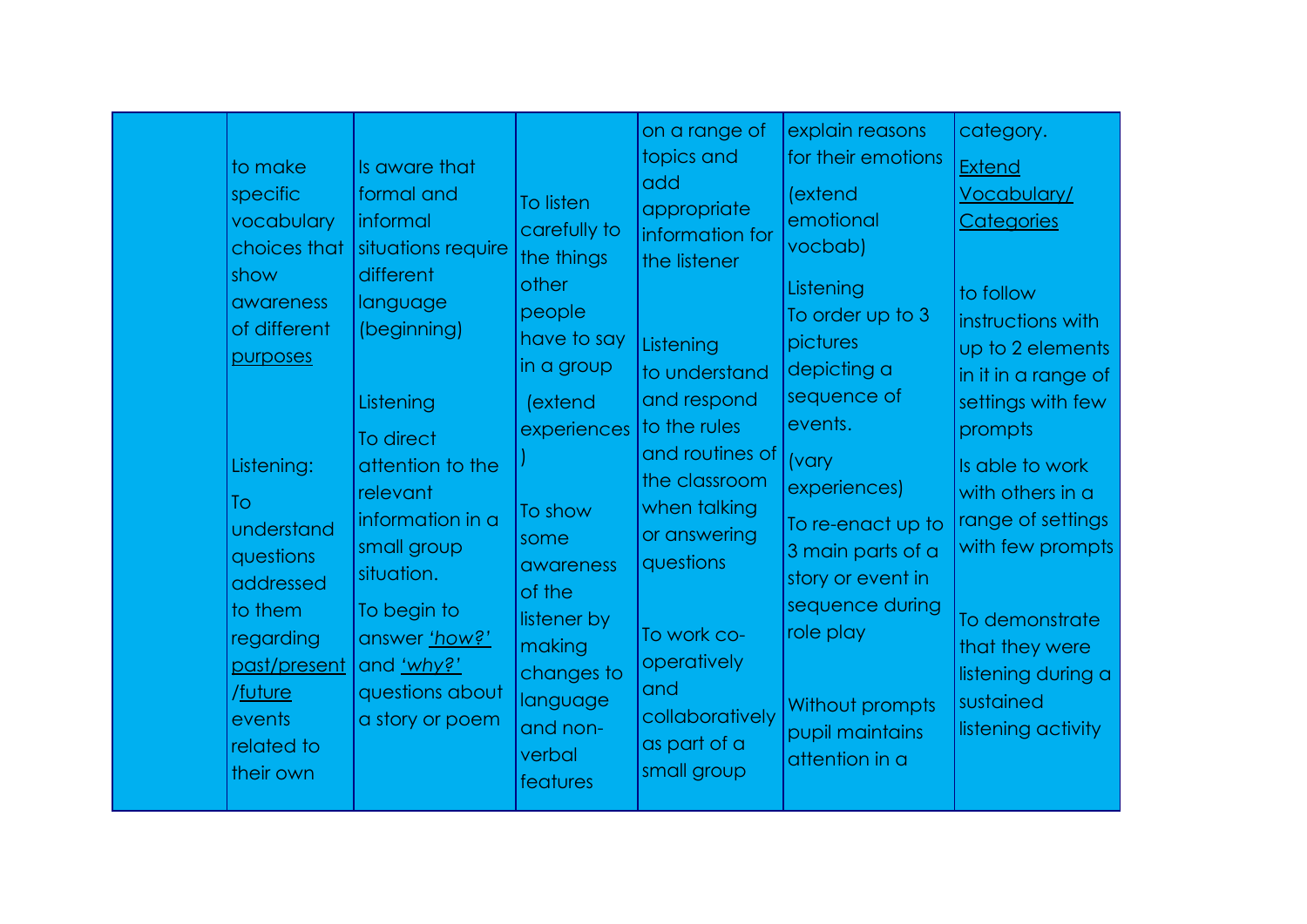|  | experience<br>To<br>understand<br>a message<br>containing 4<br>key words/<br>signs/<br>symbols from<br>a less<br>familiar adult Word<br>To show<br>understandi<br>ng of a wide<br>range of<br>words<br>including<br>National<br>Curriculum<br>Year 2 topic<br>vocabulary<br>(review and<br>extend)<br>To play a<br>group game | To make sub-<br>categories with<br>more than 3 sets<br>To make<br>conceptual links.<br>Vocabulary<br>Maps/Venn<br>Diagrams (refer<br>to ELKLAN)<br>To apply<br>previously learnt<br>information into<br>a new situation.<br>To listen to talk<br>by an adult and<br>remember some<br>specific points | To use<br>imaginative<br>and<br>adventurou<br>s language<br>- extend<br>Listening<br>To maintain<br>attention<br>and<br>respond<br>appropriate<br>ly in a small<br>group<br>activity<br>To direct<br>attention to<br>the relevant<br>information<br>in a small<br>group<br>situation. | To follow a<br>range of<br>complex<br>instructions<br>containing<br>more than 2<br>elements<br>within the<br>classroom<br>environment<br>To make sub-<br>categories<br>with more than<br>4 sets.<br>To distinguish<br>between<br>humour and<br>serious<br>discussion | familiar large<br>group activity.<br>Begins to develop To complete a<br>their prediction<br>skills<br>(range of<br>settings)<br>To begin to listen<br>to the speaker<br>and respond by<br>making simple<br>comments<br>To answer<br>questions about<br>familiar stories,<br>including why?<br>and how?<br>To answer<br>questions about<br>an unfamiliar<br>passage they | by answering<br>questions<br>closed sentence<br>using a wide<br>range of<br>vocabulary<br>To understand<br>facial expression,<br>intonation and<br>non-verbal cues<br>To make a<br>prediction with<br>accuracy<br>To listen to each<br>other's views<br>and preferences |
|--|-------------------------------------------------------------------------------------------------------------------------------------------------------------------------------------------------------------------------------------------------------------------------------------------------------------------------------|------------------------------------------------------------------------------------------------------------------------------------------------------------------------------------------------------------------------------------------------------------------------------------------------------|---------------------------------------------------------------------------------------------------------------------------------------------------------------------------------------------------------------------------------------------------------------------------------------|----------------------------------------------------------------------------------------------------------------------------------------------------------------------------------------------------------------------------------------------------------------------|-------------------------------------------------------------------------------------------------------------------------------------------------------------------------------------------------------------------------------------------------------------------------------------------------------------------------------------------------------------------------|-------------------------------------------------------------------------------------------------------------------------------------------------------------------------------------------------------------------------------------------------------------------------|
|--|-------------------------------------------------------------------------------------------------------------------------------------------------------------------------------------------------------------------------------------------------------------------------------------------------------------------------------|------------------------------------------------------------------------------------------------------------------------------------------------------------------------------------------------------------------------------------------------------------------------------------------------------|---------------------------------------------------------------------------------------------------------------------------------------------------------------------------------------------------------------------------------------------------------------------------------------|----------------------------------------------------------------------------------------------------------------------------------------------------------------------------------------------------------------------------------------------------------------------|-------------------------------------------------------------------------------------------------------------------------------------------------------------------------------------------------------------------------------------------------------------------------------------------------------------------------------------------------------------------------|-------------------------------------------------------------------------------------------------------------------------------------------------------------------------------------------------------------------------------------------------------------------------|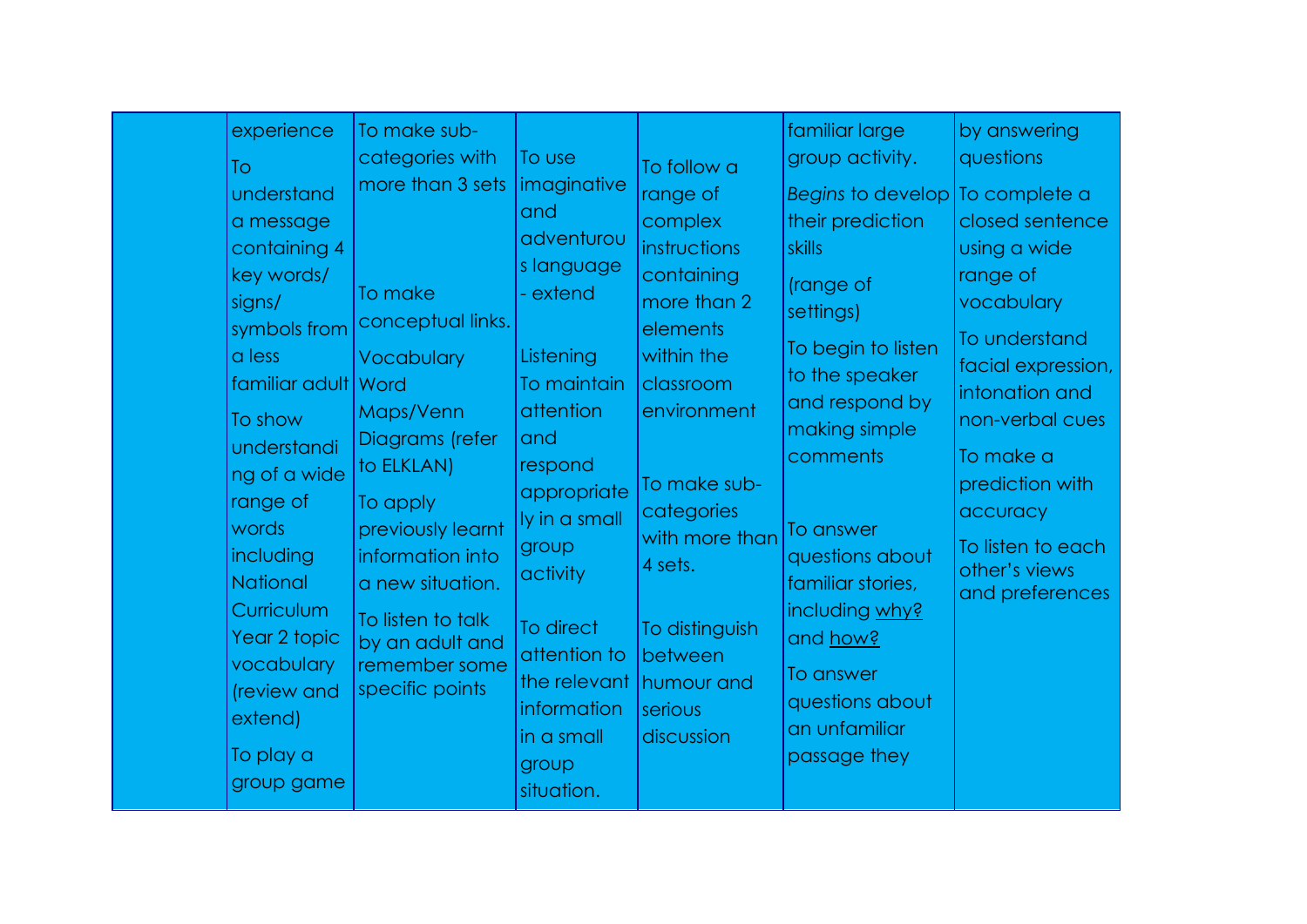|  | independen<br><b>tly</b><br>To use a<br>wide range<br>of<br>vocabulary<br>and know<br>that words<br>can be<br>grouped<br>together<br>To make<br>sub-<br>categories<br>with more<br>than 6 sets |  | Listening: To<br>listen to<br>tapes or<br>videos and<br>express<br>views about<br>how a story<br>or<br>information<br>has been<br>presented<br>Is able to<br>answer<br>some<br>problem<br>solving<br>questions<br><b>Teacher set</b><br>up situations<br>and ask<br>pupil to<br>explain the<br>mistakes) | To recognise<br>sarcasm when<br>a familiar adult<br>teases them or<br>another<br>person<br>To listen and<br>respond to the<br>speaker,<br>making simple<br>comments<br>and<br>suggestions<br>with<br>confidence | have read or<br>heard<br>To respond to<br>presentations by<br>describing<br>characters and<br>repeating some<br>highlights<br>To apply<br>previously learnt<br>information into a<br>new situation. |  |
|--|------------------------------------------------------------------------------------------------------------------------------------------------------------------------------------------------|--|----------------------------------------------------------------------------------------------------------------------------------------------------------------------------------------------------------------------------------------------------------------------------------------------------------|-----------------------------------------------------------------------------------------------------------------------------------------------------------------------------------------------------------------|-----------------------------------------------------------------------------------------------------------------------------------------------------------------------------------------------------|--|
|--|------------------------------------------------------------------------------------------------------------------------------------------------------------------------------------------------|--|----------------------------------------------------------------------------------------------------------------------------------------------------------------------------------------------------------------------------------------------------------------------------------------------------------|-----------------------------------------------------------------------------------------------------------------------------------------------------------------------------------------------------------------|-----------------------------------------------------------------------------------------------------------------------------------------------------------------------------------------------------|--|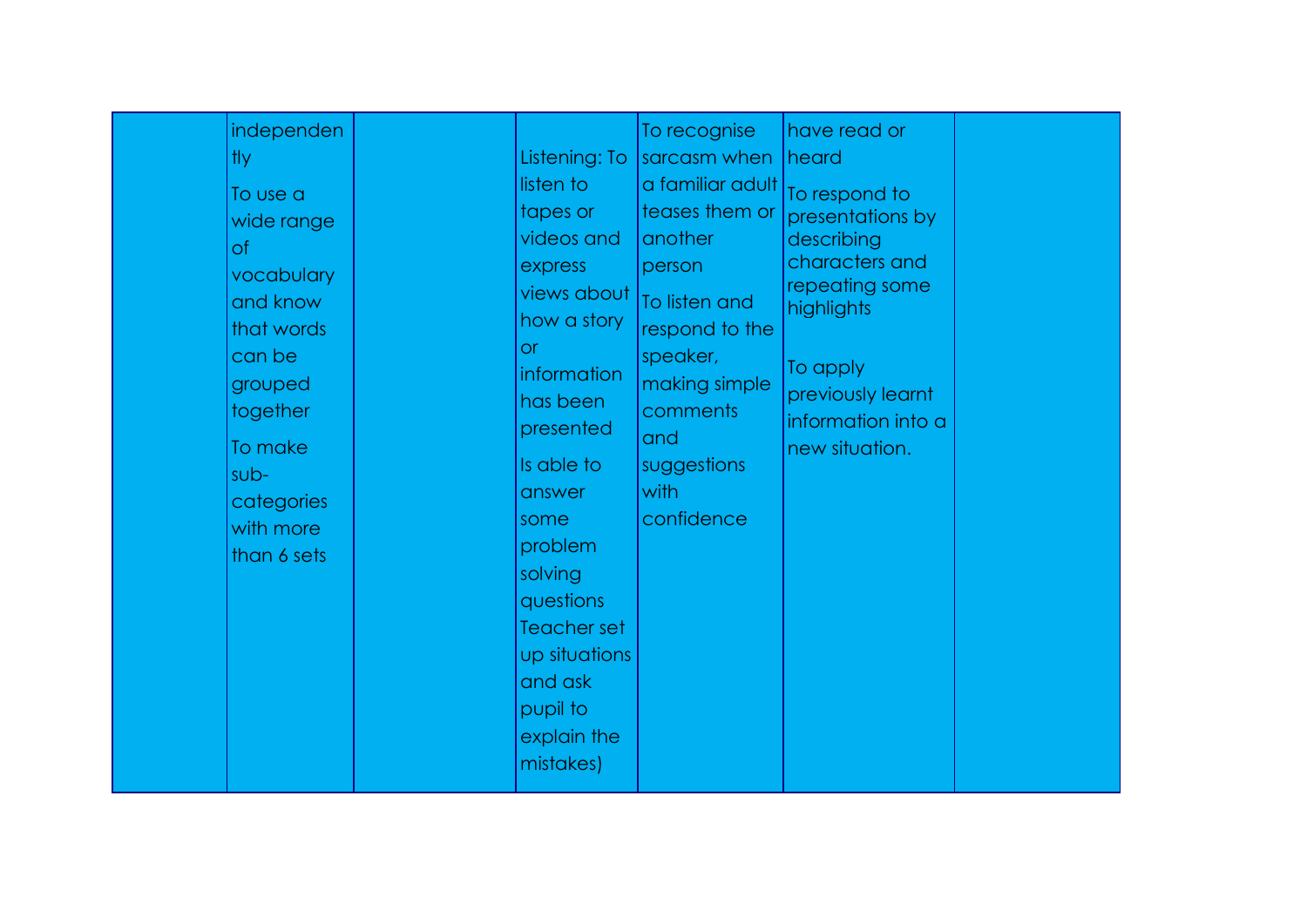| To<br>understand<br>  facial<br>expression,<br>intonation<br>and non-<br>verbal cues |  |
|--------------------------------------------------------------------------------------|--|
|--------------------------------------------------------------------------------------|--|

| <b>Y4</b><br>Functional | Uses a vocabulary<br>of over 50 nouns<br>Extend vocabulary<br>Starts to use simple<br>'what?' questions<br><b>Relates</b><br>spontaneous play<br>to other people<br>and objects<br>Pupil begins to use<br>some pronouns in | <b>To</b><br>use/understand a use/understand and reproduce<br>wider range of<br>verbs Extend<br>vocabulary<br>throughout (see<br>All verb<br>vocabulary up to<br>P8<br><b>Begins to</b><br>use/respond to<br>simple 'who?'<br>questions | To<br>a wider range<br>of simple<br>adjectives<br><b>Vocabulary list:</b><br>basic<br>adjectives<br>including-<br>Hot, Cold, Dirty,<br><b>Nice</b><br>To identify and<br>imitate sounds | To discriminate<br>loud and quiet, symbols<br>fast and slow<br>sounds in<br>imitation<br><b>Begins to</b><br>use/understand<br>some simple<br>prepositions<br>lextend to<br>more complex)<br>Uses a range of<br>pronouns, | <b>Combines 2</b><br>words/signs/<br><u>*(noun/</u><br>noun) in a<br>range of<br>simple<br>phrases<br><i>*Use</i><br>colourful<br>semantics to<br>support<br>To follow<br>instructions | <b>Begins to</b><br><b>Combine 2</b><br>words/signs/<br>symbols (noun/<br>verb) in simple<br>phrases<br>Is able to follow<br>simple context<br>embedded<br>instructions given<br>to a small group<br><b>Begins to</b><br>use/understand<br>a range of simple |
|-------------------------|----------------------------------------------------------------------------------------------------------------------------------------------------------------------------------------------------------------------------|-----------------------------------------------------------------------------------------------------------------------------------------------------------------------------------------------------------------------------------------|-----------------------------------------------------------------------------------------------------------------------------------------------------------------------------------------|---------------------------------------------------------------------------------------------------------------------------------------------------------------------------------------------------------------------------|----------------------------------------------------------------------------------------------------------------------------------------------------------------------------------------|--------------------------------------------------------------------------------------------------------------------------------------------------------------------------------------------------------------------------------------------------------------|
|-------------------------|----------------------------------------------------------------------------------------------------------------------------------------------------------------------------------------------------------------------------|-----------------------------------------------------------------------------------------------------------------------------------------------------------------------------------------------------------------------------------------|-----------------------------------------------------------------------------------------------------------------------------------------------------------------------------------------|---------------------------------------------------------------------------------------------------------------------------------------------------------------------------------------------------------------------------|----------------------------------------------------------------------------------------------------------------------------------------------------------------------------------------|--------------------------------------------------------------------------------------------------------------------------------------------------------------------------------------------------------------------------------------------------------------|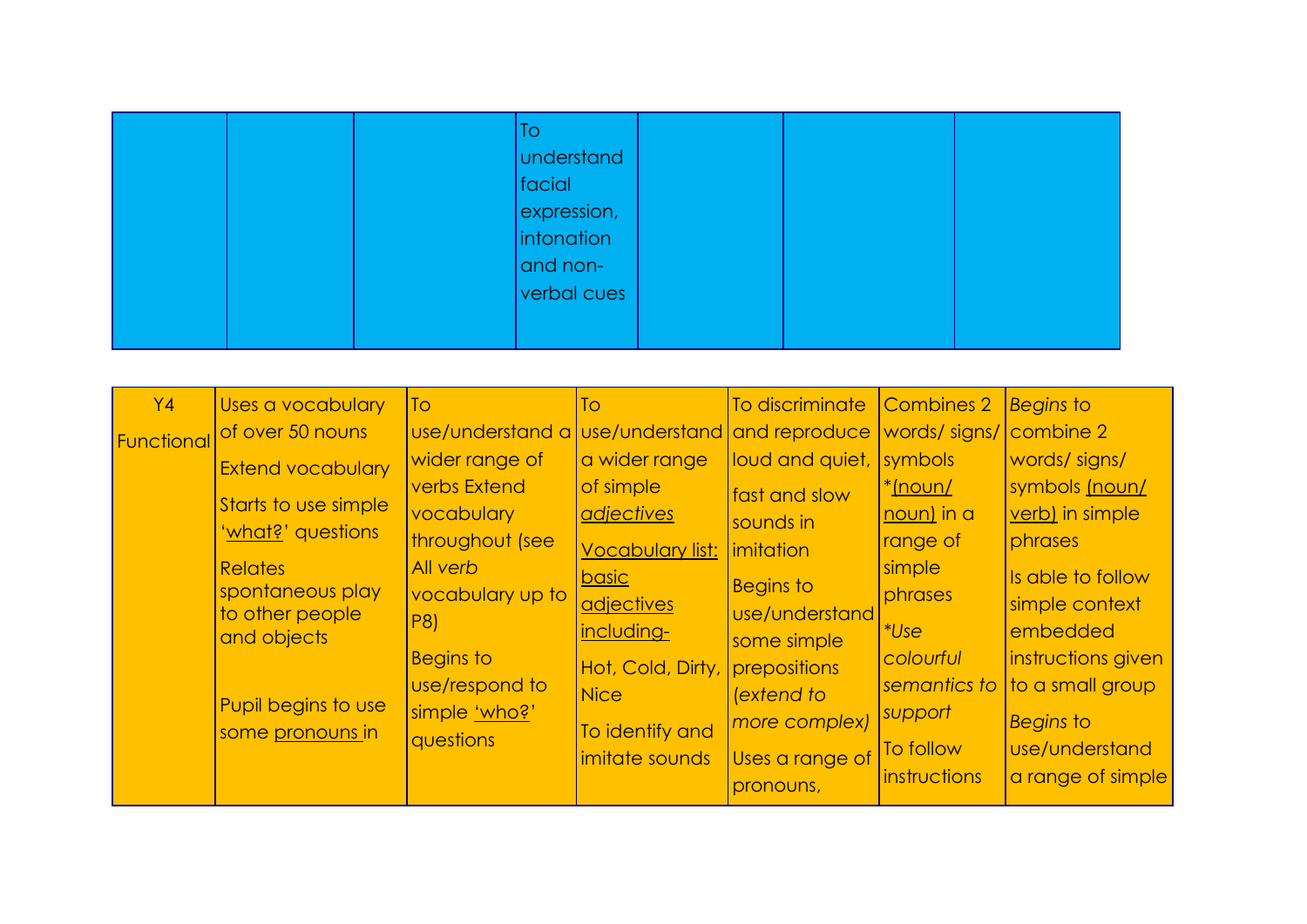|  | response to picture<br>cards<br><b>Understands</b><br>requests and<br>instructions<br>containing two key<br>words/signs/symbols imaginatively<br>$(noun +$<br>noun)/noun+verb)<br><b>Vocabulary</b><br>Me, it, I, he, she<br>Pupil<br>uses/understands<br>some vocabulary<br>related to time<br>concepts<br><b>Extend Vocabulary</b><br>On Friday,<br>yesterday | To contribute<br>appropriately to<br>1:1 and small<br>group discussions<br>and role play<br>to play<br>when using small<br>world equipment<br>or when in the<br>outdoor area,<br>with support<br>to begin to use a<br>range of simple 3<br>word phrases to<br>make requests or<br>make simple<br>comments/Follow<br>instructions with 3<br>key words/ signs/<br>symbols | Starts to<br>use/respond to<br>simple<br>' <u>where?</u> '<br>questions but<br>child may infer<br>a question by<br>intonation<br>To categorise<br>objects and<br>sort familiar sets<br>in to subsets<br>when given a<br>verbal<br>instruction (no<br>more than 2<br>sets)<br>egAnimals:<br>zoo/ farm<br>Food: fruit/ not<br>fruit | nouns and<br>verbs in simple<br>3 word<br>phrases*<br>*use colourful<br>semantics<br>To show<br>understanding<br>of the<br>connections<br>between<br>familiar related<br>concepts<br>(opposites) in<br>everyday<br>context, which<br>include:<br><b>Extend</b><br><b>Vocabulary</b><br>clean/dirty,<br>hot/cold<br>To link 4 words/<br>signs/ symbols | with 2/3 key<br>words<br>(extend<br>where<br>appropriate<br>and to<br>include<br>prepositions)<br>To initiate<br>and<br>maintain<br>short<br>conversation<br>To begin to<br>choose<br>appropriate<br>words to<br>describe<br>sounds they<br>hear using<br>sign/symbols<br>or words<br>(Extend | 3 word phrases<br>using nouns and<br>prepositions<br>(extend)<br>Vocabulary<br>"Monkey under<br>bed"<br>Is able to follow<br>simple rules such<br>as taking turns in<br>small group<br>situations with<br>minimal adult<br>prompts (repeat<br>in range of<br>settings)<br>To ask a range of<br>questions using<br>who? and<br><u>when?</u><br>To talk about<br>past/future plans<br>using words/ |
|--|-----------------------------------------------------------------------------------------------------------------------------------------------------------------------------------------------------------------------------------------------------------------------------------------------------------------------------------------------------------------|-------------------------------------------------------------------------------------------------------------------------------------------------------------------------------------------------------------------------------------------------------------------------------------------------------------------------------------------------------------------------|-----------------------------------------------------------------------------------------------------------------------------------------------------------------------------------------------------------------------------------------------------------------------------------------------------------------------------------|-------------------------------------------------------------------------------------------------------------------------------------------------------------------------------------------------------------------------------------------------------------------------------------------------------------------------------------------------------|-----------------------------------------------------------------------------------------------------------------------------------------------------------------------------------------------------------------------------------------------------------------------------------------------|--------------------------------------------------------------------------------------------------------------------------------------------------------------------------------------------------------------------------------------------------------------------------------------------------------------------------------------------------------------------------------------------------|
|--|-----------------------------------------------------------------------------------------------------------------------------------------------------------------------------------------------------------------------------------------------------------------------------------------------------------------------------------------------------------------|-------------------------------------------------------------------------------------------------------------------------------------------------------------------------------------------------------------------------------------------------------------------------------------------------------------------------------------------------------------------------|-----------------------------------------------------------------------------------------------------------------------------------------------------------------------------------------------------------------------------------------------------------------------------------------------------------------------------------|-------------------------------------------------------------------------------------------------------------------------------------------------------------------------------------------------------------------------------------------------------------------------------------------------------------------------------------------------------|-----------------------------------------------------------------------------------------------------------------------------------------------------------------------------------------------------------------------------------------------------------------------------------------------|--------------------------------------------------------------------------------------------------------------------------------------------------------------------------------------------------------------------------------------------------------------------------------------------------------------------------------------------------------------------------------------------------|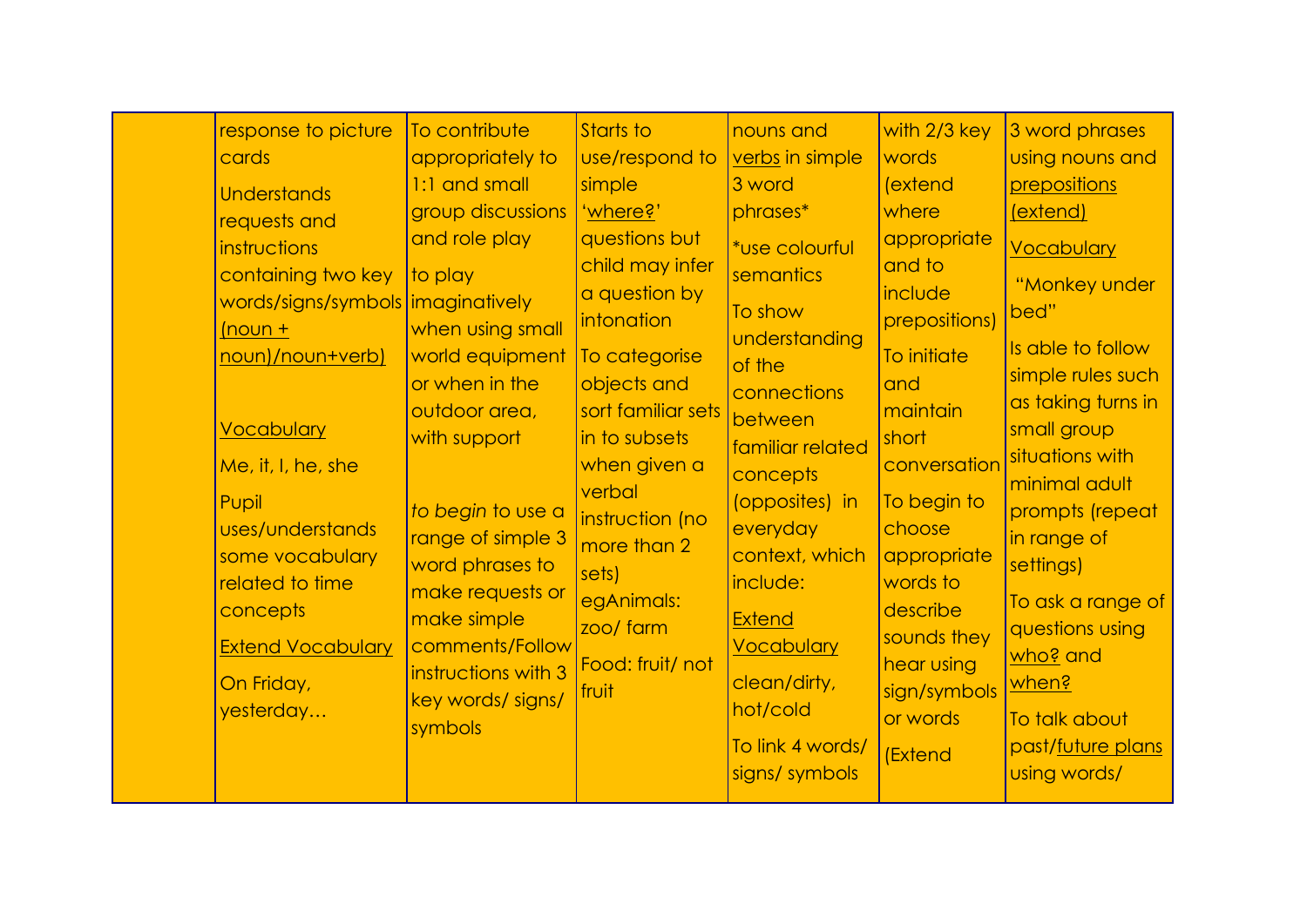|  |  |  |  | To begin to<br>answer/<br>understand<br>thow?' and<br>'why?'<br>questions | vocabulary)<br>Pupil is<br>beginning to<br>use some<br>adverbs in 3<br>word<br>phrases | signs/ symbols<br><i>(grammatical</i><br>inaccuracies)<br>To use an<br>extensive<br>vocabulary to<br>convey meaning |
|--|--|--|--|---------------------------------------------------------------------------|----------------------------------------------------------------------------------------|---------------------------------------------------------------------------------------------------------------------|
|--|--|--|--|---------------------------------------------------------------------------|----------------------------------------------------------------------------------------|---------------------------------------------------------------------------------------------------------------------|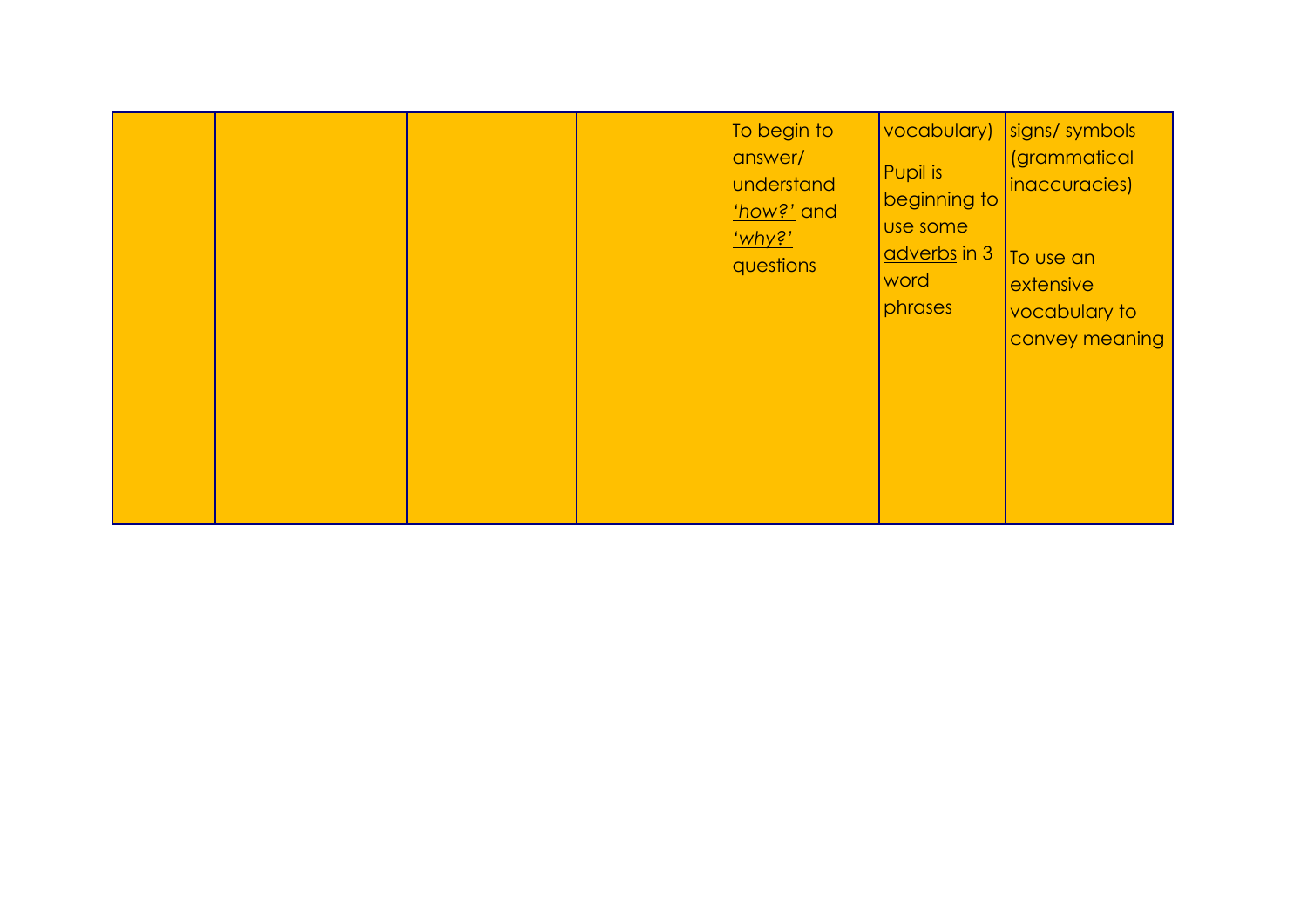| Y5 <br>To sequence and<br>communicate<br>Core<br>ideas in an<br>organised and<br>logical way, always<br>using complete<br>sentences<br>To present ideas or<br>information to an<br>audience<br>To show that I know<br>that language<br>choices vary in<br>different contexts | To vary the<br>amount of detail<br>and choice of<br>vocabulary,<br>depending on<br>the purpose and<br>the audience<br>To recognise that<br>meaning can be<br>expressed in<br>different ways,<br>depending on<br>the context | To perform<br>poems from<br>memory<br>adapting<br>expression and<br>tone as<br>appropriate<br>To ask<br>questions to<br>clarify or<br>develop<br>understanding<br>To present to<br>an audience<br>using<br>appropriate<br>intonation;<br>controlling the<br>tone and<br>volume so that<br>meaning is<br>clear | To begin to<br>show that I<br>know when<br>standard<br>English is<br>required and<br>use it<br>To sequence,<br>develop and<br>communicate<br>ideas in an<br>organised and<br>logical way,<br>always using<br>complete<br>sentences<br>To justify an<br>answer by<br>giving<br>evidence | To retell a<br>story using<br>narrative<br>language<br>and add<br>relevant<br>detail<br>To show that<br>I understand<br>the main<br>point and<br>detail in<br>discussion<br>To use<br>Standard<br>English when<br>it is required | To show that I<br>have listened<br>carefully<br>because I make<br>relevant<br>comments<br>To adapt what I<br>am saying to the<br>needs of the<br>listener/audience<br>To perform<br>poems or plays<br>from memory,<br>conveying ideas<br>about characters<br>and situations by<br>adapting<br>expression and<br>tone |
|------------------------------------------------------------------------------------------------------------------------------------------------------------------------------------------------------------------------------------------------------------------------------|-----------------------------------------------------------------------------------------------------------------------------------------------------------------------------------------------------------------------------|---------------------------------------------------------------------------------------------------------------------------------------------------------------------------------------------------------------------------------------------------------------------------------------------------------------|----------------------------------------------------------------------------------------------------------------------------------------------------------------------------------------------------------------------------------------------------------------------------------------|----------------------------------------------------------------------------------------------------------------------------------------------------------------------------------------------------------------------------------|----------------------------------------------------------------------------------------------------------------------------------------------------------------------------------------------------------------------------------------------------------------------------------------------------------------------|
|------------------------------------------------------------------------------------------------------------------------------------------------------------------------------------------------------------------------------------------------------------------------------|-----------------------------------------------------------------------------------------------------------------------------------------------------------------------------------------------------------------------------|---------------------------------------------------------------------------------------------------------------------------------------------------------------------------------------------------------------------------------------------------------------------------------------------------------------|----------------------------------------------------------------------------------------------------------------------------------------------------------------------------------------------------------------------------------------------------------------------------------------|----------------------------------------------------------------------------------------------------------------------------------------------------------------------------------------------------------------------------------|----------------------------------------------------------------------------------------------------------------------------------------------------------------------------------------------------------------------------------------------------------------------------------------------------------------------|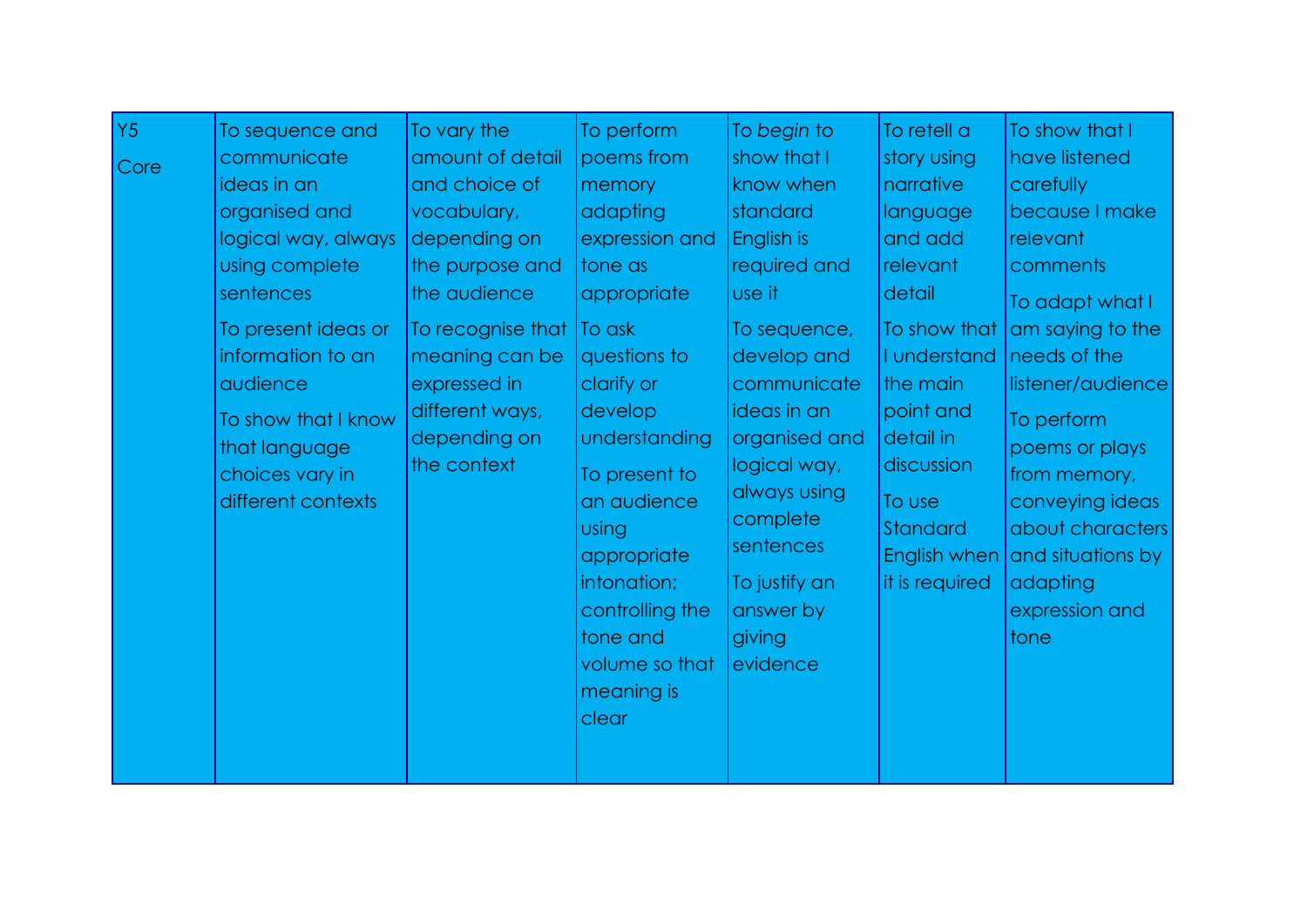| Y <sub>5</sub><br>Functional | Uses a vocabulary To join in with<br>of over 50 nouns<br>(see P4/5 list for<br>vocab/categories) is able to follow<br>sounds<br>to start and<br>stop playing<br>an<br>doing an<br>activity<br>when given<br>a verbal or<br>visual signal<br>To copy a<br>$\bullet$<br>pattern of<br>sound<br>To<br>$\bullet$<br>remember<br>and repeat<br>a simple<br>rhythm | words and actions<br>in familiar songs<br>simple context<br>embedded<br>instructions given<br>to a small group<br>instrument or To combine 2<br>words/signs/<br>symbols (noun/<br>$ $ noun $ $<br>To follow<br>instructions with 2<br>key words given on instructions<br>'little' (work on<br>range of 2 key<br>words if still<br>learning big/little) | To use/understand<br>a wider range of<br>simple verbs<br><b>Vocabulary list:</b><br>basic verbs<br>including -<br>Sit, Drink, Wash,<br>Clap, Wave, Brush,<br>Eat (extend<br>throughout - all<br>to $P8$ )<br>To understand<br>requests and<br>an individual basis containing two key<br>including 'big' and words/signs/symbols basis that include<br>(noun + noun)<br>(noun+verb)<br>[see p4/5 vocab] | To start use/understand To select basic<br>simple adjectives (see<br>p5 list and expand<br>begins to use some<br>pronouns<br>To respond<br>appropriately to simple verb)<br><i><u><b>questions about</b></u></i><br>familiar or immediate<br>events or experiences<br>verb vocabulary up <sub>To listen attentively with</sub> negative forms<br>few prompts for more<br>than 5 minutes<br>To follow instructions<br>with 2/3 key words<br>given on an individual<br>simple<br>prepositions (graduated<br>support)<br>to begin to use a<br>range of simple 3 word discussions and conversation | objects by<br>function<br>To combine 2<br>words/signs/<br>symbols (noun/ To discriminate<br>To demonstrate<br>understanding<br>of simple<br>Begin to use<br>sounds<br><i>imaginatively</i><br>to represent a<br>story character loud<br>To contribute<br>appropriately<br>$ $ to 1:1 /small<br>group | To relate<br>spontaneous<br>play to other<br>people and<br>objects<br>and reproduce<br>loud and quiet,<br>fast and slow<br>sounds in<br><i>imitation</i><br>to show an<br>awareness of<br>adverbs<br><b>Vocabulary</b><br>Fast, slow, quiet,<br>To combine 2<br>words/signs/<br>symbols in simple<br>two way |
|------------------------------|--------------------------------------------------------------------------------------------------------------------------------------------------------------------------------------------------------------------------------------------------------------------------------------------------------------------------------------------------------------|--------------------------------------------------------------------------------------------------------------------------------------------------------------------------------------------------------------------------------------------------------------------------------------------------------------------------------------------------------|--------------------------------------------------------------------------------------------------------------------------------------------------------------------------------------------------------------------------------------------------------------------------------------------------------------------------------------------------------------------------------------------------------|------------------------------------------------------------------------------------------------------------------------------------------------------------------------------------------------------------------------------------------------------------------------------------------------------------------------------------------------------------------------------------------------------------------------------------------------------------------------------------------------------------------------------------------------------------------------------------------------|------------------------------------------------------------------------------------------------------------------------------------------------------------------------------------------------------------------------------------------------------------------------------------------------------|--------------------------------------------------------------------------------------------------------------------------------------------------------------------------------------------------------------------------------------------------------------------------------------------------------------|
|------------------------------|--------------------------------------------------------------------------------------------------------------------------------------------------------------------------------------------------------------------------------------------------------------------------------------------------------------------------------------------------------------|--------------------------------------------------------------------------------------------------------------------------------------------------------------------------------------------------------------------------------------------------------------------------------------------------------------------------------------------------------|--------------------------------------------------------------------------------------------------------------------------------------------------------------------------------------------------------------------------------------------------------------------------------------------------------------------------------------------------------------------------------------------------------|------------------------------------------------------------------------------------------------------------------------------------------------------------------------------------------------------------------------------------------------------------------------------------------------------------------------------------------------------------------------------------------------------------------------------------------------------------------------------------------------------------------------------------------------------------------------------------------------|------------------------------------------------------------------------------------------------------------------------------------------------------------------------------------------------------------------------------------------------------------------------------------------------------|--------------------------------------------------------------------------------------------------------------------------------------------------------------------------------------------------------------------------------------------------------------------------------------------------------------|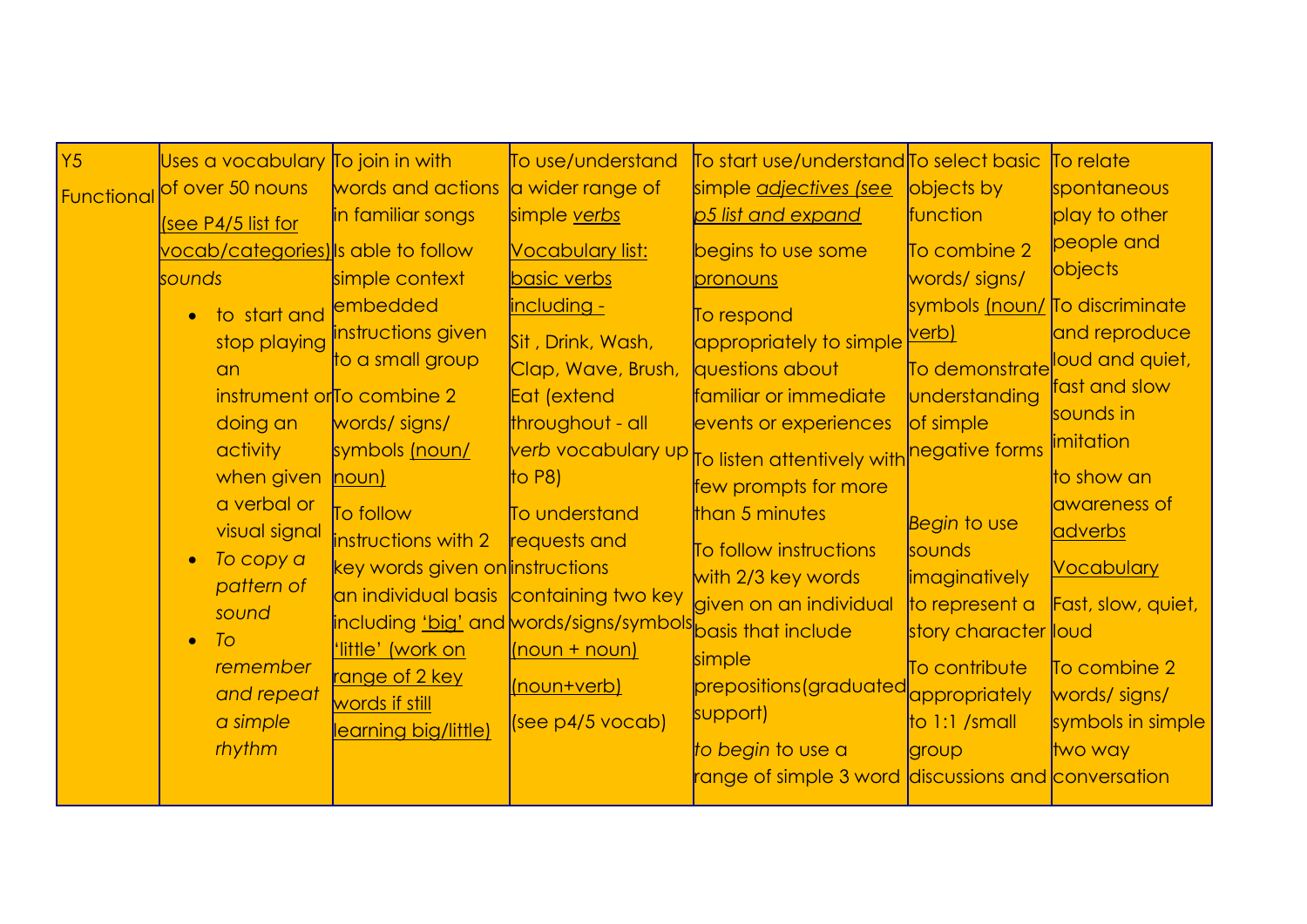| · identify                                                                                                                                                                                         | To initiate and                                                                                                                                                                                                                                                               | To use 2 word                                                                                                                                                                                                                                           | phrases using nouns                                                                                                                                                                                                                                   | role play (use                                                                                                                                                                                                                                               | To talk about                                                                                                                                                                                                                 |
|----------------------------------------------------------------------------------------------------------------------------------------------------------------------------------------------------|-------------------------------------------------------------------------------------------------------------------------------------------------------------------------------------------------------------------------------------------------------------------------------|---------------------------------------------------------------------------------------------------------------------------------------------------------------------------------------------------------------------------------------------------------|-------------------------------------------------------------------------------------------------------------------------------------------------------------------------------------------------------------------------------------------------------|--------------------------------------------------------------------------------------------------------------------------------------------------------------------------------------------------------------------------------------------------------------|-------------------------------------------------------------------------------------------------------------------------------------------------------------------------------------------------------------------------------|
| different                                                                                                                                                                                          | maintain short                                                                                                                                                                                                                                                                | negative phrases                                                                                                                                                                                                                                        | and prepositions                                                                                                                                                                                                                                      | regularly to                                                                                                                                                                                                                                                 | past events using                                                                                                                                                                                                             |
| sounds and                                                                                                                                                                                         | conversation using                                                                                                                                                                                                                                                            |                                                                                                                                                                                                                                                         | to use some                                                                                                                                                                                                                                           | embed)                                                                                                                                                                                                                                                       | words/signs/                                                                                                                                                                                                                  |
| in context<br>To keep in<br>time with<br>the beat<br>$\overline{1}$<br>$\bullet$<br>discriminate<br>and<br>reproduce<br>loud and<br>To understand a<br>range of <u>nouns</u><br>(extend across all | place them speech/ sign/<br>symbol<br>to play<br><i>imaginatively</i><br>when using small<br>world equipment<br>or when in the<br>outdoor area<br>to begin to use<br>quiet sounds some adverbs in 3<br>word phrases<br>To ask a range of<br>questions using<br>who? and when? | <b>Responds</b><br>appropriately to<br>who/what/where/<br>Which? questions<br>asked by a familiar<br>adult that relate to<br>the here and<br>now.(Blank L1)<br>Begins to use a<br>range of simple 3<br>word phrases<br>To follow<br>instructions with 3 | vocabulary related to<br>time concepts<br>To use conjunctions<br>that suggest cause<br>and, because<br>to use 'a' and 'the' to<br>add detail to a<br>sentence<br>To orders up to 3<br>pictures depicting a<br>sequence of events.<br>Begins to follow | to follow simple<br>rules such as<br>taking turns in<br>small group<br>situations with<br>minimal adult<br>prompts<br>Begins to use a<br>range of<br>pronouns,<br>nouns and<br>verbs in simple<br>3 word phrases word phrases<br><i><b>Use colourful</b></i> | symbols in<br>discussions and<br>role play<br>To consistently<br>demonstrate<br>understanding of<br>an instruction<br>containing 3 key<br>words (vary<br>settings)<br>Begins to use a<br>range of simple 3<br>using pronouns, |
| curriculum areas)                                                                                                                                                                                  | (support)<br>To begin to show                                                                                                                                                                                                                                                 | key words/ signs/<br>symbols given on                                                                                                                                                                                                                   | requests containing 3/4 <sup>Semantics</sup> to<br>key words/ signs/                                                                                                                                                                                  | model)                                                                                                                                                                                                                                                       | nouns and<br>adjectives to                                                                                                                                                                                                    |
| Starts to use<br>simple 'who?' and endings when                                                                                                                                                    | regular verb                                                                                                                                                                                                                                                                  | an individual basis<br>by a familiar adult                                                                                                                                                                                                              | symbols from a familiar<br>ddult                                                                                                                                                                                                                      | $\sqrt{a}$ Use/<br><b>understand of</b>                                                                                                                                                                                                                      | make requests or<br>comments                                                                                                                                                                                                  |
| <u>'what?</u> ' (Teacher  using past tense –<br>model)                                                                                                                                             | 'ed'                                                                                                                                                                                                                                                                          | To begin to choose<br>appropriate words<br>to describe sounds                                                                                                                                                                                           |                                                                                                                                                                                                                                                       | a range of<br>comparatives                                                                                                                                                                                                                                   | ("I want red<br>drink" "I see                                                                                                                                                                                                 |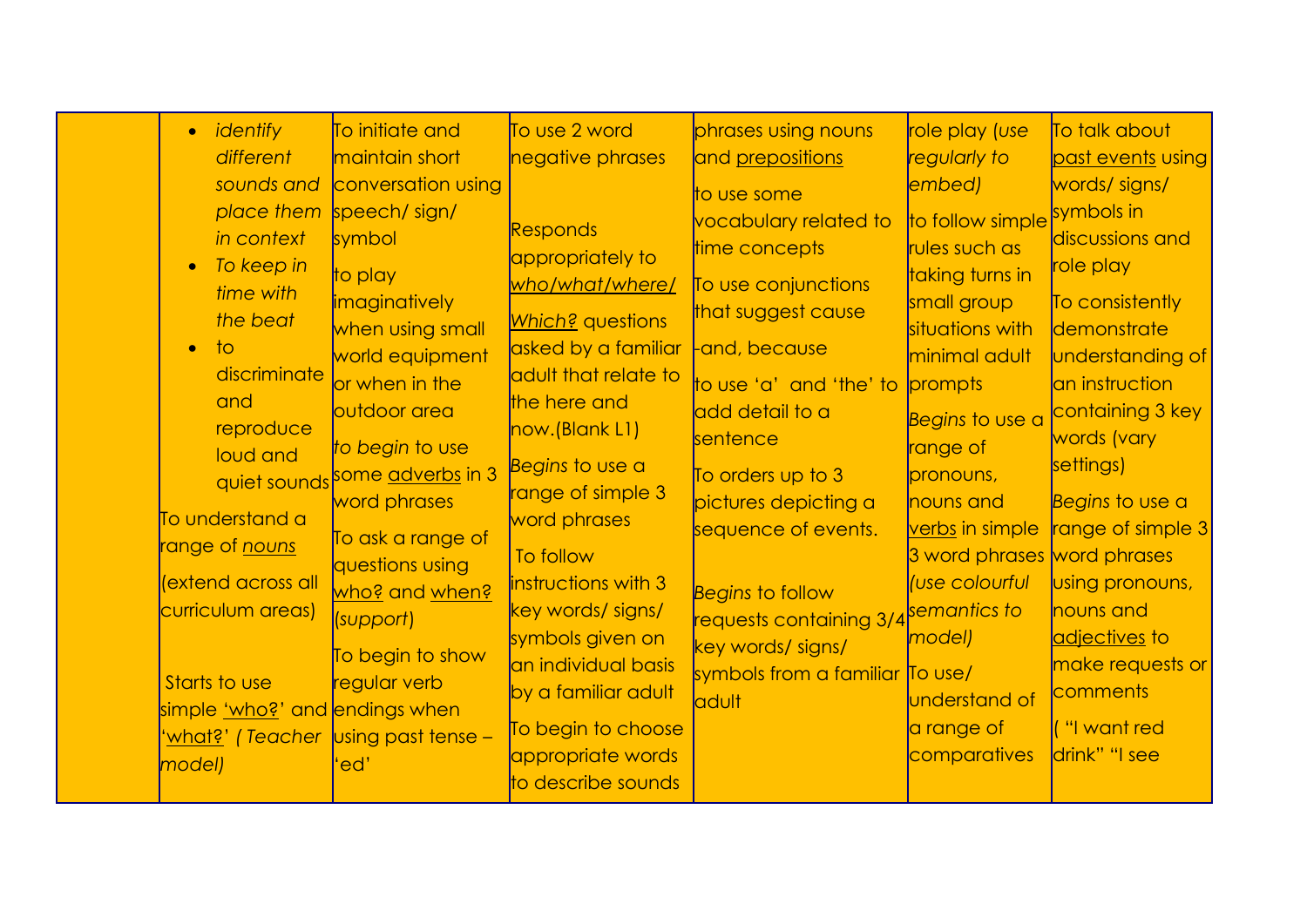| In a small group                    | To begin to                             | they hear using                        | To retell a well known                 | Vocabulary          | spotty cup" "My                  |
|-------------------------------------|-----------------------------------------|----------------------------------------|----------------------------------------|---------------------|----------------------------------|
| pupil can follow                    | understand time                         | sign/symbols or                        | story and remember                     | (extend)            | red car")                        |
| familiar instructions concept words |                                         | words                                  | the main characters                    | bigger, longer,     | To follow a range                |
| when addressed                      | To talk about                           | To use a wider                         | To start a conversation                | smaller             | of instructions                  |
| individually by                     | /understand                             | vocabulary and                         | with an adult I know                   |                     | containing 2                     |
| name                                | questions related                       | make up sentences well and with my     |                                        |                     | elements within                  |
|                                     | tΟ                                      | to talk about                          | friends                                | To start to         | the classroom                    |
| To use 3 key                        | past/present/futuresounds               |                                        | To ask a range of                      | <b>understand</b> a | environment eg                   |
| words/signs/                        | events related to                       | to answer simple                       | questions using who?,                  | greater             | get your pencil                  |
| symbols to                          | their own                               | <u>'who?'</u> and <u>'what?'</u>       | when? and where?                       | amount of           | case and sit at                  |
| communicate                         | experiences with                        | questions about a                      |                                        | words/signs/        | the table"                       |
| <i>decrease</i>                     | accuracy                                | story or poem with                     | To listen and respond                  | symbols             |                                  |
| support)                            | decrease                                | minimum support                        | to the speaker, making including verbs |                     |                                  |
|                                     | prompts)                                |                                        | simple comments and                    | Vocabulary          | To link 4 words/                 |
| To use conjunction                  |                                         | To categorise                          | suggestions with                       | All verb            | signs/ symbols                   |
| 'and'                               | To describe                             | objects and sort                       | confidence                             | vocabulary up       | using a range of                 |
| to take part in role                | similarities between familiar sets into |                                        | To distinguish between                 | to $P8 -$ extend    | simple structures                |
| play with support                   |                                         | objects or pictures subsets when given | humour and serious                     | when                | To have an                       |
| To show                             | To explain views to                     | a verbal instruction                   | discussion                             | appropriate)        | increasing                       |
| understanding of                    | others in a small                       | (no more than 2                        | To make sub-                           |                     | number of                        |
| the roles of                        | group                                   | sets) eg fruit/not                     | categories with more                   | ĪΟ                  | words/signs/                     |
| speaker and                         | To begin to                             | <b>fruit</b>                           | than 4 sets.                           |                     | use/understand symbols including |
| listener by taking                  | answer <u>'how?'</u> and                |                                        |                                        | a range of          | complex                          |
| turns in                            | 'why?' questions                        |                                        | Is aware that formal                   | prepositions        | prepositions                     |
|                                     |                                         |                                        | and informal situations                |                     |                                  |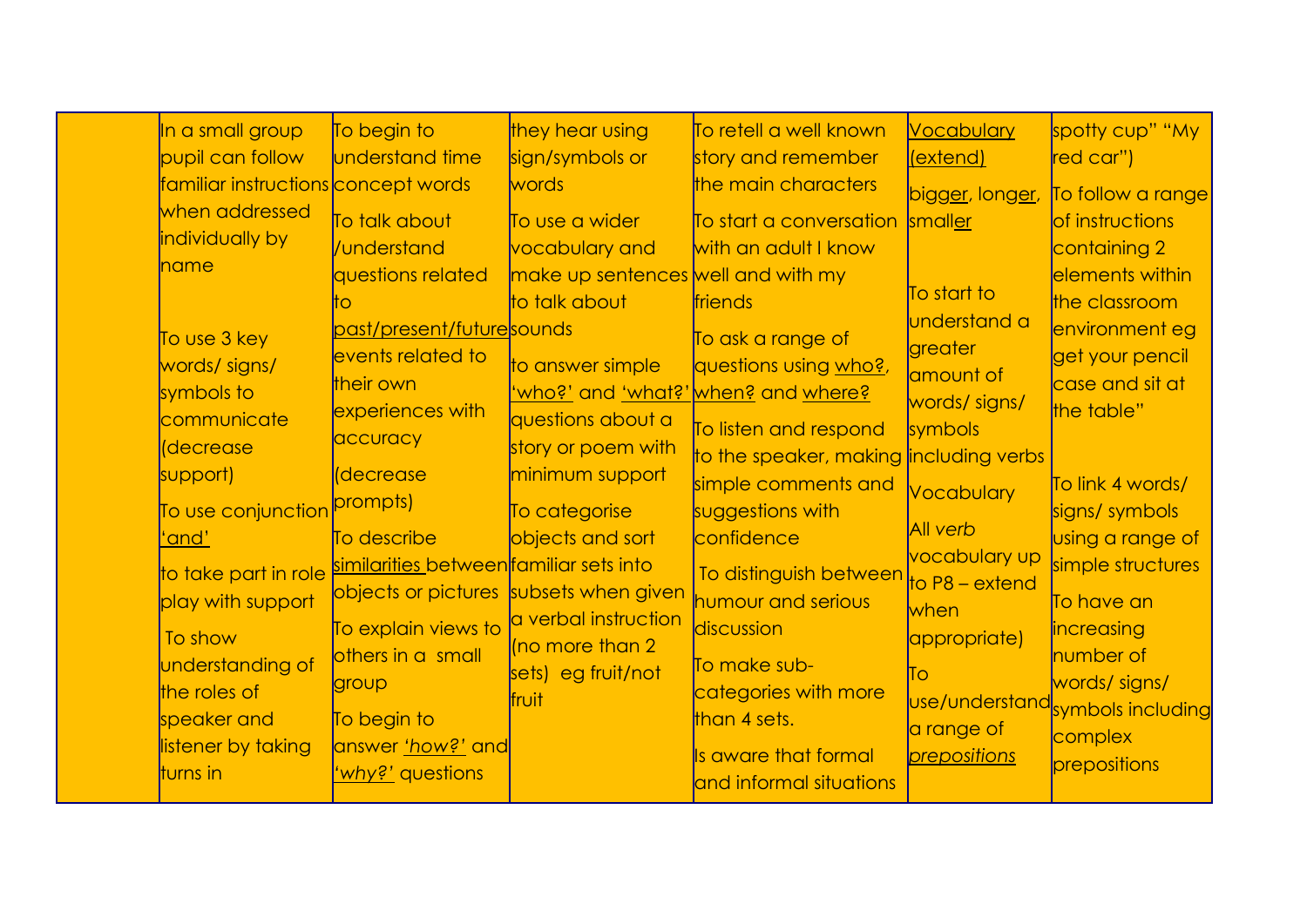| within a small<br>language (beginning)<br>extend)<br>increasing number<br>poem<br>of pronouns<br>speech<br>group<br>To recognise sarcasm<br>To add detail to<br>when a familiar adult<br>To elaborate when To take turns when<br>To combine<br>sustain listener's<br>teases them or another past and<br>answering<br>talking in pairs or a<br>questions in order<br>interest when<br>person<br>present tenses<br>small group<br>'wouldn't',<br>to give additional<br>recounting an<br>but may still<br>'couldn't'<br>To decide when I<br>details.<br>event<br>uses some over<br>need to use<br>To show<br>In a small group to<br><i>generalisations</i><br>specific<br>understanding of<br>make comments<br>vocabulary<br>To<br>the connections<br>relevant to what is<br>use/understandrange of<br>To make sub-<br>between familiar<br>being discussed<br>a range of<br>categories with<br>related concepts<br>To keep to the main <br>prepositions<br>more than 6 sets<br>in everyday<br>topic when we are<br><i>continue</i> to<br>context, which<br>To use a wide<br>talking in a group<br>extend)<br>include:<br>range of<br>(visual prompts)<br>To listen<br>vocabulary and<br>listener by<br><b>Vocabulary</b><br>carefully to the<br>know that words<br>To understand<br>things other<br>clean/dirty,<br>can be grouped<br>facial expression,<br>hot/cold<br>people have to<br>together<br>intonation and non-<br>To understand<br>say in a group<br>long/short,<br>verbal cues (vary<br>To play a group<br>(with prompts)<br>up/down<br>and repeat<br>game | conversation | about a story or | To have an   | require different | continue to   | To use                                                                                                                                                                          |
|---------------------------------------------------------------------------------------------------------------------------------------------------------------------------------------------------------------------------------------------------------------------------------------------------------------------------------------------------------------------------------------------------------------------------------------------------------------------------------------------------------------------------------------------------------------------------------------------------------------------------------------------------------------------------------------------------------------------------------------------------------------------------------------------------------------------------------------------------------------------------------------------------------------------------------------------------------------------------------------------------------------------------------------------------------------------------------------------------------------------------------------------------------------------------------------------------------------------------------------------------------------------------------------------------------------------------------------------------------------------------------------------------------------------------------------------------------------------------------------------------------------------------------------------------------------------|--------------|------------------|--------------|-------------------|---------------|---------------------------------------------------------------------------------------------------------------------------------------------------------------------------------|
|                                                                                                                                                                                                                                                                                                                                                                                                                                                                                                                                                                                                                                                                                                                                                                                                                                                                                                                                                                                                                                                                                                                                                                                                                                                                                                                                                                                                                                                                                                                                                                     |              |                  |              |                   |               | contractions in                                                                                                                                                                 |
|                                                                                                                                                                                                                                                                                                                                                                                                                                                                                                                                                                                                                                                                                                                                                                                                                                                                                                                                                                                                                                                                                                                                                                                                                                                                                                                                                                                                                                                                                                                                                                     |              |                  |              |                   |               |                                                                                                                                                                                 |
|                                                                                                                                                                                                                                                                                                                                                                                                                                                                                                                                                                                                                                                                                                                                                                                                                                                                                                                                                                                                                                                                                                                                                                                                                                                                                                                                                                                                                                                                                                                                                                     |              |                  |              |                   |               | <b>Vocabulary</b><br>'she's', 'he's',<br>To complete a<br>closed sentence<br>using a wide<br>vocabulary<br>To show some<br>awareness of the<br>making changes<br>to my language |
| independently<br>night/day<br>a message                                                                                                                                                                                                                                                                                                                                                                                                                                                                                                                                                                                                                                                                                                                                                                                                                                                                                                                                                                                                                                                                                                                                                                                                                                                                                                                                                                                                                                                                                                                             |              |                  | experiences) |                   | To understand | facial expression,<br>intonation and<br>non-verbal cues                                                                                                                         |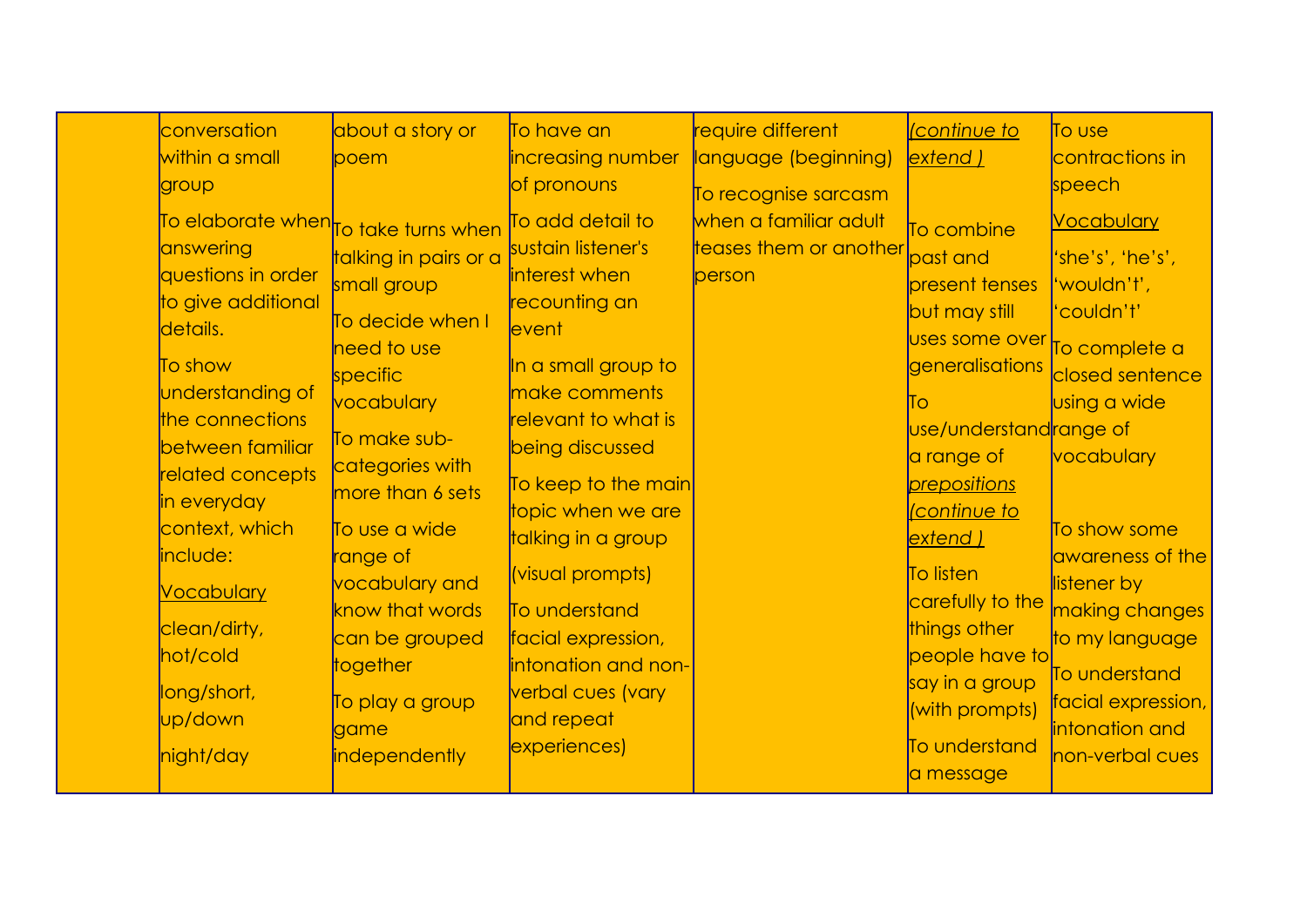| (also support use<br>of 'not' with signs<br>or symbols)<br>To report back<br>information from a topic vocabulary<br>group discussion<br>to the whole class<br>To make<br>conceptual links.<br>Vocabulary Word<br>Maps/Venn<br>Diagrams (refer to<br><b>ELKLAN</b> ) | To show<br>understanding of a <sub>To add detail to</sub><br>wide range of<br>words including<br>National<br>Curriculum Year 2<br>(review and<br>extend) | sustain listener's<br>interest when<br>recounting an<br>event<br>Is able to answer<br>some problem<br>solving questions<br>Teacher set up<br>situations and ask<br>pupil to explain the<br>mistakes) | containing 4<br>key words/<br>signs/symbols<br>from a less<br>familiar adult<br>To describe<br>similarities<br>between<br>objects or<br><b>pictures</b><br>To answer<br><b><i><u>questions</u></i></b><br>about familiar<br>stories,<br>including why? | To retell a story<br><b>Using narrative</b><br>language and<br>linking words and<br>phrases<br>To make a<br>prediction with<br>accuracy<br>To listen to each<br>other's views and<br>preferences<br>To perform a<br>single poem from<br>memory |
|---------------------------------------------------------------------------------------------------------------------------------------------------------------------------------------------------------------------------------------------------------------------|----------------------------------------------------------------------------------------------------------------------------------------------------------|------------------------------------------------------------------------------------------------------------------------------------------------------------------------------------------------------|--------------------------------------------------------------------------------------------------------------------------------------------------------------------------------------------------------------------------------------------------------|------------------------------------------------------------------------------------------------------------------------------------------------------------------------------------------------------------------------------------------------|
| To maintain<br>attention and<br>respond<br>appropriately in a<br>small group<br>activity                                                                                                                                                                            |                                                                                                                                                          | To begin to deduct<br>meaning from<br>abstract pieces of<br><i>information</i><br>To recognise<br>absurdities<br>To begin to speak<br>for different                                                  | <mark>and how?</mark><br>To join in with<br>role play<br>To recount<br>experiences to<br>others with<br>greater<br>accuracy                                                                                                                            |                                                                                                                                                                                                                                                |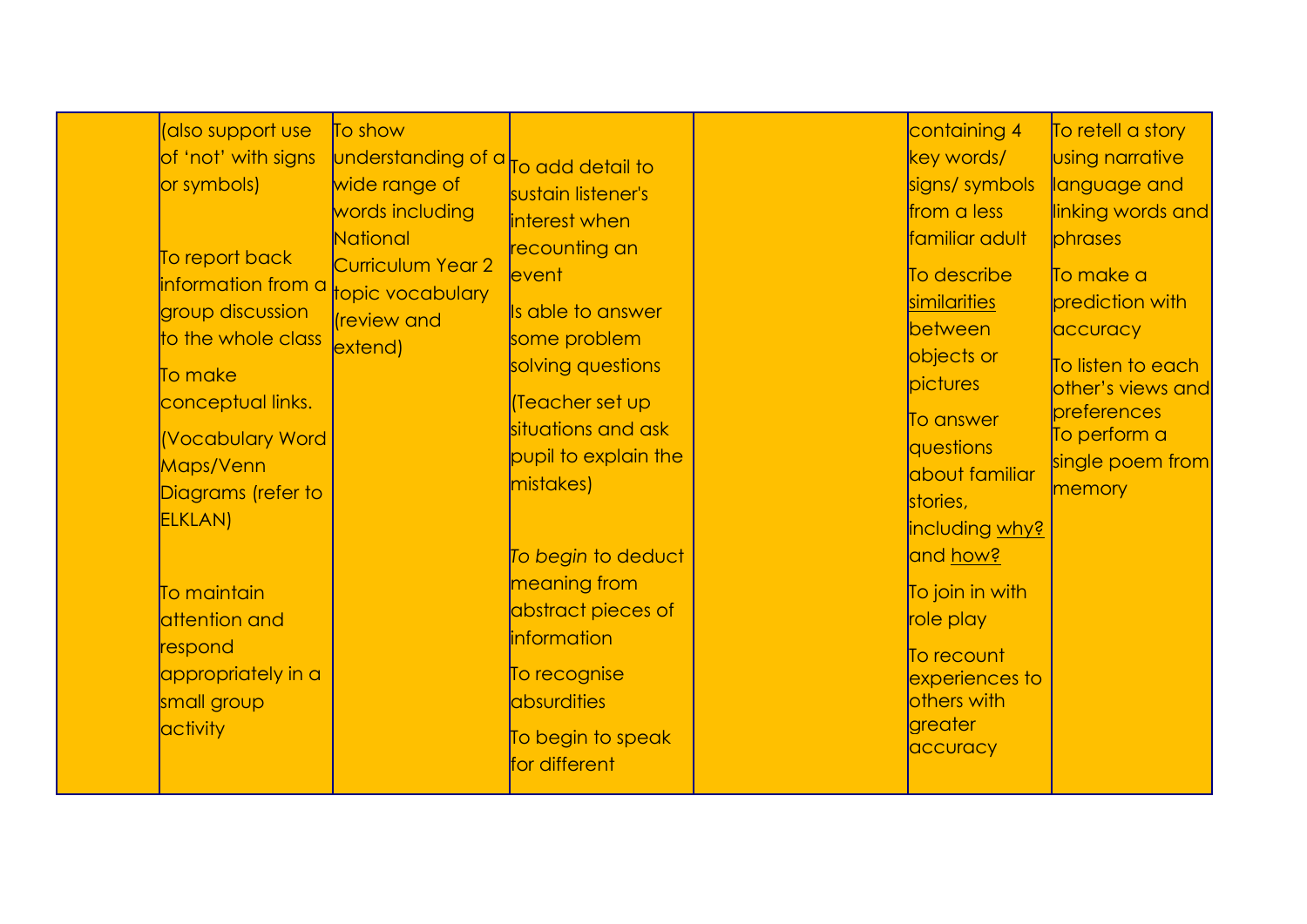| To begin to make<br>specific<br>vocabulary<br>choices and use<br>non-verbal<br>features that show<br>awareness of<br>different<br>purposes/listeners<br>To begin to use a<br>variety of words to<br>convey subtle<br>changes in<br>meaning. (eg<br>synonyms)<br>To apply previously<br>learnt information<br>into a new<br>situation.<br>To listen to talk by<br>an adult and<br>remember some<br>specific points | purposes and<br>audiences<br>To listen to tapes or<br>videos and express<br>views about how a<br>story or information<br>has been presented |  | To answer<br>questions<br>about an<br>unfamiliar<br>passage they<br>have read or<br>heard<br>To respond to<br>presentations<br>by describing<br>characters and<br>repeating<br>some highlights<br>To apply<br>previously<br>learnt<br>information into<br>a new situation. |
|-------------------------------------------------------------------------------------------------------------------------------------------------------------------------------------------------------------------------------------------------------------------------------------------------------------------------------------------------------------------------------------------------------------------|---------------------------------------------------------------------------------------------------------------------------------------------|--|----------------------------------------------------------------------------------------------------------------------------------------------------------------------------------------------------------------------------------------------------------------------------|
|-------------------------------------------------------------------------------------------------------------------------------------------------------------------------------------------------------------------------------------------------------------------------------------------------------------------------------------------------------------------------------------------------------------------|---------------------------------------------------------------------------------------------------------------------------------------------|--|----------------------------------------------------------------------------------------------------------------------------------------------------------------------------------------------------------------------------------------------------------------------------|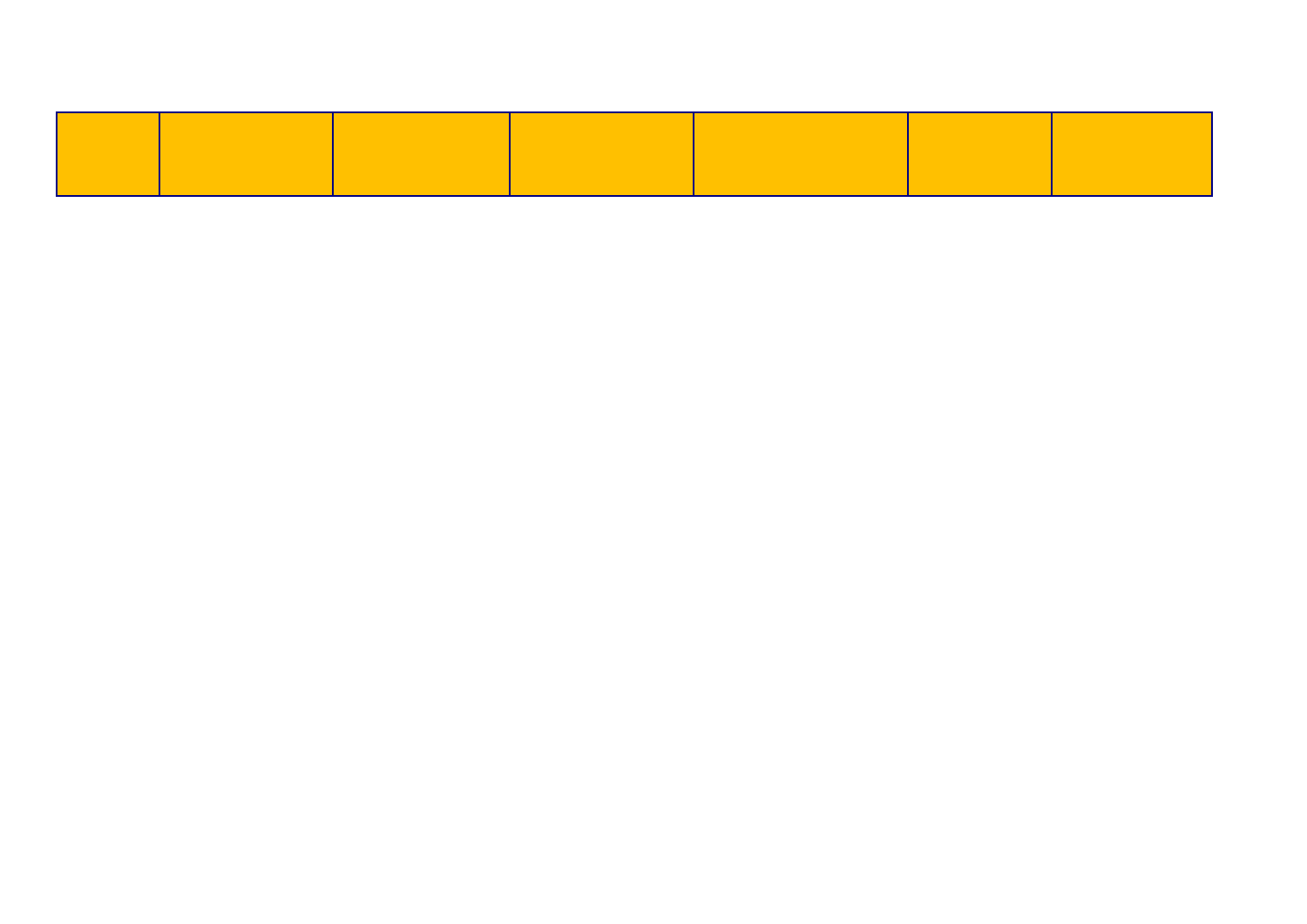| Y6<br>Core | To sequence and <b>To</b> vary the<br>communicate<br>ideas in an<br>organised and<br>logical way,<br>always using<br>complete<br>sentences<br>To present ideas<br>or information to<br>an audience<br>To show that I<br>know that<br>language<br>choices vary in<br>different contexts | amount of<br>detail and<br>choice of<br>vocabulary,<br>depending on<br>the purpose<br>and the<br>audience<br>To recognise<br>that meaning<br>can be<br>expressed in<br>different ways,<br>depending on<br>the context | To perform<br>poems from<br>memory<br>adapting<br>expression and<br>tone as<br> appropriate<br>To ask questions communicate<br>to clarify or<br>develop<br>understanding<br>To present to an<br>audience using<br>appropriate<br>intonation;<br>controlling the<br>tone and<br>volume so that<br>meaning is clear | To begin to show $\overline{a}$<br>that I know when<br>standard English is language and<br>required and use<br>To sequence,<br>develop and<br>ideas in an<br>organised and<br>logical way,<br>always using<br>complete<br>sentences<br>To justify an<br>answer by giving<br>evidence | To retell a story To show that I<br>Using narrative<br>add relevant<br> detail <br>To show that I<br>detail in<br>discussion<br>To use<br>Standard<br>English when it<br>is required | have listened<br>carefully<br>because I make<br>relevant<br>comments<br>understand the To adapt what I<br>$ $ main point and $ $ am saying to the<br>needs of the<br>listener/audience<br>To perform<br>poems or plays<br>from memory,<br>conveying ideas<br>about characters<br>and situations by<br>adapting<br>expression and<br>ltone |
|------------|----------------------------------------------------------------------------------------------------------------------------------------------------------------------------------------------------------------------------------------------------------------------------------------|-----------------------------------------------------------------------------------------------------------------------------------------------------------------------------------------------------------------------|-------------------------------------------------------------------------------------------------------------------------------------------------------------------------------------------------------------------------------------------------------------------------------------------------------------------|--------------------------------------------------------------------------------------------------------------------------------------------------------------------------------------------------------------------------------------------------------------------------------------|--------------------------------------------------------------------------------------------------------------------------------------------------------------------------------------|-------------------------------------------------------------------------------------------------------------------------------------------------------------------------------------------------------------------------------------------------------------------------------------------------------------------------------------------|
|------------|----------------------------------------------------------------------------------------------------------------------------------------------------------------------------------------------------------------------------------------------------------------------------------------|-----------------------------------------------------------------------------------------------------------------------------------------------------------------------------------------------------------------------|-------------------------------------------------------------------------------------------------------------------------------------------------------------------------------------------------------------------------------------------------------------------------------------------------------------------|--------------------------------------------------------------------------------------------------------------------------------------------------------------------------------------------------------------------------------------------------------------------------------------|--------------------------------------------------------------------------------------------------------------------------------------------------------------------------------------|-------------------------------------------------------------------------------------------------------------------------------------------------------------------------------------------------------------------------------------------------------------------------------------------------------------------------------------------|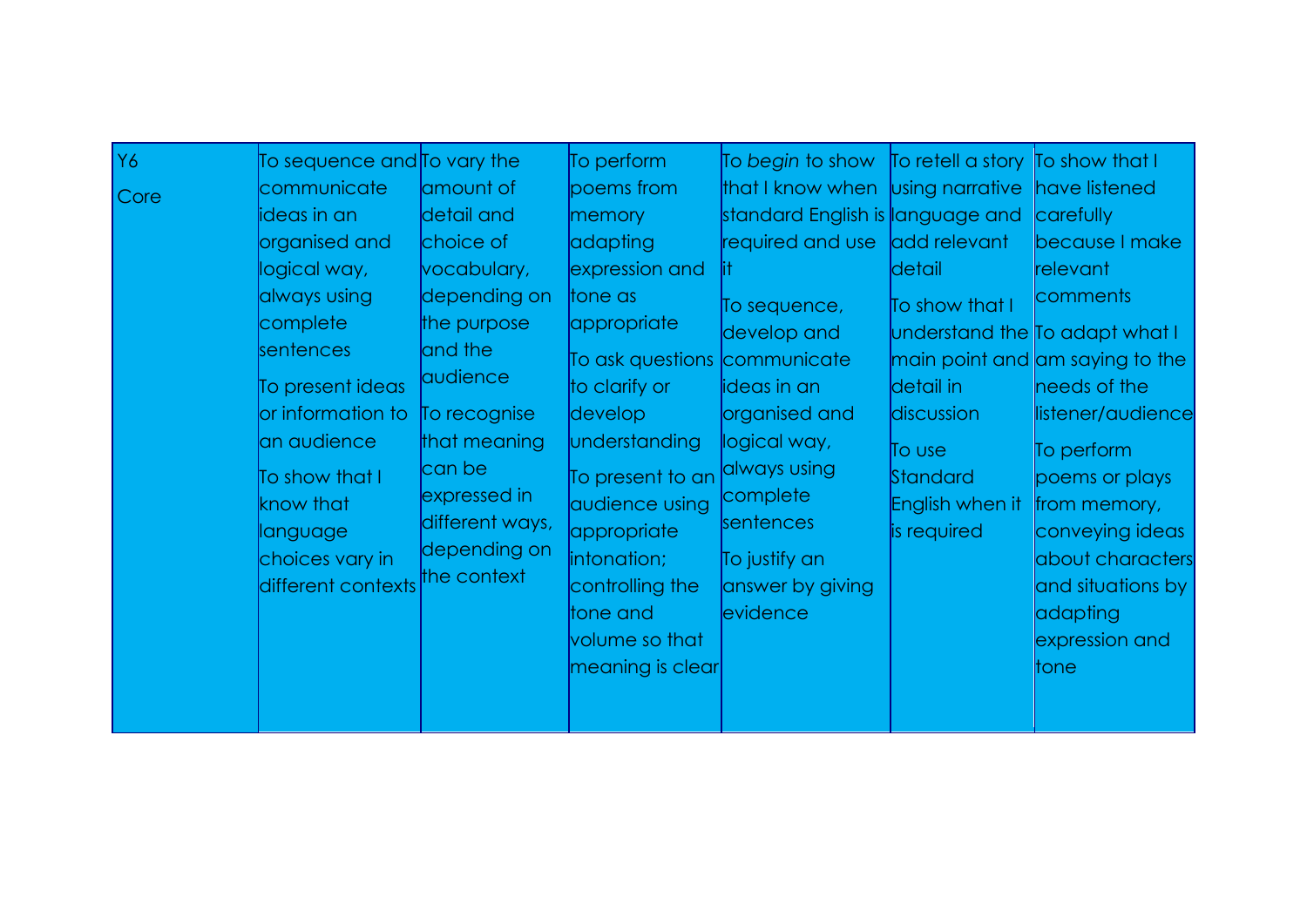| <b>Y6</b>  | Uses a vocabulary To join in with    |                                                     | To use/understand                                             | To start use/               | To select basic                      | To relate to                      |
|------------|--------------------------------------|-----------------------------------------------------|---------------------------------------------------------------|-----------------------------|--------------------------------------|-----------------------------------|
| Functional | of over 50 nouns                     | words and actions                                   | a wider range of                                              | understand                  | objects by                           | spontaneous                       |
|            | (see P4/5 list for                   | in familiar songs                                   | simple verbs                                                  | simple                      | function                             | play to other                     |
|            | <u>vocab/categories)</u> To begin to |                                                     | <b>Vocabulary list:</b>                                       | <u>adjectives</u>           | To combine 2                         | people and                        |
|            | sounds-link to                       | combine 2 words/                                    | <b>basic verbs</b>                                            | <u>see p5 list</u>          | words/signs/                         | objects                           |
|            | Science                              | signs/ symbols                                      | including -                                                   | <u>and expand</u>           | symbols (noun/                       | To discriminate                   |
|            | curriculum)                          | (noun/ noun) in                                     | Sit, Drink, Wash,                                             | To respond                  | verb)                                | and reproduce                     |
|            | to start and<br>$\bullet$            | simple phrases                                      | Clap, Wave, Brush,                                            | appropriately               | To demonstrate                       | loud and quiet,                   |
|            | stop playing                         | Is able to follow                                   | Eat (extend                                                   | to simple                   | understanding                        | fast and slow                     |
|            | an                                   | simple context                                      | throughout - all                                              | questions<br>about familiar | of simple                            | sounds in<br><i>imitation</i>     |
|            | instrument or embedded               |                                                     | verb vocabulary up                                            | or immediate                | negative forms                       |                                   |
|            | doing an                             | instructions given                                  | to $P8$ )                                                     | events or                   |                                      | to show an                        |
|            | activity                             | to a small group                                    | To understand                                                 | experiences                 | Begin to use                         | awareness of                      |
|            | when given To follow                 |                                                     | requests and                                                  |                             | sounds                               | adverbs                           |
|            | a verbal or                          | <b>instructions with 2</b>                          | <i><b>instructions</b></i>                                    | begins to use<br>some       | imaginatively to                     | <u>Vocabulary</u>                 |
|            |                                      | visual signal key words given on containing two key |                                                               |                             | represent a story Fast, slow, quiet, |                                   |
|            | To copy a<br>$\bullet$               |                                                     | an individual basis words/signs/symbols <mark>pronouns</mark> |                             | character                            | loud                              |
|            | pattern of                           | including 'big' and <u>(noun + noun)</u>            |                                                               | to begin to                 | To contribute                        |                                   |
|            | sound                                | 'little' (work on                                   | (noun+verb)                                                   | use a range                 | appropriately to                     |                                   |
|            | To<br>$\bullet$<br>remember          | <u>range of 2 key</u><br>words if still             | (see p4/5 vocab)                                              | of simple 3<br>word phrases | 1:1 /small group                     | To combine 2                      |
|            | and repeat                           | learning big/little)                                | To use 2 word                                                 | using nouns                 | discussions and                      | words/signs/<br>symbols in simple |
|            | a simple                             |                                                     | negative phrases                                              | and                         | role play (use                       |                                   |
|            | rhythm                               | To initiate and                                     |                                                               | prepositions                |                                      |                                   |
|            |                                      | maintain short                                      |                                                               |                             |                                      |                                   |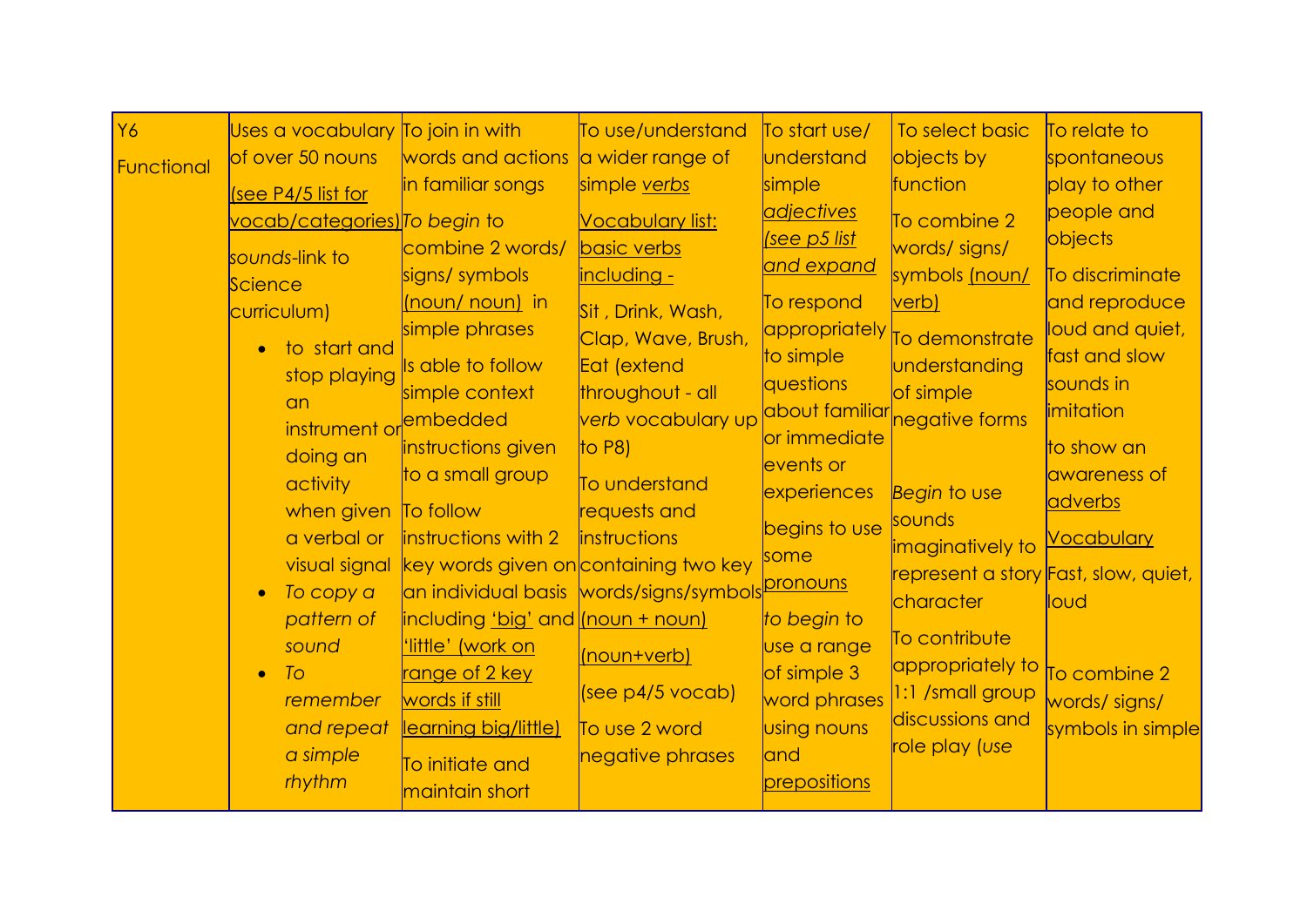|  | identify<br>$\bullet$<br>different<br>sounds and<br>place them<br>in context<br>To keep in<br>time with<br>the beat<br>to discriminate<br>and reproduce<br>loud and quiet<br>sounds<br>To understand a<br>range of <u>nouns</u><br>(extend across all<br>curriculum areas)<br>Starts to use simple<br><u>'who?' 'what?'</u><br>'where'? (<br>Teacher<br>modelled)<br>In a small group<br>pupil can follow | conversation using<br>speech/sign/<br>symbol<br>to begin to use<br>some adverbs in 3<br>word phrases<br>to play<br><b>imaginatively</b><br>when using small<br>world equipment<br>or when in the<br>outdoor area<br>To ask a range of<br>questions using<br>who? and when?<br>(support<br>To begin to show<br>regular verb<br>endings when<br>using past tense -<br>'ed' | <b>Responds</b><br>appropriately to<br>who/what/where/<br>Which? questions<br>asked by a familiar<br>adult that relate to<br>the here and<br>now.(Blank L1)<br>Begins to use a<br>range of simple 3<br>word phrases<br>To follow<br>instructions with 3<br>key words/ signs/<br>symbols given on<br>an individual basis<br>by a familiar adult<br>To begin to choose<br>appropriate words<br>to describe sounds<br>they hear | To use some<br>vocabulary<br><b>related</b> to<br><b>ltime</b><br>concepts<br><b>To listen</b><br>dttentively<br>with few<br>prompts for<br>more than 5<br>minutes<br>To follow<br>instructions<br>with 2/3 key<br>words given<br>lon an<br>individual<br>basis that<br>include<br>simple<br>prepositions<br><i><u><b>(graduated</b>)</u></i><br>support) | regularly to<br>embed)<br>to follow simple<br>rules such as<br>taking turns in<br>small group<br>situations with<br>minimal adult<br>prompts<br>Begins to use a<br>range of<br>pronouns, nouns<br>and verbs in<br>simple 3 word<br>phrases (use<br>colourful<br>semantics to<br>model)<br>$\overline{I}$ o use/<br>understand of a<br>range of<br>comparatives | two way<br>conversation<br>To talk about<br>past events<br>using words/<br>signs/ symbols in<br>discussions and<br>role play<br>Begins to use a<br>range of simple<br>3 word phrases<br>using pronouns,<br>nouns and<br>adjectives to<br>make requests<br>or comments<br>("I want red<br>drink" "I see<br>spotty cup" "My<br>red car")<br>To consistently<br>demonstrate<br>understanding |
|--|-----------------------------------------------------------------------------------------------------------------------------------------------------------------------------------------------------------------------------------------------------------------------------------------------------------------------------------------------------------------------------------------------------------|--------------------------------------------------------------------------------------------------------------------------------------------------------------------------------------------------------------------------------------------------------------------------------------------------------------------------------------------------------------------------|------------------------------------------------------------------------------------------------------------------------------------------------------------------------------------------------------------------------------------------------------------------------------------------------------------------------------------------------------------------------------------------------------------------------------|-----------------------------------------------------------------------------------------------------------------------------------------------------------------------------------------------------------------------------------------------------------------------------------------------------------------------------------------------------------|----------------------------------------------------------------------------------------------------------------------------------------------------------------------------------------------------------------------------------------------------------------------------------------------------------------------------------------------------------------|-------------------------------------------------------------------------------------------------------------------------------------------------------------------------------------------------------------------------------------------------------------------------------------------------------------------------------------------------------------------------------------------|
|--|-----------------------------------------------------------------------------------------------------------------------------------------------------------------------------------------------------------------------------------------------------------------------------------------------------------------------------------------------------------------------------------------------------------|--------------------------------------------------------------------------------------------------------------------------------------------------------------------------------------------------------------------------------------------------------------------------------------------------------------------------------------------------------------------------|------------------------------------------------------------------------------------------------------------------------------------------------------------------------------------------------------------------------------------------------------------------------------------------------------------------------------------------------------------------------------------------------------------------------------|-----------------------------------------------------------------------------------------------------------------------------------------------------------------------------------------------------------------------------------------------------------------------------------------------------------------------------------------------------------|----------------------------------------------------------------------------------------------------------------------------------------------------------------------------------------------------------------------------------------------------------------------------------------------------------------------------------------------------------------|-------------------------------------------------------------------------------------------------------------------------------------------------------------------------------------------------------------------------------------------------------------------------------------------------------------------------------------------------------------------------------------------|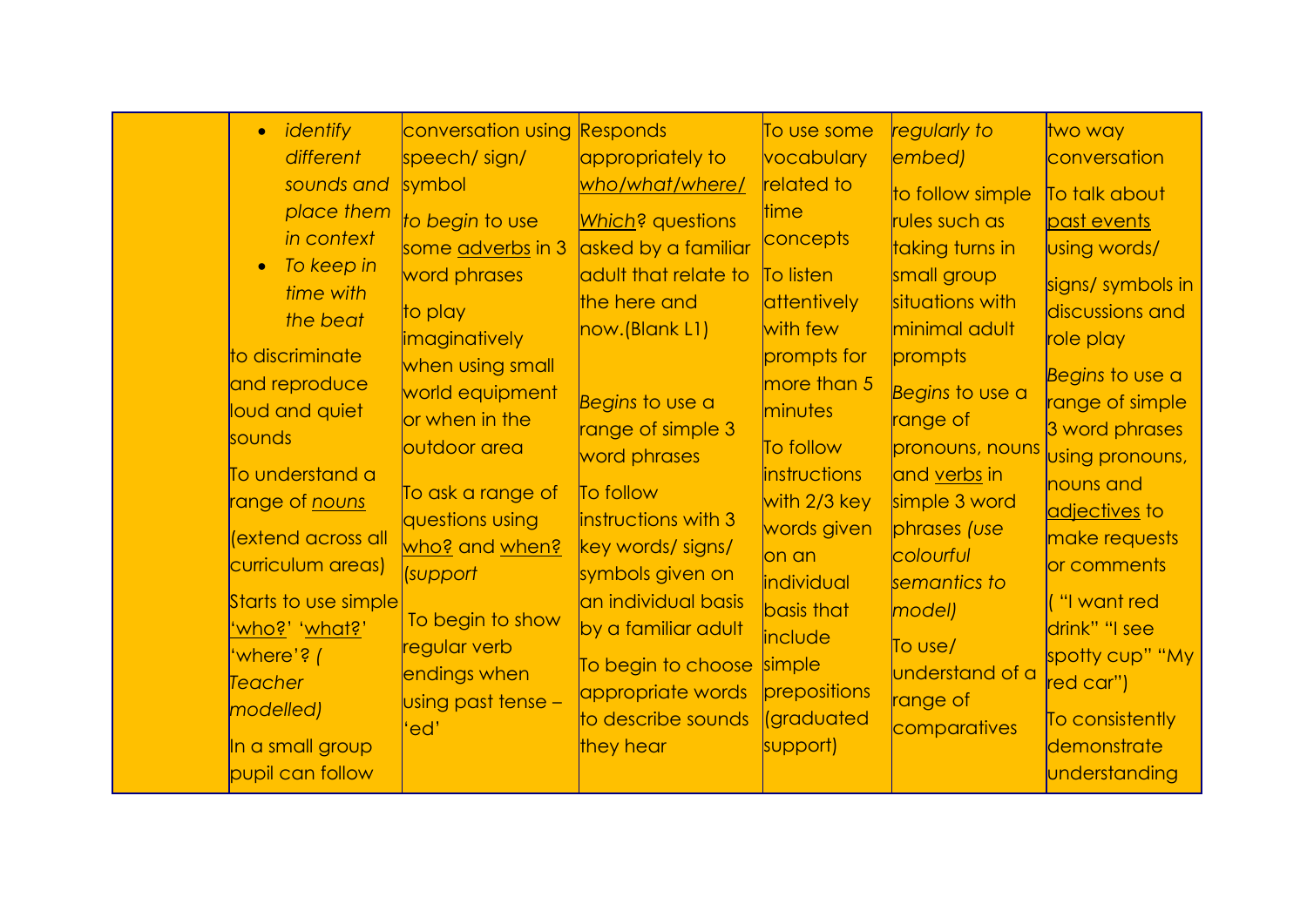| familiar instructions To begin to                 |                                       | to answer simple                              | To use        | <b>Vocabulary</b>                | of an instruction             |
|---------------------------------------------------|---------------------------------------|-----------------------------------------------|---------------|----------------------------------|-------------------------------|
| when addressed                                    | <b>understand</b> time                | <u>'who?'</u> and <u>'what?'</u> conjunctions |               | (extend)                         | containing 3 key              |
| individually by                                   | concept words                         | questions about a                             | that suggest  | bigger, longer,                  | words (vary                   |
| name                                              | To talk about                         | story or poem with                            | cause         | smaller                          | settings)                     |
|                                                   | /understand                           | minimum support                               | -and,         | ĪО                               | To follow a                   |
| To use conjunction <mark>questions related</mark> |                                       | To categorise                                 | because       | use/understand                   | range of                      |
| 'and'                                             |                                       | objects and sort                              | to use 'a'    | a range of                       | <i><b>instructions</b></i>    |
| To use 3 key                                      | past/present/futurefamiliar sets into |                                               | and 'the' to  | prepositions                     | containing 2                  |
| words/ signs/                                     | events related to                     | subsets when given                            | add detail to | <i><u><b>Continue to</b></u></i> | elements within               |
| symbols to                                        | their own                             | a verbal instruction                          | a sentence    | extend)                          | the classroom                 |
| communicate                                       | experiences with                      | $\sqrt{2}$ more than 2                        | To orders up  | to start to                      | environment eg                |
| decrease                                          | accuracy                              | sets) eg fruit/not                            | to 3 pictures | <b>understand a</b>              | get your pencil               |
| support)                                          | decrease<br>prompts)                  | fruit                                         | depicting a   | greater amount                   | case and sit at<br>the table" |
|                                                   |                                       |                                               | sequence of   | of words/ signs/                 |                               |
| to take part in role<br>play with support         | To begin to                           | To use a wider                                | events.       | symbols                          | To link 4 words/              |
|                                                   | answer 'how?' and vocabulary and      |                                               |               | including verbs                  | signs/ symbols                |
| To show                                           | why?' questions                       | make up sentences                             |               | Vocabulary                       | using a range of              |
| understanding of                                  | about a story or                      | to talk about                                 | To begin to   |                                  | simple structures             |
| the roles of                                      | poem                                  | sounds                                        | follow        | <b>All verb</b>                  | To have an                    |
| speaker and                                       |                                       | To have an                                    | requests      | vocabulary up                    | <i>increasing</i>             |
| listener by taking                                | To describe                           | increasing number                             | containing    | $\textsf{to}$ P8 – extend        | number of                     |
| turns in                                          | similarities between of pronouns      |                                               | $3/4$ key     | when                             | words/signs/                  |
| conversation                                      | objects or pictures                   |                                               | words/signs/  | appropriate)                     | symbols                       |
|                                                   |                                       |                                               | symbols from  |                                  | including                     |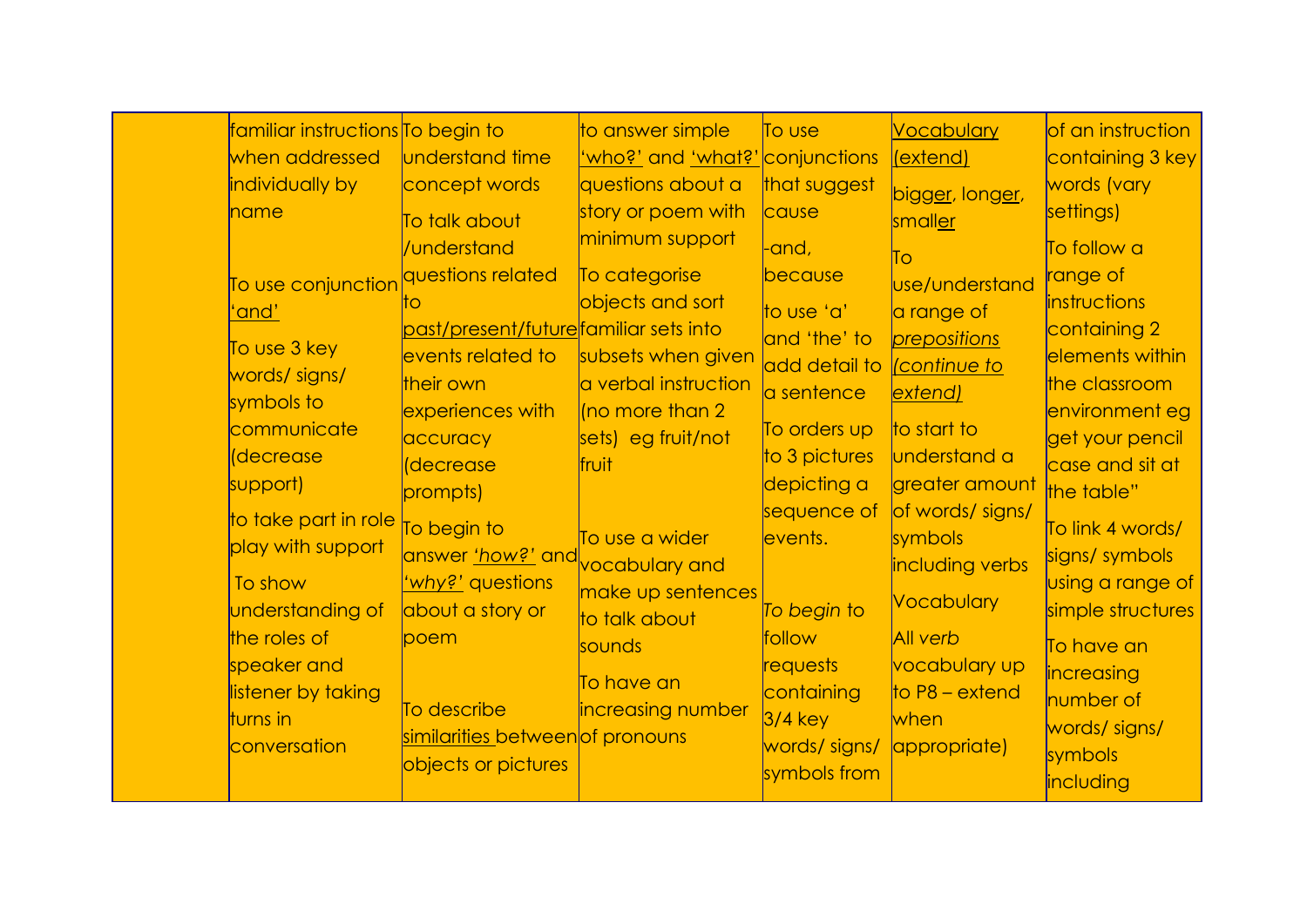| others in a small<br>facial expression,<br><b>adult</b><br>and present<br>group<br>tenses but may<br>intonation and non-<br>To elaborate when <sup>group</sup><br>still uses some<br>verbal cues (vary<br>answering<br>To show<br>To retell a well <sub>over</sub><br>and repeat<br>understanding of a<br>questions in order<br>known story<br>experiences)<br>generalisations<br>wide range of<br>to give additional<br>and                                                                                                                                                                                                                                                                                                                                                                                                                                                                                                                                                                                                                                                                                                                                                                                                                                                       | To combine past complex                                                                                                                                                                                                                                                                                                                  |
|------------------------------------------------------------------------------------------------------------------------------------------------------------------------------------------------------------------------------------------------------------------------------------------------------------------------------------------------------------------------------------------------------------------------------------------------------------------------------------------------------------------------------------------------------------------------------------------------------------------------------------------------------------------------------------------------------------------------------------------------------------------------------------------------------------------------------------------------------------------------------------------------------------------------------------------------------------------------------------------------------------------------------------------------------------------------------------------------------------------------------------------------------------------------------------------------------------------------------------------------------------------------------------|------------------------------------------------------------------------------------------------------------------------------------------------------------------------------------------------------------------------------------------------------------------------------------------------------------------------------------------|
|                                                                                                                                                                                                                                                                                                                                                                                                                                                                                                                                                                                                                                                                                                                                                                                                                                                                                                                                                                                                                                                                                                                                                                                                                                                                                    | prepositions                                                                                                                                                                                                                                                                                                                             |
| details<br>words including<br>remember<br>National<br>to the things<br>Begins to deduct<br>To show<br>the main<br>Curriculum Year 2<br>other people<br>understanding of<br>meaning from<br><b>characters</b><br>have to say in a<br>topic vocabulary<br>abstract pieces of<br>the connections<br>To start a<br>group (with<br>review and<br>between familiar<br><i>information</i><br>conversation<br>extend)<br>prompts)<br>related concepts<br>with an adult<br>in everyday<br>To describe<br>know well<br>To add detail to<br>context, which<br>similarities<br>To take turns when sustain listener's<br>and with my<br>include:<br>between<br>talking in pairs or a<br>friends<br>interest when<br>objects or<br><b>Vocabulary</b><br>small group<br>recounting an<br>To ask a<br>pictures<br>clean/dirty,<br>To decide when I<br>event<br>range of<br>To understand a<br>hot/cold<br>need to use<br>questions<br>In a small group to<br>message<br>specific<br>using who?,<br>make comments<br>long/short,<br>vocabulary<br><u>when?</u> and<br>relevant to what is<br>up/down<br>words/signs/<br><u>where?</u><br>extend range of<br>being discussed<br>symbols from a<br>night/day<br>experiences) To<br>Is aware that<br>less familiar adult<br>formal and<br>play a group | To use<br>contractions in<br>speech<br>To show some<br>To listen carefully awareness of<br>the listener by<br>making changes<br>to my language<br>To understand<br>facial<br>expression,<br>intonation and<br>non-verbal cues<br>To complete a<br>closed sentence<br>using a wide<br>containing 4 key range of<br>vocabulary<br>(extend) |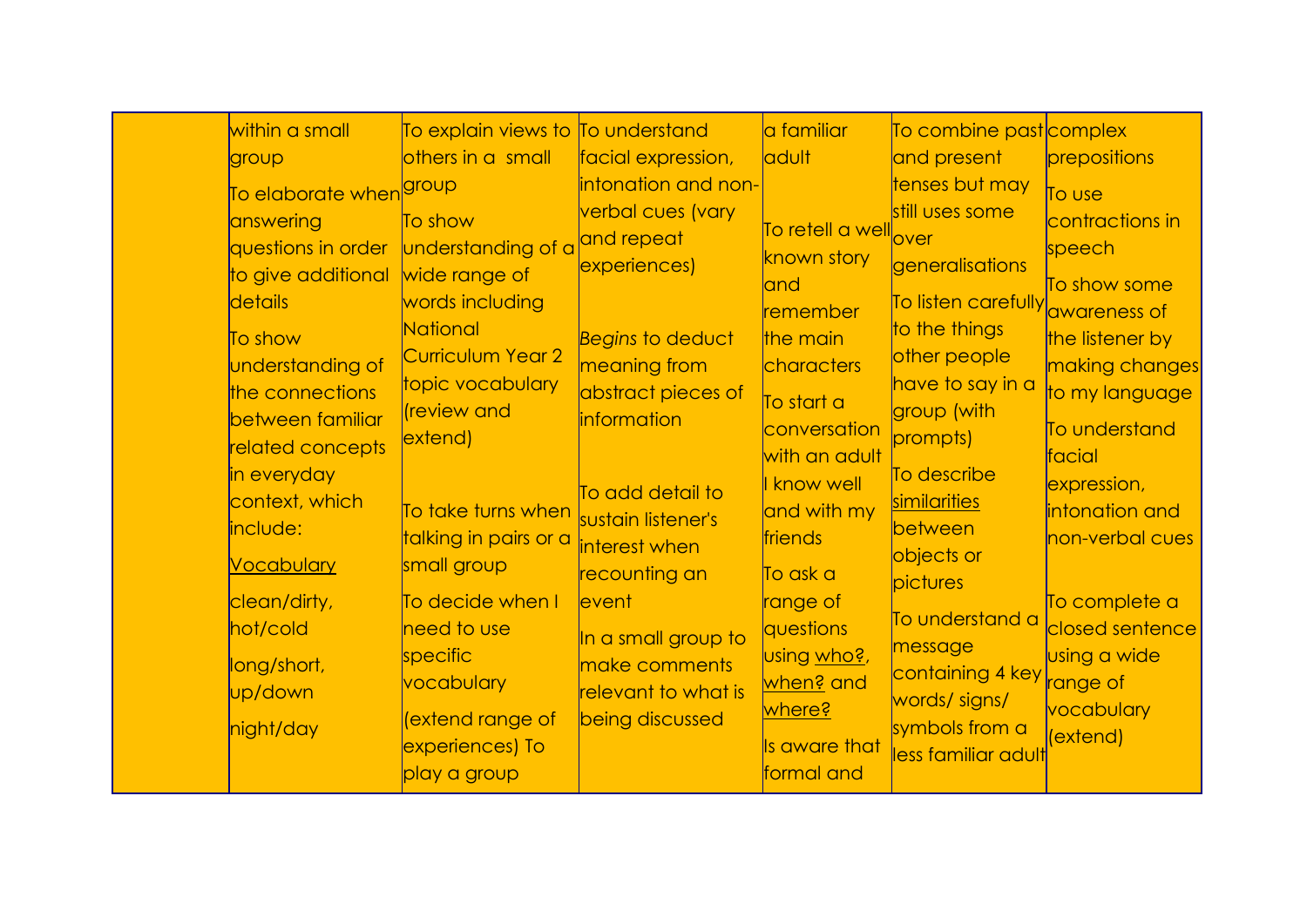| (also support use      | game                                              | To keep to the main informal |                | To answer                    | To retell a story      |
|------------------------|---------------------------------------------------|------------------------------|----------------|------------------------------|------------------------|
|                        |                                                   |                              | situations     |                              |                        |
| of 'not' with signs    | independently                                     | topic when we are            |                | questions about              | <b>Using narrative</b> |
| or symbols)            | (decrease teacher <mark>talking in a group</mark> |                              | require        | familiar stories,            | language and           |
| To make                | input)                                            | (visual prompts)             | different      | including why?               | linking words          |
| conceptual links.      | To make sub-                                      | To begin to speak            | language       | and how?                     | and phrases            |
| <b>Vocabulary Word</b> | categories with                                   | for different                | To make sub-   |                              | (extend                |
|                        | more than 6 sets                                  | purposes and                 | categories     |                              | opportunities)         |
| Maps/Venn              |                                                   | audiences                    | with more      | To join in with              |                        |
| Diagrams (refer to     | To use a wide                                     |                              | than 4 sets    | role play                    |                        |
| <b>ELKLAN</b> )        | range of                                          | Begins to deduct             |                | To recount                   | To make a              |
| To report back         | vocabulary and                                    |                              | To recognise   | experiences to               | prediction with        |
| information from a     | know that words                                   | meaning from                 | sarcasm        | others with                  | accuracy               |
| group discussion       | can be grouped                                    | abstract pieces of           | when a         | greater                      |                        |
| to the whole class     | together                                          | <i>information</i>           | familiar adult | accuracy                     |                        |
|                        |                                                   | Is able to answer            | teases them    | (extend                      | To listen to each      |
| To maintain            |                                                   | some problem                 | or another     | opportunities)               | other's views          |
| attention and          |                                                   | solving questions            | person         | To answer                    | and preferences        |
| respond                |                                                   |                              |                | questions about              |                        |
| appropriately in a     |                                                   | To recognise                 |                | an unfamiliar                | To perform a           |
| small group            |                                                   | absurdities                  | To listen and  | passage they                 | single poem            |
| activity               |                                                   | Teacher set up               | respond to     | have read or                 | from memory            |
|                        |                                                   | situations and ask           | the speaker,   | heard                        |                        |
|                        |                                                   | pupil to explain the         | making         |                              | <i>vary</i>            |
| to make specific       |                                                   | mistakes)                    | simple         | To respond to                | experiences)           |
| vocabulary             |                                                   |                              | comments       | presentations by             |                        |
| choices and use        |                                                   |                              | and            | describing<br>characters and |                        |
|                        |                                                   |                              |                |                              |                        |